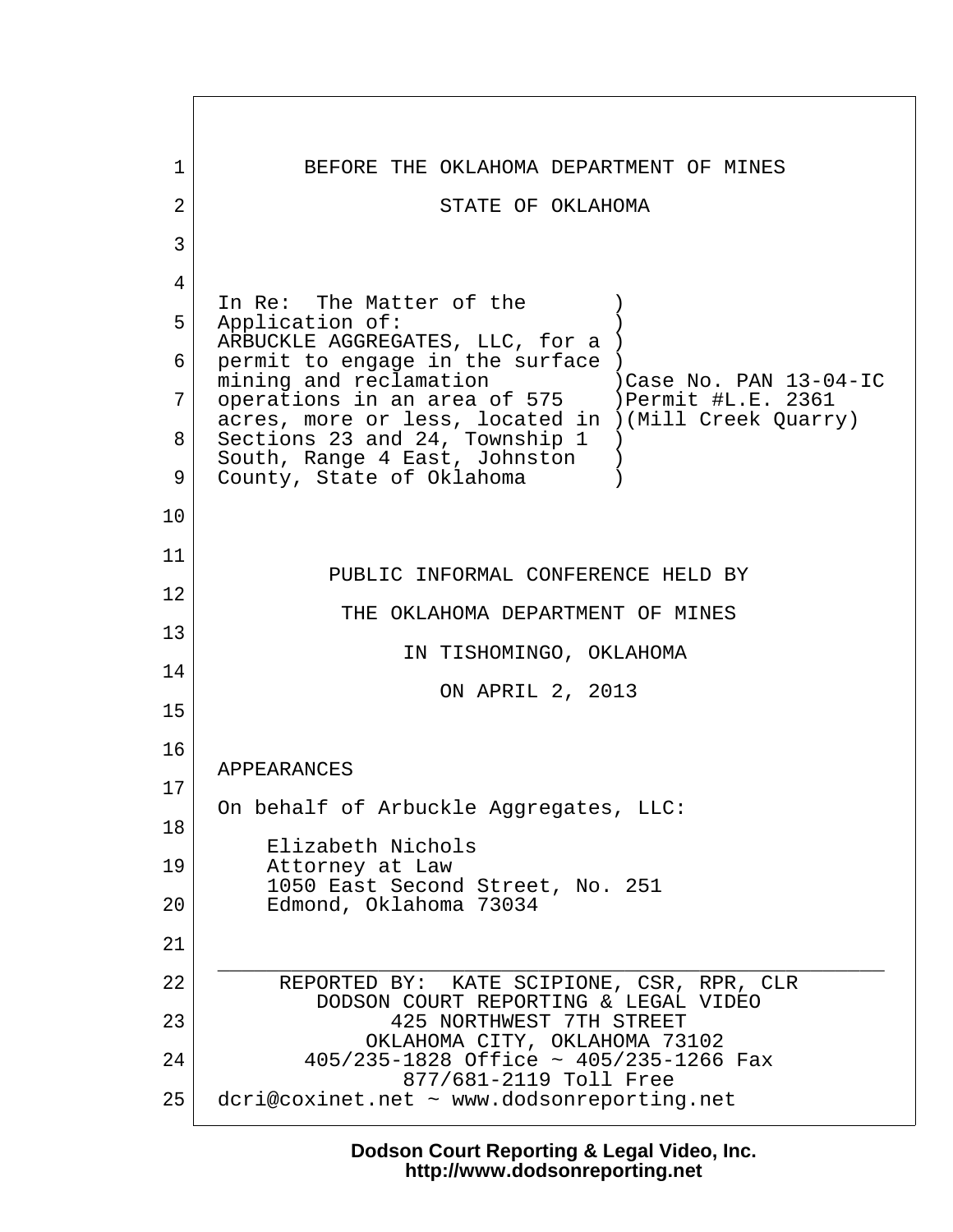|                                                                                                                                                                                                                                                                                                                                                                                                                                                                                                                                                                                                                                                                                                                                                                                                                                                                                                                                                                                                                                                                                                                                                                                                                                                                                                                               |                                | April 2, 2013                                                                                                                                                                                                                                                                                                                                                                                                                                                                                                                                                                                                                                                                                                                                                                                                                                                                                                                                                                                                                                                                                                                                                                                                                                                                                                                                                           |
|-------------------------------------------------------------------------------------------------------------------------------------------------------------------------------------------------------------------------------------------------------------------------------------------------------------------------------------------------------------------------------------------------------------------------------------------------------------------------------------------------------------------------------------------------------------------------------------------------------------------------------------------------------------------------------------------------------------------------------------------------------------------------------------------------------------------------------------------------------------------------------------------------------------------------------------------------------------------------------------------------------------------------------------------------------------------------------------------------------------------------------------------------------------------------------------------------------------------------------------------------------------------------------------------------------------------------------|--------------------------------|-------------------------------------------------------------------------------------------------------------------------------------------------------------------------------------------------------------------------------------------------------------------------------------------------------------------------------------------------------------------------------------------------------------------------------------------------------------------------------------------------------------------------------------------------------------------------------------------------------------------------------------------------------------------------------------------------------------------------------------------------------------------------------------------------------------------------------------------------------------------------------------------------------------------------------------------------------------------------------------------------------------------------------------------------------------------------------------------------------------------------------------------------------------------------------------------------------------------------------------------------------------------------------------------------------------------------------------------------------------------------|
| Page 2                                                                                                                                                                                                                                                                                                                                                                                                                                                                                                                                                                                                                                                                                                                                                                                                                                                                                                                                                                                                                                                                                                                                                                                                                                                                                                                        |                                | Page 4                                                                                                                                                                                                                                                                                                                                                                                                                                                                                                                                                                                                                                                                                                                                                                                                                                                                                                                                                                                                                                                                                                                                                                                                                                                                                                                                                                  |
| (Proceedings began at 10:02 a.m.)<br>* * * * * *<br>MR. COUCH: Ladies and gentlemen, I<br>believe the appointed hour has come for the beginning<br>of an informal conference relating to an application<br>of Arbuckle Aggregates, LLC. The case number for the<br>7 record is PAN 13-04-IC and Permit No. L.E. 2361 known<br>as the Mill Creek Quarry.<br>I am Dean Couch, fairly recently retired<br>10 lawyer for another state agency, not the Oklahoma<br>Department of Mines, but the Oklahoma Water Resources<br>11<br>12 Board. And in scheduling this informal conference, I<br>13 was asked if there may be an interest for me, knowing<br>14 a little bit about the water resources situation in my<br>15 30 years at the Oklahoma Water Resources Board, and<br>particularly the Arbuckle-Simpson, so I agreed to hold<br>and be the informal conference officer. And I might<br>17<br>note just before we begin more detail about this<br>18<br>19 informal conference just generally, and all of this is<br>20 set out in the rules of the Oklahoma Department of<br>21 Mines.<br>An informal conference is significantly<br>23 different than a formal hearing. This is the informal<br>24 conference, a -- basically a two-step process that the<br>25 Oklahoma Department of Mines in its statutes and rules | 12<br>${\bf 16}$<br>20         | 1 that have signed up. If you haven't signed up, we<br>2 need you to do that to ensure two things, really:<br>3 timing-wise, how much time this may take today and --<br>4 and how to allocate our timing for each of the<br>5 speakers to make sure everybody has a fair opportunity<br>6 to make a presentation on the record about the<br>7 application, and as well to ensure that we have<br>8 identification of everybody that as the notice<br><b>9</b> indicates to be able to present today for<br>10 information -- it's called on the record. And the --<br>11 again, being taped.<br>We have a court reporter actually provided by<br>13 the applicant as -- as well too, but these electronic<br>14 tape recordings to ensure that we make -- review those<br>15 that objected and objectors can make presentations.<br>If there's anybody here that did not submit<br>17 in advance a written objection to the application --<br>18 and, of course, lots of folks have requested this<br>19 informal conference, but if there was not an<br>objection, as the notice indicates, at the end of the<br>21 conference, we will allow those to -- persons to<br>22 speak, even though they didn't object in writing, but<br>23 that will be off the record, again, as indicated in<br>24 the notice that triggered this particular informal<br>25 conference. |
|                                                                                                                                                                                                                                                                                                                                                                                                                                                                                                                                                                                                                                                                                                                                                                                                                                                                                                                                                                                                                                                                                                                                                                                                                                                                                                                               |                                | Page 5                                                                                                                                                                                                                                                                                                                                                                                                                                                                                                                                                                                                                                                                                                                                                                                                                                                                                                                                                                                                                                                                                                                                                                                                                                                                                                                                                                  |
| 1 provide for. If there is objection to an application<br>2 made after the notice is published, then objectors can<br>3 request to have an informal conference with the<br>4 applicant.<br>I will be simply here to organize that<br>6 conference activities, both for speaking and for<br>7 presenting information, exhibits, if you will, for<br>8 consideration and all that an informal conference<br><b>9</b> officer -- after this conference is completed today,<br>all the informal conference officer does is to write a<br>10<br>11 recommendation to the Department of Mines. I don't<br>12 make final findings. No final decision made,<br>13 certainly. Again, this is a two-step process. This<br>14 is one of the first steps in the process, so more<br>15 informal, if you will.<br>However, to make sure we are organized<br>properly and the conference is conducted properly and<br>organized properly, and we can make sure we have a<br>complete record and make sure that we can determine<br>19<br>who says what and who presents information today, we<br>are recording this as is required and specified by the<br>22 rules electronically, and we will also be scheduling                                                                                                                          | 1<br>9<br>16<br>17<br>19<br>22 | The notice -- and a little over a page dated<br>2 March 14, 2013 -- was mailed to those persons who the<br>3 Department of Mines showed as being objectors and<br>4 other interested persons involved in this proceeding.<br>5 There have been two previous informal conference<br>6 proceedings on the Arbuckle Aggregates application.<br>7 Those records from those two informal conferences are<br>8 being maintained by the Department of Mines as well.<br>In terms of then presenting, I think it may<br>10 be a matter for the applicant to -- at least if they<br>11 have some initial remarks to make, but, primarily, of<br>12 course, this informal conference is to have folks make<br>13 presentations about the application which was on file<br>14 at the -- and as stated in the notice -- the<br>15 Tishomingo -- is it the courthouse, I believe? So<br>all -- all persons are able to review that. If there<br>are questions, if there are presentations about<br>18 matters within that, we will be taking those in today.<br>But to initiate the -- this conference and<br>20 making presentations, I'll I think first allow the<br>21 applicant to at least make an opening remark if they<br>choose to do so, or if they want to present further<br>23 the exhibits, I do have a copy of the application and                                    |
|                                                                                                                                                                                                                                                                                                                                                                                                                                                                                                                                                                                                                                                                                                                                                                                                                                                                                                                                                                                                                                                                                                                                                                                                                                                                                                                               | Page 3                         | 23 the speakers.                                                                                                                                                                                                                                                                                                                                                                                                                                                                                                                                                                                                                                                                                                                                                                                                                                                                                                                                                                                                                                                                                                                                                                                                                                                                                                                                                        |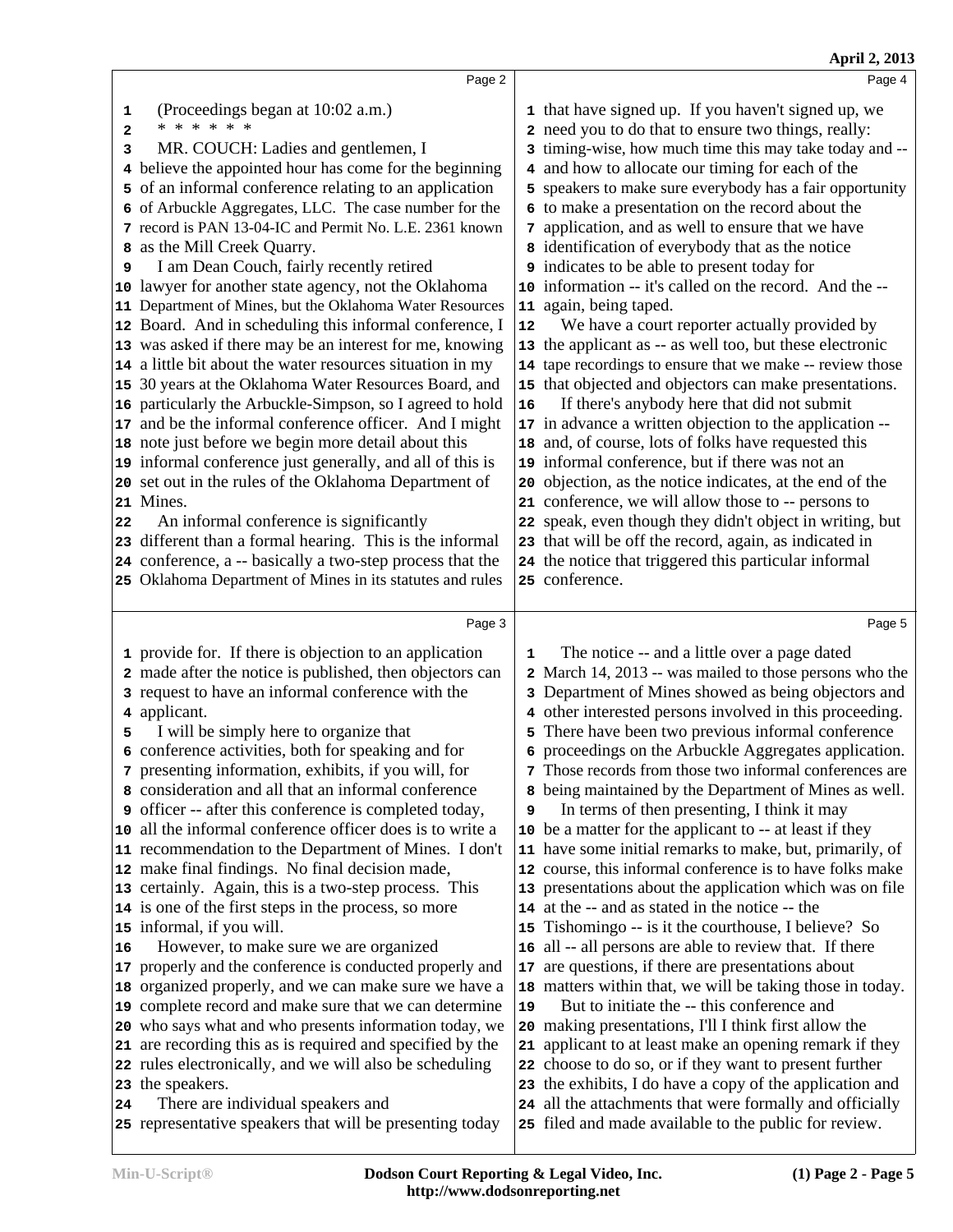|                           |                                                                                                                                                                                                                                                                                                                                                                                                                                                                                                                                                                                                                                                                                                                                                                                                                                                                                                                                                                                                                                                                                                                                                                                                                                                                                                                              |                                                 | April 2, 2013                                                                                                                                                                                                                                                                                                                                                                                                                                                                                                                                                                                                                                                                                                                                                                                                                                                                                                                                                                                                                                                                                                                                                                                                                                                                                                                   |
|---------------------------|------------------------------------------------------------------------------------------------------------------------------------------------------------------------------------------------------------------------------------------------------------------------------------------------------------------------------------------------------------------------------------------------------------------------------------------------------------------------------------------------------------------------------------------------------------------------------------------------------------------------------------------------------------------------------------------------------------------------------------------------------------------------------------------------------------------------------------------------------------------------------------------------------------------------------------------------------------------------------------------------------------------------------------------------------------------------------------------------------------------------------------------------------------------------------------------------------------------------------------------------------------------------------------------------------------------------------|-------------------------------------------------|---------------------------------------------------------------------------------------------------------------------------------------------------------------------------------------------------------------------------------------------------------------------------------------------------------------------------------------------------------------------------------------------------------------------------------------------------------------------------------------------------------------------------------------------------------------------------------------------------------------------------------------------------------------------------------------------------------------------------------------------------------------------------------------------------------------------------------------------------------------------------------------------------------------------------------------------------------------------------------------------------------------------------------------------------------------------------------------------------------------------------------------------------------------------------------------------------------------------------------------------------------------------------------------------------------------------------------|
|                           | Page 6                                                                                                                                                                                                                                                                                                                                                                                                                                                                                                                                                                                                                                                                                                                                                                                                                                                                                                                                                                                                                                                                                                                                                                                                                                                                                                                       |                                                 | Page 8                                                                                                                                                                                                                                                                                                                                                                                                                                                                                                                                                                                                                                                                                                                                                                                                                                                                                                                                                                                                                                                                                                                                                                                                                                                                                                                          |
| 4<br>17<br>19<br>20<br>24 | 1 But if there are other exhibits that will be<br>2 presented, this may be an opportunity for the<br>3 applicant to do that.<br>The -- one of the things in looking at the<br>5 number of folks who have signed up to speak, I show<br>6 just over an hour and a half if, as has been the<br>7 previous practice, for representative speakers to have<br>8 approximately five minutes and for individual speakers<br><b>9</b> to have approximately three minutes. It looks like,<br>10 though, compared to the previous conferences where<br>11 there may have been many more folks than we have here<br>12 today, that may be unnecessary to have that much of a<br>13 limit, but I still do believe we need some limitation<br>14 or we might get into a situation of being here a lot<br>15 longer than most people can have patience for. So at<br>16 this point perhaps -- yes?<br>MS. WILLIAMS: I have a procedural<br>18 question, Mr. Couch.<br>MR. COUCH: Miss Williams.<br>MS. WILLIAMS: Laurie Anne Williams.<br>21 And if I may approach the court reporter, I'll give<br>22 her my information. Laurie Anne Williams, attorney<br>23 and manager of Oklahomaranch.com.<br>You mentioned in the -- your setting out the<br>25 rules that the two previous informal conference                                   | $\mathbf{1}$<br>9<br>10<br>13<br>24             | MS. WILLIAMS: I must ask, because I<br>2 think that's probably not going to be a feasible thing<br>3 for any of us here today, not knowing what -- how<br>4 that -- that matter would be treated, whether it be<br>5 incorporated or not, so I know in my instance, I'll be<br>6 referring to proceedings that are already on file in<br>7 the case and would ask that you examine those as part<br>8 of the entire record.<br>MR. COUCH: Very good. I will --<br>MS. PHILLIPS: And, Mr. Couch, Krystina<br>11 Phillips for Citizens for the Protection of the<br>12 Arbuckle-Simpson Aquifer.<br>I may be able to clarify some of the<br>14 uncertainty regarding whether or not the previous<br>15 records that have been established in the -- the two<br>16 other informal conferences and the formal hearing will<br>17 be considered in this third informal conference. We<br>18 actually have a motion that I intended to file today<br>19 when we spoke. It's simply a motion to include the<br>20 records from the previous two informal conferences and<br>21 formal hearing in this record, so we're -- I may be<br>22 able to -- to clear up some of that when I file this<br>23 with you, Dean, here in a few minutes.<br>MR. COUCH: Very good. I -- it -- it<br>25 does sound like at least that that will be the |
|                           | Page 7                                                                                                                                                                                                                                                                                                                                                                                                                                                                                                                                                                                                                                                                                                                                                                                                                                                                                                                                                                                                                                                                                                                                                                                                                                                                                                                       |                                                 | Page 9                                                                                                                                                                                                                                                                                                                                                                                                                                                                                                                                                                                                                                                                                                                                                                                                                                                                                                                                                                                                                                                                                                                                                                                                                                                                                                                          |
| 8<br>10<br>13<br>17       | 1 proceedings are maintained by the Department of Mines<br>2 as well, and I do not understand what that statement<br>3 means in relationship to this case. Are those<br>4 proceedings incorporated by reference here or what is<br>5 the status of those proceedings?<br>MR. COUCH: That's my understanding,<br>7 that those records are official records of the<br>Department of Mines and will be available as part of<br><b>9</b> the record in this proceeding in total.<br>MS. WILLIAMS: So they are incorporated<br>11 by reference and there does not need to be a request<br>12 specially for that?<br>MR. COUCH: As far as today's<br>14 proceeding, if there are numbered exhibits, for<br>15 instance, and of course the recordings or transcripts<br>16 from those, I do not have those here today.<br>So if there's a presentation about a<br>18 particular matter, piece of paper, or a map that I<br>19 don't have here today, that would need to be presented<br>20 and marked as a separate exhibit for today just to<br>21 ensure that we can keep the record straight. And then<br>22 the review I'm required to do to make a<br>23 recommendation, I can ensure that we have the proper<br>24 document that's being discussed or presented. That<br>25 would be my recommendation of how to handle that. | 4<br>13<br>17<br>$20 -$<br>21<br>22<br>23<br>25 | 1 approach taken and that will -- as a motion, then the<br>2 applicant will have an opportunity to make whatever<br>3 observations on that.<br>For purposes of time, I think perhaps then<br>5 the -- with the numbers of folks here and who wish to<br>6 make presentations that perhaps at least initially we<br>7 can -- instead of a five minute for representative<br>8 speakers -- and we have Richard from the Department of<br><b>9</b> Mines over here to be a time keeper on this, but<br>10 instead of five minutes, perhaps eight minutes and if<br>11 there's objection to that and then the individual<br>12 speakers have five minutes instead of three.<br>And then we can determine as the day<br>14 progresses and this conference progresses whether we<br>15 need to extend that or otherwise make any adjustments<br>16 after all of those presentations are made.<br>Are there any other general questions? I<br>18 noticed for housekeeping the rest rooms and a drinking<br>19 fountain are out across the hall from us here. But I<br>MS. SHIRLEY: I have a question.<br>MR. COUCH: Yes, Miss Shirley?<br>MS. SHIRLEY: I think -- this is Shannon<br>24 Shirley representing self.<br>I think we should have a bigger room next                                                                        |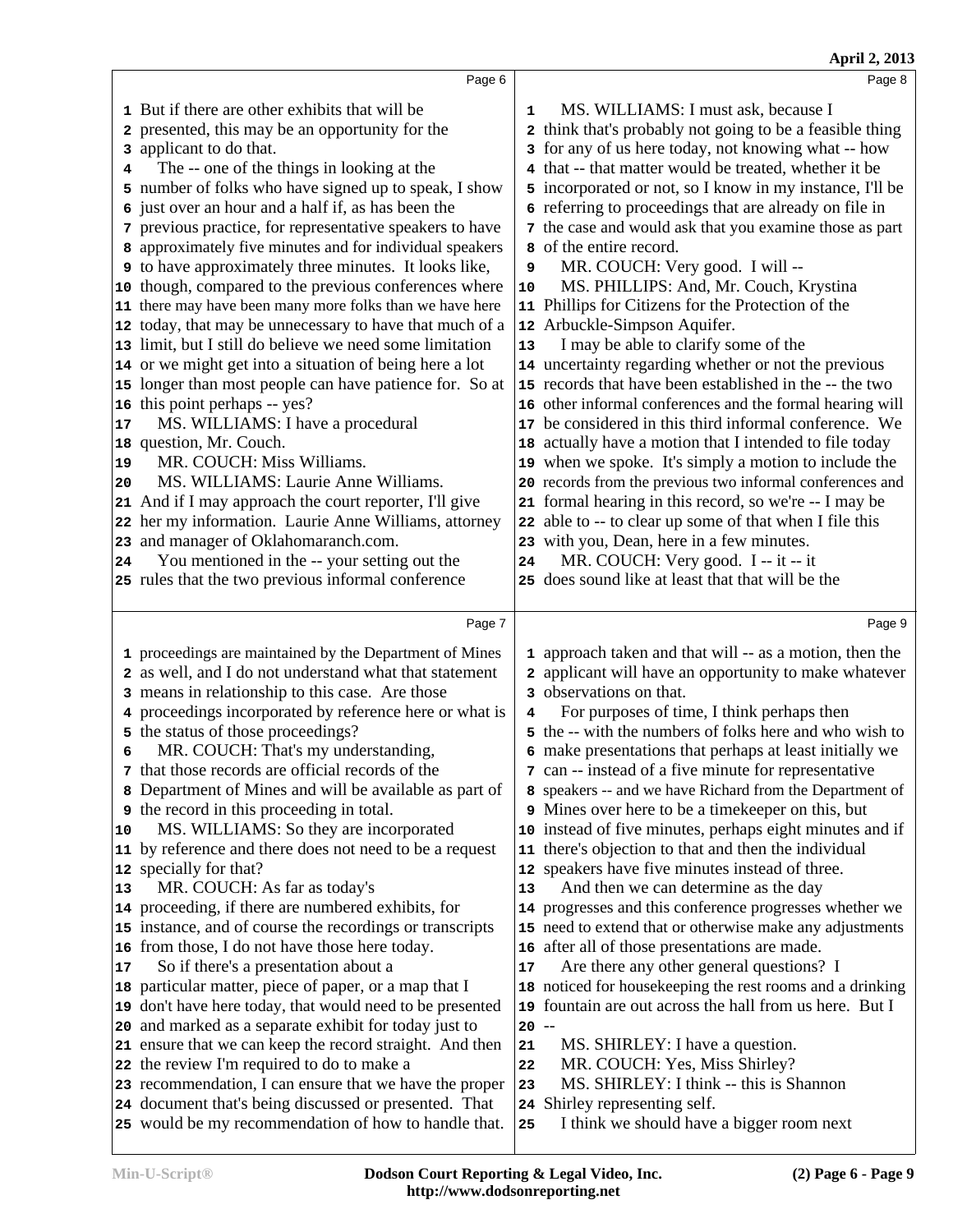| Page 12                                                                                                                                                                                                                                                                                                                                                                                                                                                                                                                                                                                                                                                                                                                                                                                                                                                                                                                                                                                                                                                                                                                                                                                                                                                                 |
|-------------------------------------------------------------------------------------------------------------------------------------------------------------------------------------------------------------------------------------------------------------------------------------------------------------------------------------------------------------------------------------------------------------------------------------------------------------------------------------------------------------------------------------------------------------------------------------------------------------------------------------------------------------------------------------------------------------------------------------------------------------------------------------------------------------------------------------------------------------------------------------------------------------------------------------------------------------------------------------------------------------------------------------------------------------------------------------------------------------------------------------------------------------------------------------------------------------------------------------------------------------------------|
| 1 involved in some proceedings over the years at that<br>2 other agency, in making presentations, if those folks<br>3 that present before you have addressed a topic or a<br>4 subject, made a comment that you agree with or<br>5 disagree with, my suggestion, though, for timing<br>6 purposes and to get the most information you want<br>7 presented on the record, that those issues and<br>8 statements not be repeated. Perhaps if a reference<br><b>9</b> just to another person, they made a statement, I agree<br>10 with that, if that would be helpful to you, that would<br>11 certainly be appropriate as well.<br>But my suggestion is, and for purposes of<br>12<br>13 trying not to burden the record, to have the same<br>14 statement made over and over is not appropriate and it<br>15 certainly wouldn't be very helpful to the time that<br>16 you will be allocated. Any other questions? Just in<br>17 case there may be.<br>I will then open this conference proceedings<br>18<br>19 and allow the applicant to make whatever presentation,<br>opening presentation, if there are some exhibits,<br>20<br>21 etc., to -- to initiate and, again, each of -- I think<br>22 there are three representatives of the applicant and               |
| 23 we have those three noted on our sign-in sheet. So,                                                                                                                                                                                                                                                                                                                                                                                                                                                                                                                                                                                                                                                                                                                                                                                                                                                                                                                                                                                                                                                                                                                                                                                                                  |
| 24 timing-wise, how you wish to deal with that, I'll let<br>25 you deal with it.                                                                                                                                                                                                                                                                                                                                                                                                                                                                                                                                                                                                                                                                                                                                                                                                                                                                                                                                                                                                                                                                                                                                                                                        |
|                                                                                                                                                                                                                                                                                                                                                                                                                                                                                                                                                                                                                                                                                                                                                                                                                                                                                                                                                                                                                                                                                                                                                                                                                                                                         |
| Page 13                                                                                                                                                                                                                                                                                                                                                                                                                                                                                                                                                                                                                                                                                                                                                                                                                                                                                                                                                                                                                                                                                                                                                                                                                                                                 |
| MS. NICHOLS: And, Mr. Couch, where<br>1<br>2 would you prefer for me to stand so I<br>MR. COUCH: I think you can stay there<br>3<br>4 or here. These -- I understand these recorders are<br>5 very sensitive and will pick up statements made and<br>6 presentations.<br>MS. NICHOLS: Okay. I think that I met<br>8 most of you before. My name is Elizabeth Nichols and<br>9 I'm the attorney for Arbuckle Aggregates. Can<br>10 everyone hear me okay? Okay.<br>Arbuckle Aggregates is here to clarify our<br>11<br>12 application before the Oklahoma Department of Mines.<br>Since the initial informal conference on December 2,<br>13<br>14 2010, several items have changed: the Supreme Court's<br>15 finding in Daffin v the Oklahoma Department of Mines,<br>16 which prompted a second informal conference, then<br>there was the passage of Senate Bill 597 in May of<br>17<br>2011 which governs the OWRB, the Oklahoma Water<br>18<br>19 Resources Board's authority over pit water and places<br>Arbuckle Aggregates into the category of an existing<br>20<br>21 mining operation.<br>The OWRB administrative rules supporting<br>22<br>23 Senate Bill 597 have been drafted and sent to the<br>24 legislature as far as my understanding is and -- and |
| Page 10<br>the Department of Mines. I had no idea this was the<br>12 auditorium, because it's now has been reserved today<br>17 goes on and it becomes apparent that -- the problem is<br>Page 11<br>beside maybe getting a little warm, but, hopefully, we<br>6 sure we hear clearly what is being presented verbally<br>16 Congress does, but may you yield your excess time to -<br>20 process goes accordingly, if our time keeper can keep<br>21 up with who's yielding to whom and how much time is<br>22 being yielded, I think that would be appropriate to do                                                                                                                                                                                                                                                                                                                                                                                                                                                                                                                                                                                                                                                                                                  |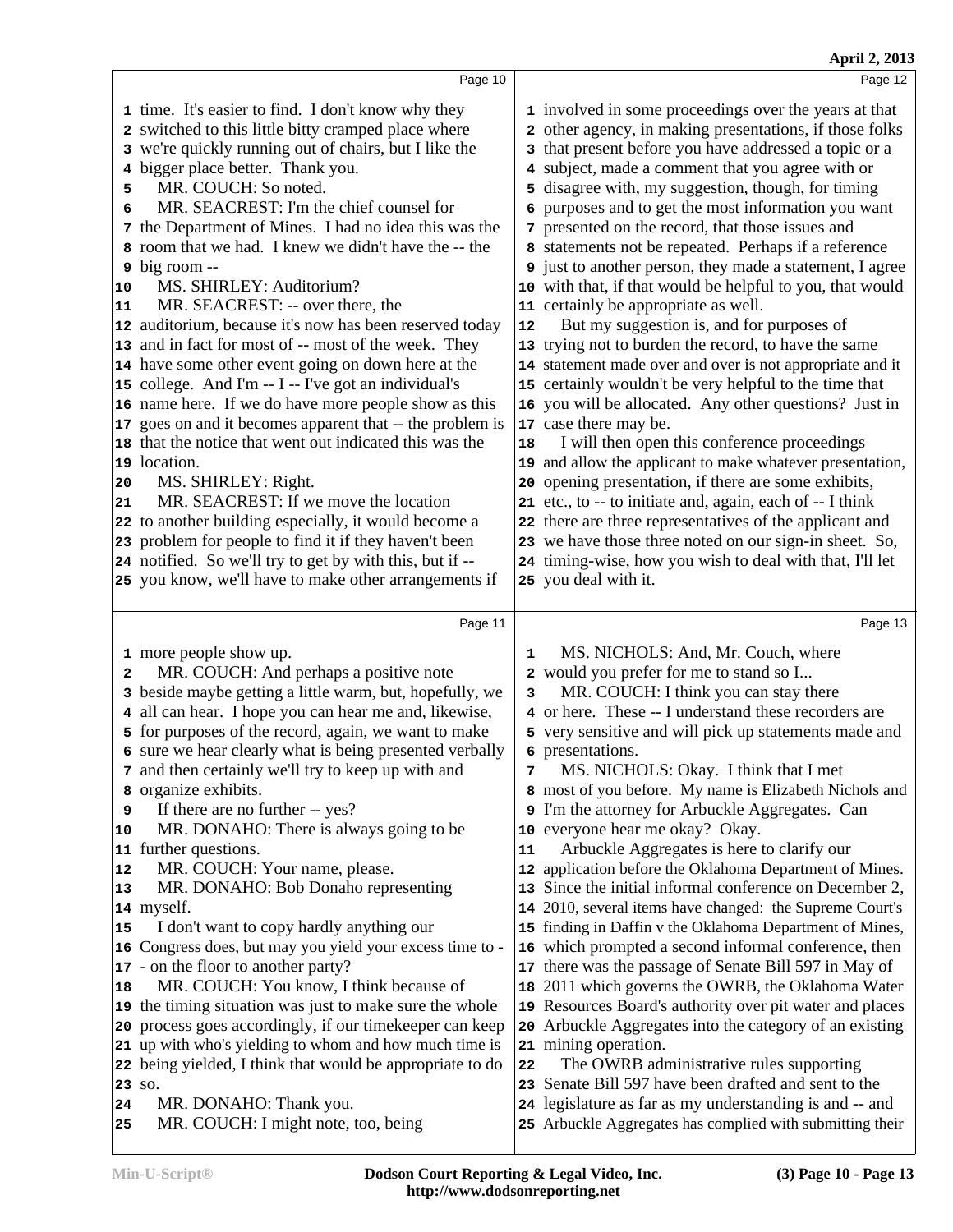|    | Page 14                                                                                                               |    | Page 16                                                                                                             |  |
|----|-----------------------------------------------------------------------------------------------------------------------|----|---------------------------------------------------------------------------------------------------------------------|--|
|    | 1 plan to the OWRB.                                                                                                   |    | 1 the notice as published -- I think there's a proof of                                                             |  |
| 2  | Arbuckle Aggregates has clarified its ODM                                                                             |    | 2 publication submitted with that -- and then the notice                                                            |  |
|    | 3 application for mining permit. It has withdrawn                                                                     |    | 3 and order referring for today's conference would be                                                               |  |
| 4  | the -- and these items were itemized in the notice for                                                                |    | 4 Exhibit 3.                                                                                                        |  |
| 5  | application which prompted this informal conference.                                                                  | 5  | I guess at this point we need to then have                                                                          |  |
|    | The outline of the proposed monitoring program was                                                                    |    | 6 other speakers, representative speakers. If the                                                                   |  |
|    | 7 withdrawn. The updated outline and proposed                                                                         |    | 7 applicant has no one at this point in time, then other                                                            |  |
|    | monitoring plan which was submitted on June 1, 2012                                                                   |    | 8 representative speakers. I can call the names out as                                                              |  |
|    | 9 was withdrawn and the site-specific water management                                                                |    | <b>9</b> you signed up unless there is a more appropriate way                                                       |  |
| 10 | and conservation plan submitted on November 20, 2012                                                                  |    | 10 to have -- or if you want another method of                                                                      |  |
| 11 | was withdrawn. The bonding area was revised. The                                                                      |    | 11 presenting, but I have here Mr. Matt Mauck, Department                                                           |  |
| 12 | business address of Arbuckle Aggregates was updated                                                                   |    | 12 of Wildlife Conservation. Actually was here pretty                                                               |  |
| 13 | along with the blaster information.                                                                                   |    | 13 early to sign up. Mr. Mauck, if you have a                                                                       |  |
| 14 | All of Arbuckle Aggregates's clarifications                                                                           |    | 14 presentation to make.                                                                                            |  |
|    | 15 to its application were prepared in consultation with                                                              | 15 | I did note that as the Department of Mines                                                                          |  |
| 16 | the Oklahoma Department of Mines, and all                                                                             |    | 16 perhaps being representative -- representative --                                                                |  |
| 17 | clarifications were submitted via redline edit so you                                                                 |    | 17 represented in writing as an objector through the                                                                |  |
|    | 18 could see the difference between what was the                                                                      |    | 18 attorney general's office, I'm not sure -- I do have                                                             |  |
|    | 19 initially or subsequent document and those changes                                                                 |    | 19 that as the attorney general's office as getting the                                                             |  |
|    | 20 were a redline edit to the application.                                                                            |    | 20 notice today. So if you want to make a presentation                                                              |  |
| 21 | Arbuckle Aggregates is only addressing the                                                                            |    | 21 about this application.                                                                                          |  |
|    | 22 items at issue before the Oklahoma Department of Mines                                                             | 22 | MR. MAUCK: I'll make a just a very                                                                                  |  |
|    | 23 at this informal conference. However, we would like                                                                |    | 23 brief comment here. Again, my name is Matt Mauck.                                                                |  |
|    | 24 to extend to meet with any individual or group outside                                                             |    | 24 Last name is spelled M-a-u-c-k and I represent the                                                               |  |
|    | 25 of this form to address any concerns that anyone has                                                               |    | 25 Oklahoma Department of Wildlife Conservation. We are                                                             |  |
|    |                                                                                                                       |    |                                                                                                                     |  |
|    |                                                                                                                       |    |                                                                                                                     |  |
|    | Page 15                                                                                                               |    | Page 17                                                                                                             |  |
|    |                                                                                                                       |    |                                                                                                                     |  |
|    | 1 regarding our proposed operations. You could either                                                                 |    | 1 the agency responsible for the management and                                                                     |  |
|    | 2 catch me at some point and I can provide you my                                                                     |    | 2 conservation and protection of fish and wildlife in                                                               |  |
|    | 3 business card with my e-mail address, cell phone                                                                    | 4  | 3 Oklahoma.                                                                                                         |  |
|    | 4 number, or we could set up a meeting following the                                                                  |    | Surface and ground water are both of chief                                                                          |  |
| 6  | 5 informal conference.                                                                                                |    | 5 importance to the sustainability of these wild                                                                    |  |
|    | And, with that being said, I will -- I will                                                                           |    | 6 resources that we are charged to protect. And it is                                                               |  |
| 8  | 7 -- that's my statement.<br>MR. COUCH: Did not take --                                                               |    | 7 with this in mind that we express our concern about                                                               |  |
| 9  | MS. NICHOLS: Did I take my three                                                                                      |    | 8 the request for an additional quarry within the<br>9 Arbuckle-Simpson Aquifer. The springs and streams            |  |
| 10 | minutes?                                                                                                              |    | 10 above this aquifer are sustained by ground water                                                                 |  |
| 11 | MR. COUCH: -- perhaps the whole time. I                                                                               |    | 11 inputs and the aquatic communities are reliant upon                                                              |  |
| 12 | think as a representative speaker we were looking at a                                                                |    | 12 reliable flows from subsurface origins. And numerous                                                             |  |
| 13 | little bit longer than that but kept it under that.                                                                   |    | 13 keystone streams are in the area that functions in                                                               |  |
| 14 | And for purposes -- clarification for record                                                                          |    | 14 this manner, including Mill Creek, Pennington Creek,                                                             |  |
| 15 | purposes, I will assume that the applicant -- the                                                                     |    | 15 and even Blue River. And the fishes in this systems                                                              |  |
| 16 | revised application and the redline versions, the                                                                     | 16 | [verbatim] could be affected by reductions in ground                                                                |  |
| 17 | notice itself as published in the newspaper of that                                                                   |    | 17 water flows.                                                                                                     |  |
| 18 | revised application, the notice and order referring                                                                   | 18 | Our agency manages over six miles of the Blue                                                                       |  |
| 19 | and setting this informal conference today will be                                                                    |    | 19 River within the Blue River Public Fishing and Hunting                                                           |  |
| 20 | marked as separate exhibits if -- if that's the                                                                       | 20 | Area, which hosts a popular fishery attracting more                                                                 |  |
| 21 | approach typically taken in these proceedings as                                                                      | 21 | than 90,000 visitors annually. So we urge the                                                                       |  |
| 22 | applicant's exhibits, perhaps. If that would be the                                                                   | 22 | Department of Mines and, indirectly, the Oklahoma                                                                   |  |
| 23 | most proper way to keep it clarified, if counsel has                                                                  |    | 23 Water Resources Board to view this applicant as a --                                                             |  |
|    | 24 no objections to that, as Exhibits 1 cumulatively for<br>25 the application, attachments, and the redline version, |    | 24 as a new permit rather than preexisting -- rather than<br>25 one with preexisting exemptions and we further urge |  |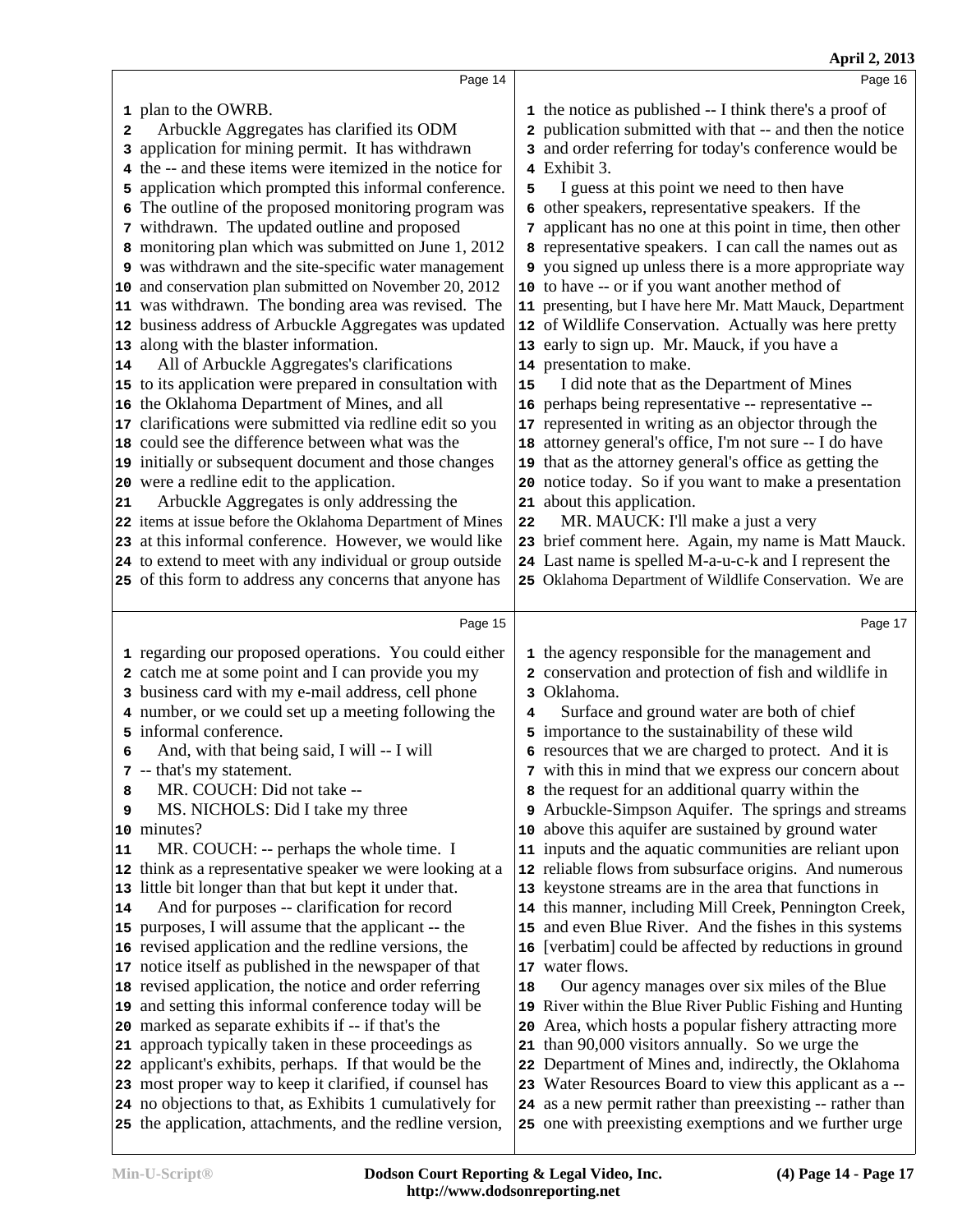|    |                                                                                  |    | April 2, 2013                                                                                                      |  |
|----|----------------------------------------------------------------------------------|----|--------------------------------------------------------------------------------------------------------------------|--|
|    | Page 18                                                                          |    | Page 20                                                                                                            |  |
|    | 1 the Department of Mines and water board to require                             |    | 1 is the Tishomingo National Wildlife Refuge. The                                                                  |  |
|    | 2 sufficient measures to protect the aquifer and spring                          | 2  | Tishomingo National Wildlife Refuge is -- sits at the                                                              |  |
|    | 3 and stream flow.                                                               | 3  | end of Pennington Creek where it empties into the                                                                  |  |
| 4  | MR. COUCH: Thank you.                                                            |    | 4 Cumberland Pool. Indeed, the very creation of the                                                                |  |
| 5  | Next I have, at least as signed up as a                                          |    | 5 refuge was to take advantage of that for purpose of                                                              |  |
|    | 6 representative speaker, Mr. Donaho.                                            | б. | providing habitat and an ecosystem for migratory                                                                   |  |
| 7  | MR. DONAHO: Penalty of getting here                                              |    | 7 birds. Those -- those birds include certain                                                                      |  |
|    | 8 early.                                                                         |    | 8 endangered species: the whooping crane, the                                                                      |  |
| 9  | Well, as a rancher, a lot of this stuff kind                                     | 9  | endangered least tern, and the -- the piping plover.                                                               |  |
|    | 10 of goes over my head, but I'm familiar with the term                          |    | 10 Those are -- are ones that -- that at various times                                                             |  |
|    | 11 like piggyback or grandfathering in and it looks to me                        |    | 11 will come to the refuge as part of the migratory                                                                |  |
|    | 12 like this kind of basically that's what's going on                            |    | 12 pattern.                                                                                                        |  |
|    | 13 here. When you said that the prior two informal                               | 13 | So it's critical that there be adequate water                                                                      |  |
|    | 14 hearings are part of this proceeding and there hadn't                         |    | 14 in the Cumberland Pool. It's -- you -- it's something                                                           |  |
|    | 15 been any ruling on those other two hearings yet,                              |    | 15 that has to be there or otherwise the birds simply                                                              |  |
|    | 16 you're trying to possibly make this a valid hearing,                          |    | 16 will have no -- no place at that -- that to stop.                                                               |  |
|    | 17 whether or not those are valid.                                               |    | 17 It -- it threatens the very existence of the -- of                                                              |  |
| 18 | So it seems to me like this motion or                                            |    | 18 the -- the refuge and the purpose that the refuge was                                                           |  |
|    | 19 whatever you would call it happens to be has to be                            |    | 19 created for.                                                                                                    |  |
|    | 20 dismissed until there is a ruling on the prior two                            | 20 | The refuge cannot economically pump ground                                                                         |  |
|    | 21 applications. Because there has been a lot of changes                         |    | 21 water to satisfy its needs. It depends on the water                                                             |  |
|    | 22 in the law and if they -- you know, it's, like, a                             |    | 22 from the -- from the Cumberland Pool or from                                                                    |  |
|    | 23 certain time goes by, you can't make amendments to                            |    | 23 Pennington Creek into the Cumberland Pool. The USGS                                                             |  |
|    | 24 something that's already void and make it valid,                              |    | 24 survey indicates that the amount of water flowing                                                               |  |
|    | 25 really. It's -- it's -- if it's void on that                                  |    | 25 annually on average is around 30,000 acre-feet into                                                             |  |
|    | Page 19                                                                          |    | Page 21                                                                                                            |  |
|    |                                                                                  |    |                                                                                                                    |  |
|    | 1 document, then that's the end of it.                                           |    | 1 the Cumberland Pool and it would be incredibly                                                                   |  |
| 2  | And I yield the rest of my time to Krystina                                      |    | 2 expensive to try to pump that. The ground water                                                                  |  |
|    | 3 Phillips.                                                                      |    | 3 itself would not -- does not appear to be appropriate                                                            |  |
| 4  | MR. COUCH: Very good. I'll assume our                                            |    | 4 for the -- for the -- for the refuge. So it needs --<br>5 it needs the -- the water from the -- from the -- from |  |
|    | 5 time keeper will keep up with that.<br>And as -- that would be a little out of |    | 6 Pennington Creek.                                                                                                |  |
| 6  | 7 order -- at this point in time as signed up in order,                          | 7  | Our -- the refuge itself holds a surface                                                                           |  |
|    | 8 Mr. Alan Woodcock.                                                             |    | 8 right from Big Sandy Creek. We also have a pending                                                               |  |
| 9  | MR. WOODCOCK: I'm -- I'm Alan Woodcock.                                          |    | 9 water permit with the Oklahoma Water Resources Board.                                                            |  |
|    | 10 I'm the field solicitor for the Department of the                             |    | 10 In addition, it's our position that we've been relying                                                          |  |
|    | 11 Interior. We have written comments today. I don't                             |    | 11 on this water since 1946 to -- to satisfy the needs of                                                          |  |
|    | 12 know -- do you want those or do I -- over here?                               |    | 12 the -- the needs of the refuge.                                                                                 |  |
| 13 | MR. COUCH: I think our timekeeper and                                            | 13 | We believe that permitting this application                                                                        |  |
|    | 14 organizer of exhibits will appropriately take those                           |    | 14 would have adverse effects, direct adverse effects, on                                                          |  |
|    | 15 into consideration.                                                           |    | 15 the amount of water in Pennington Creek which would                                                             |  |
| 16 | MR. WOODCOCK: Your Honor, we -- I --                                             |    | 16 adversely affect the -- the refuge.                                                                             |  |
|    | 17 I'm the field solicitor with the Department of the                            | 17 | We also have the Tishomingo National Fish                                                                          |  |
|    | 18 Interior. I represent the United States Fish and                              |    | 18 Hatchery which was established in 1929. The -- the                                                              |  |
|    | 19 Wildlife Service today. The park service will be --                           |    | 19 hatchery depends on flows in Pennington Creek. The                                                              |  |
|    | 20 is also an entity. The Department of the Interior                             |    | 20 hatchery is there to raise threatened and other                                                                 |  |
|    | 21 will be speaking separately, but I have comments on                           |    | 21 imperiled aquatic species: paddlefish, alligator                                                                |  |
|    | 22 behalf of the Fish and Wildlife Service.                                      |    | 22 snapping turtles, river shiners to alligator gar. And                                                           |  |
| 23 | Fish and Wildlife Service, your Honor,                                           |    | 23 it also works to restore other populations in the --                                                            |  |
|    | 24 operates two facilities in Oklahoma that I think are                          |    | 24 in the Arkansas and Red River basins.                                                                           |  |
|    | 25 directly affected by this -- this application. First                          | 25 | So the hatchery serves not only a purpose, a                                                                       |  |
|    |                                                                                  |    |                                                                                                                    |  |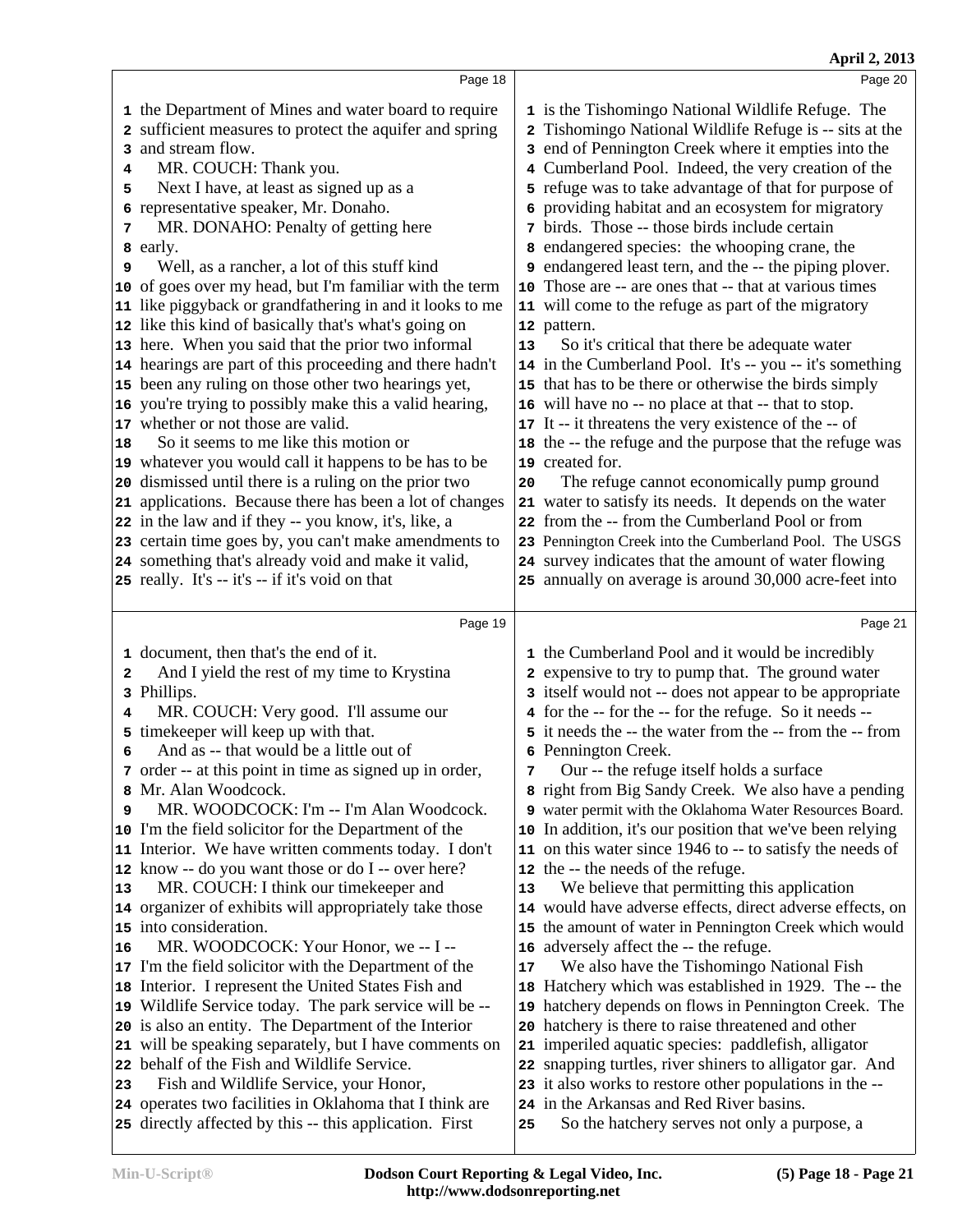|                                        |                                                                                                             | April 2, 2013                                                                                              |
|----------------------------------------|-------------------------------------------------------------------------------------------------------------|------------------------------------------------------------------------------------------------------------|
|                                        | Page 22                                                                                                     | Page 24                                                                                                    |
|                                        | 1 federal purpose, but I think a state purpose as well.                                                     | 1 Citizens for the Protection of the Arbuckle-Simpson                                                      |
|                                        | 2 It -- it provides for our ecosystem that we need.                                                         | 2 Aquifer. We are a grassroots citizens organization                                                       |
| 3                                      | The hatchery has a -- a permit to divert                                                                    | 3 that's dedicated to preserving and protecting not only                                                   |
|                                        | 4 water from Pennington Creek that dates to 1931. And                                                       | 4 the Arbuckle-Simpson Aquifer itself but also the                                                         |
|                                        | 5 so we think that that should be a prior right. The                                                        | 5 springs and the streams that emanate from the                                                            |
|                                        | 6 hatchery is there because of the water in Pennington                                                      | 6 Arbuckle-Simpson aquifer. I promised you, Mr. Couch,                                                     |
|                                        | 7 Creek and as -- as we mentioned with the refuge, the                                                      | 7 a motion. We have that. I will file the original                                                         |
|                                        | 8 approval of this application would have adverse                                                           | 8 copy with you and then, just for purposes of my                                                          |
|                                        | 9 effects on Pennington Creek which would affect the --                                                     | 9 recordkeeping, will these exhibits be numbered 1-2                                                       |
|                                        | 10 the hatchery, making it impossible to operate the                                                        | 10 or -- or how will they be identified? Do we know?                                                       |
|                                        | 11 hatchery.                                                                                                | MR. SHORE: This will be No. 2.<br>11                                                                       |
| 12                                     | I think there's been some discussion already,                                                               | MS. PHILLIPS: Okay. Perfect. And I<br>12                                                                   |
|                                        | 13 but one of the positions that we have as mentioned in                                                    | 13 have additional copies as well for some of the                                                          |
|                                        | 14 the comments is that this seems to us to be a                                                            | 14 parties. And can also make it available in electronic                                                   |
|                                        | 15 completely new application. It is not an                                                                 | 15 form.                                                                                                   |
|                                        | 16 application -- it's not the amended application. It                                                      | The first issue that deals with this motion<br>16                                                          |
|                                        | 17 has varied so far from the original application that                                                     | 17 is I feel a little bit like Bill Murray in Groundhog                                                    |
|                                        | 18 it should be treated as a new application. We believe                                                    | 18 Day. This is the third informal conference. We've                                                       |
|                                        | 19 that in addition to its treatment as a new                                                               | 19 had an additional formal hearing all related to the,                                                    |
|                                        | 20 application, it should be denied. The applicant<br>21 really has identified no source of water. We think | 20 quote, same permit application.<br>However, the permit application has -- has<br>21                     |
|                                        | 22 that another -- another mine into this aquifer is                                                        | 22 changed dramatically. If you look at all of the                                                         |
|                                        | 23 going to lower the water substantially and we believe                                                    | 23 substantive revisions that have occurred to this same                                                   |
|                                        | 24 that it should be denied for those reasons.                                                              | 24 permit, we're now working off of the fourth revised                                                     |
| 25                                     | I think -- I think that's all I have. I do                                                                  | 25 permit application. It's substantially different than                                                   |
|                                        |                                                                                                             |                                                                                                            |
|                                        | Page 23                                                                                                     | Page 25                                                                                                    |
|                                        | 1 have this -- these comments on a disc, a PDF document,                                                    | 1 the first. For -- for that simple reason, CPASA joins                                                    |
|                                        | 2 if you wish the discs.                                                                                    | 2 in the US Fish and Wildlife Service's request that                                                       |
| 3                                      | MR. COUCH: Yes. That would be helpful.                                                                      | 3 this application be treated as a new application                                                         |
| 4                                      | MR. WOODCOCK: Oh, I'm sorry. I -- I do                                                                      | 4 rather than an existing one due to all the substantial                                                   |
|                                        | 5 have one thing. I wanted to join in with CPASA. We                                                        |                                                                                                            |
|                                        |                                                                                                             | 5 changes that have been made.                                                                             |
|                                        | 6 submitted a number of exhibits in the formal                                                              | The only reason -- the only way that this<br>6                                                             |
|                                        | 7 conference and we believe those should be taken into                                                      | 7 application can be considered the same application is                                                    |
|                                        | 8 account as well. We did not try to reproduce those                                                        | 8 if the Department of Mines includes all of the                                                           |
|                                        | 9 numerous exhibits for today's hearing, but we believe                                                     | <b>9</b> previous documents, all of the records, that have been                                            |
|                                        | 10 those should be taken into account.                                                                      | 10 established in these previous administrative                                                            |
|                                        | MR. COUCH: Very good.                                                                                       | 11 proceedings in this record. Otherwise, it's being                                                       |
|                                        | On the sign-up sheet next as a representative                                                               | 12 treated as a new permit and it would have to be                                                         |
|                                        | 13 speaker then, Jim Rodriguez.                                                                             | 13 treated accordingly with other respects to the law                                                      |
|                                        | MR. RODRIGUEZ: I -- I did not know I                                                                        | 14 such as Senate Bill 597. That is most of the                                                            |
|                                        | 15 was signing up to speak. I apologize. I have no                                                          | 15 substance here in this motion.<br>16                                                                    |
|                                        | 16 desire to speak.                                                                                         | I do also want to note CPASA again continues                                                               |
|                                        | MR. COUCH: I won't say that's a first.<br>18 So noted.                                                      | 17 to object to the Department of Mines's administrative                                                   |
|                                        | And now then, Miss Phillips.                                                                                | 18 procedures. We feel that the -- the informal<br>19 conference and then the formal hearing really places |
|                                        | MS. PHILLIPS: Good morning. I have a                                                                        | 20 protestants at an undue disadvantage. In essence,                                                       |
|                                        | business card for you. You'll have to excuse -- I got                                                       | 21 we're not allowed to conduct any discovery, to present                                                  |
|                                        | 22 married and so I haven't gotten new business cards                                                       | 22 any evidence, to call any witnesses before the                                                          |
|                                        | 23 printed up, so you'll have to excuse my chicken                                                          | 23 Department of Mines makes its departmental decision.                                                    |
| 11<br>12<br>14<br>17<br>19<br>20<br>21 | 24 scratch.                                                                                                 | 24 It's only after the Department of Mines has actually                                                    |
| 25                                     | My name is Krystina Phillips. I represent                                                                   | 25 made its decision that we can then go and -- and                                                        |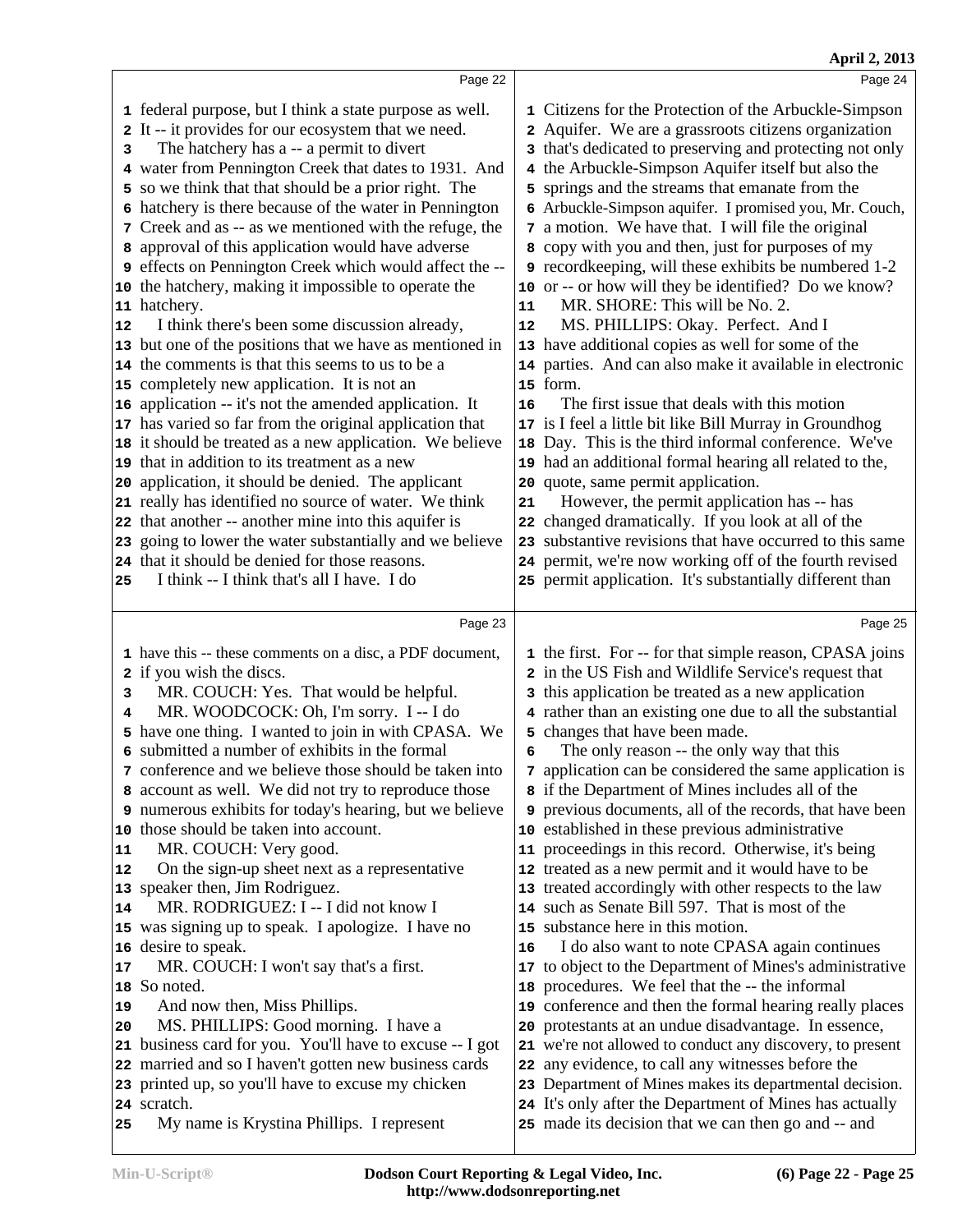|    |                                                                                                                        |                              | April 2, 2013                                                                                           |  |
|----|------------------------------------------------------------------------------------------------------------------------|------------------------------|---------------------------------------------------------------------------------------------------------|--|
|    | Page 26                                                                                                                |                              | Page 28                                                                                                 |  |
|    | 1 request documents and do discovery. And then we're                                                                   |                              | 1 economic considerations. We agree with that.                                                          |  |
|    | 2 having to fight an uphill battle, trying to prove the                                                                |                              | 2 However, no business simply plans for its first year                                                  |  |
|    | 3 Department of Mines wrong.                                                                                           |                              | 3 of operation and doesn't have any type of goal or                                                     |  |
| 4  | That's not how the -- the Administrative                                                                               |                              | 4 course plotted out for its immediate future. At least                                                 |  |
|    | 5 Procedures Act sets forth the procedures for                                                                         |                              | 5 no successful business.                                                                               |  |
|    | 6 individual proceedings. The burden is not on the                                                                     | 6                            | There has to be additional goals and things                                                             |  |
|    | 7 protestants to show that the -- the application should                                                               |                              | 7 and -- and because Arbuckle Aggregates hasn't revealed                                                |  |
|    | 8 be denied. The burden is on the applicant to show                                                                    |                              | 8 all of the facts related to its application, CPASA                                                    |  |
|    | <b>9</b> that it meets the requirements and -- and CPASA,                                                              |                              | 9 strongly urges the Department of Mines to reject this                                                 |  |
|    | 10 again, objects to the unconstitutional administrative                                                               | 10                           | application and require Arbuckle Aggregates to                                                          |  |
|    | 11 process that's in place today.                                                                                      |                              | 11 participate and -- and give all of the facts so that                                                 |  |
| 12 | Many of CPASA's concerns with Arbuckle                                                                                 |                              | 12 interested parties such as CPASA can fully and                                                       |  |
|    | 13 Aggregates's fourth revised permit application and                                                                  |                              | 13 meaningfully participate in this type of -- of                                                       |  |
|    | 14 really to all of Arbuckle Aggregates's previous                                                                     |                              | 14 administrative proceeding.                                                                           |  |
|    | 15 iterations of this permit revolve around water. In                                                                  | 15                           | How many -- how many more minutes do I have?                                                            |  |
|    | 16 2011, CPASA and Arbuckle Aggregates tried to -- to sit                                                              | 16                           | MS. SHIRLEY: She can have my five.                                                                      |  |
|    | 17 down and reach an agreement and tried to come to some                                                               | 17                           | That's what we got, five? You've got at least five.                                                     |  |
|    | 18 sort of resolution, mutually agreeable resolution,                                                                  | 18                           | MS. PHILLIPS: I've got Bill's. Or                                                                       |  |
|    | 19 such that CPASA wasn't required to protest Arbuckle                                                                 |                              | 19 Bob's, I mean.                                                                                       |  |
|    | 20 Aggregates's different permits.                                                                                     | 20                           | MR. SHORE: It's up to -- it's up to the                                                                 |  |
| 21 | Again, in January, CPASA reached out to                                                                                |                              | 21 hearing officer.                                                                                     |  |
|    | 22 Arbuckle Aggregates and asked for a sit-down to try to                                                              | 22                           | MS. SHIRLEY: Say something.                                                                             |  |
|    | 23 work out some of the issues revolving around water as                                                               | 23                           | MS. PHILLIPS: Okay.                                                                                     |  |
|    | 24 it relates to their proposed mining operation.                                                                      | 24                           | MR. COUCH: I think our timekeeper took                                                                  |  |
|    | 25 Arbuckle Aggregates never responded, at least not to                                                                |                              | 25 that into account.                                                                                   |  |
|    |                                                                                                                        |                              |                                                                                                         |  |
|    | Page 27                                                                                                                |                              | Page 29                                                                                                 |  |
|    |                                                                                                                        |                              |                                                                                                         |  |
|    | 1 me and to my knowledge not to my co-counsel either.                                                                  | 1<br>$\overline{\mathbf{2}}$ | Now, Miss Shirley, are you adding --<br>MR. SHORE: Five minutes -- five minutes                         |  |
|    | 2 So I -- I appreciate, Miss Nichols, your -- your offer                                                               |                              | 3 excess.                                                                                               |  |
|    | 3 for other parties to -- to come and meet with you guys                                                               | 4                            |                                                                                                         |  |
|    | 4 to try to work out your problems, but we've done that<br>5 twice and it hasn't been successful either time.          |                              | MR. COUCH: Okay. And Miss Shirley's<br>5 adding five minutes.                                           |  |
| 6  | MS. SHIRLEY: You can have my time.                                                                                     | 6                            | MS. SHIRLEY: You want to add five more                                                                  |  |
| 7  | MS. PHILLIPS: Oh, man. Three minutes.                                                                                  |                              | 7 minutes?                                                                                              |  |
|    | 8 Okay.                                                                                                                | 8                            | MS. PHILLIPS: No. I -- I can get                                                                        |  |
| 9  | CPASA objects to Arbuckle Aggregates's fourth                                                                          |                              | <b>9</b> through this.                                                                                  |  |
|    | 10 revised permit application because it's purposely                                                                   | ${\bf 10}$                   | MS. SHIRLEY: We can get it up to an                                                                     |  |
|    | 11 misleading with regards to the amount of land that's                                                                |                              | 11 hour if you want.                                                                                    |  |
|    | 12 going to be bonded. In some of the previous                                                                         | ${\bf 12}$                   | MS. PHILLIPS: I don't -- I don't need                                                                   |  |
|    | 13 iterations of this permit application, the -- they had                                                              |                              | 13 an hour.                                                                                             |  |
|    | 14 identified 60 acres to be bonded initially in the                                                                   | 14                           | The Department of Mines's rules also require                                                            |  |
|    | 15 first year with an increasing increments up to the 575                                                              | 15                           | that a mining permit application be feasible such that                                                  |  |
|    | 16 acres that it has requested for its permit. Now                                                                     |                              | 16 it can be feasibly accomplished. However, Arbuckle                                                   |  |
|    | 17 Arbuckle Aggregates has identified 15 acres to be                                                                   | 17                           | Aggregates's fourth revised permit application cannot                                                   |  |
|    | 18 bonded in its first year with the remaining five                                                                    |                              | 18 be feasibly accomplished. You know, previously in                                                    |  |
|    | 19 phases TBA, which I guess Arbuckle Aggregates created                                                               |                              | 19 the -- the four other iterations of this permit                                                      |  |
|    | 20 that option for itself for a to be announced.                                                                       | 20                           | application, Arbuckle Aggregates relied upon giving us                                                  |  |
|    | CPASA thinks that it's -- it's completely                                                                              |                              | 21 two surface water use permits from the Water Resources                                               |  |
|    | 22 unacceptable for Arbuckle Aggregates to try to hide                                                                 |                              | 22 Board. And, in fact, the -- the site-specific water                                                  |  |
|    | 23 its -- its intent. CPASA understands the need for                                                                   |                              | 23 management plan that Miss Nichols referenced earlier                                                 |  |
| 21 | 24 operational flexibility, no doubt, and there has to be<br>25 some level of flexibility due to market factors, other |                              | 24 that it had submitted to the -- the water board<br>25 actually references getting those two permits. |  |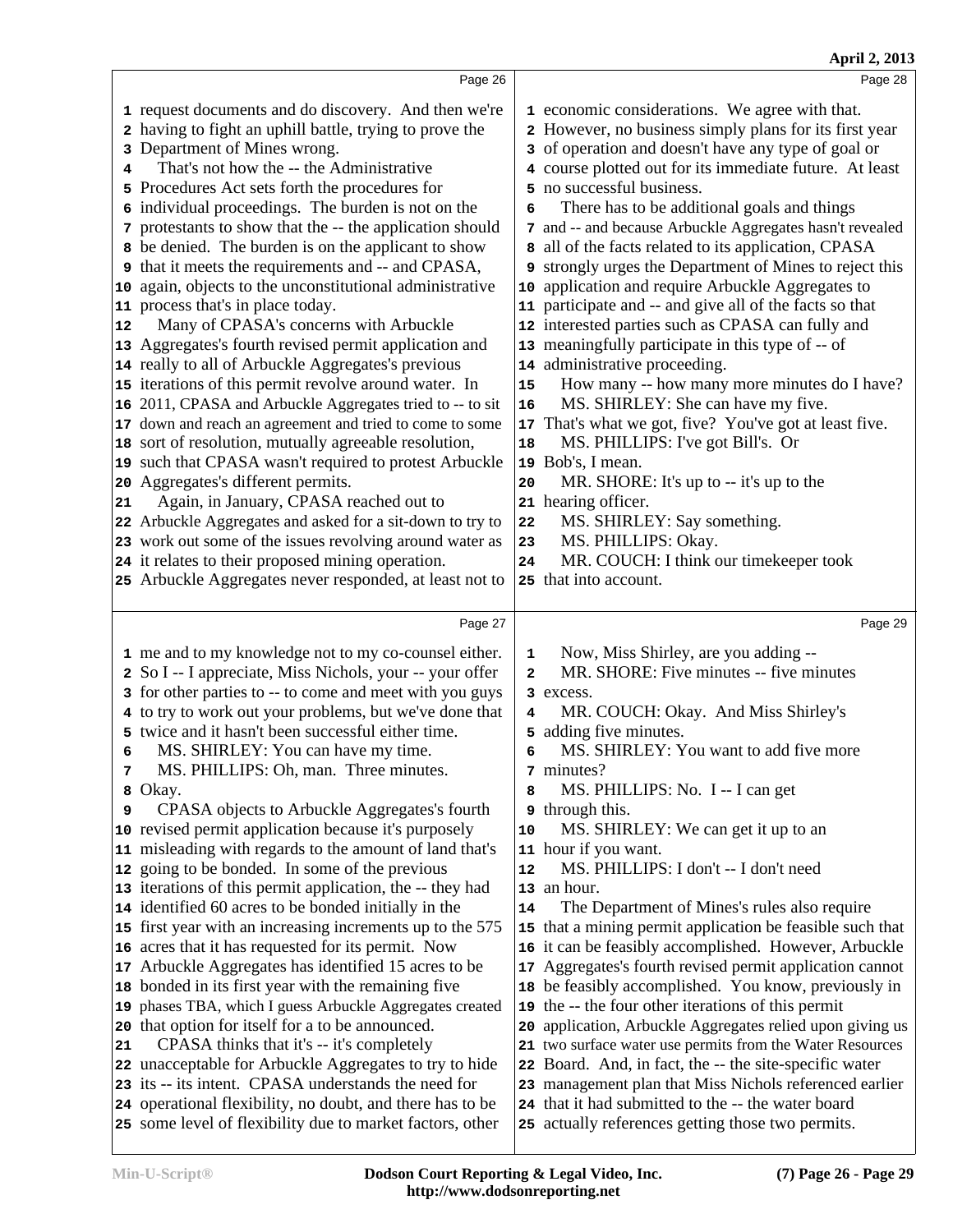|    | Page 30                                                                                                   |    | Page 32                                                                                               |  |
|----|-----------------------------------------------------------------------------------------------------------|----|-------------------------------------------------------------------------------------------------------|--|
| 1  | However, since that time, Arbuckle Aggregates                                                             |    | 1 could have horrendous impacts upon the city of                                                      |  |
|    | 2 has actually withdrawn its two pending surface water                                                    |    | 2 Tishomingo.                                                                                         |  |
| з  | permit applications such that it has no water source                                                      | 3  | I believe, Mr. Couch, that that is all that                                                           |  |
| 4  | other than pit water, or ground water, for which to                                                       |    | 4 we have. We would incorporate and reassert any and                                                  |  |
|    | 5 use in its -- in its operations. Because Arbuckle                                                       | 5  | all of the protests and objections, including what                                                    |  |
| 6  | Aggregates's site-specific water management plan is                                                       | 6  | we've submitted in the previous informal conferences,                                                 |  |
|    | 7 based upon outdated technical recommendations, it's                                                     |    | 7 the formal hearing, and here in this third informal                                                 |  |
|    | 8 not based upon the actual rules that are going through                                                  |    | 8 conference. Thank you.                                                                              |  |
|    | <b>9</b> the approval process now, and because it has no way to                                           | 9  | MR. COUCH: Thank you. And, for                                                                        |  |
|    | 10 obtain surface water, CPASA argues that it has no way                                                  |    | 10 clarification, I noted that the -- our timekeeper did                                              |  |
|    | 11 to obtain any sort of water for its operation and thus                                                 |    | 11 add Miss Shirley's --                                                                              |  |
|    | 12 is not feasible.                                                                                       | 12 | MS. SHIRLEY: That's fine.                                                                             |  |
| 13 | I would -- I would end with reminding the                                                                 | 13 | MR. COUCH: -- five minutes. So, again,                                                                |  |
|    | 14 Department of Mines of its statutory responsibilities                                                  |    | 14 for clarification.                                                                                 |  |
|    | 15 and obligations. The Department of Mines is a state                                                    | 15 | And speaking of the mayor, Mr. Parkhill, you                                                          |  |
|    | 16 environmental agency and, as such, is fully                                                            |    | 16 are on the sign-up sheet next.                                                                     |  |
|    | 17 responsible for implementing and enforcing the laws                                                    | 17 | MR. PARKHILL: Thank you, Mr. Couch, for                                                               |  |
|    | 18 and rules within its jurisdictional areas of                                                           |    | 18 the opportunity. Lewis Parkhill, mayor, City of                                                    |  |
|    | 19 environmental responsibility. One of the Department                                                    |    | 19 Tishomingo, actually presenting wearing two hats, one                                              |  |
|    | 20 of Mines's jurisdictional areas of environmental                                                       |    | 20 very briefly as a resident of 409 South Mickle in                                                  |  |
|    | 21 responsibility includes mining regulation. It also                                                     |    | 21 Tishomingo adjacent to Pennington Creek Park with the                                              |  |
|    | 22 includes mining reclamation and it includes ground                                                     |    | 22 flows of Pennington Creek directly visible from our                                                |  |
|    | 23 water protection for activities related to mining and                                                  |    | 23 one-acre property there, which we've owned for 30                                                  |  |
|    | 24 to mining reclamation.                                                                                 |    | 24 years. And the direct effect of the quantity and                                                   |  |
| 25 | Here, the Department of Mines is statutorily                                                              |    | 25 volume of Pennington Creek stream flows direct -- has                                              |  |
|    |                                                                                                           |    |                                                                                                       |  |
|    |                                                                                                           |    |                                                                                                       |  |
|    | Page 31                                                                                                   |    | Page 33                                                                                               |  |
|    |                                                                                                           |    |                                                                                                       |  |
|    | 1 obligated to protect Pennington Creek which, pursuant<br>2 to the Water Resources Board's water quality |    | 1 a direct relationship on the property value of our<br>2 30-year investment. So that's the personal. |  |
| 3  | designations, is a high quality water. Pennington                                                         | 3  | I would add now to the city of Tishomingo's                                                           |  |
|    | Creek and the headwaters of Pennington Creek are                                                          |    | 4 interest. I won't repeat the entire content of our                                                  |  |
| 5  | approximately one-half mile from Arbuckle Aggregates's                                                    |    | 5 formal protest filed by the city in the -- prior to                                                 |  |
|    | 6 proposed site.                                                                                          |    | 6 the February deadline. I do want to state just a                                                    |  |
|    | Now, in previous informal conferences, the                                                                |    | 7 couple of facts that will place I hope in context the                                               |  |
|    | 8 applicant, Arbuckle Aggregates, argued that it would                                                    |    | 8 new exhibits that I will be presenting.                                                             |  |
|    | 9 have no effect on Pennington Creek because it was                                                       | 9  | One's the fact already mentioned; Tishomingo                                                          |  |
|    | 10 within the Mill Creek watershed. However, the                                                          |    | 10 is perhaps the poster city of what it means to be                                                  |  |
|    | 11 watershed is based upon surface drainage, not ground                                                   |    | 11 reliant on a sole-source aquifer. We have no                                                       |  |
|    | 12 water movement, and it's very clear, based upon the                                                    |    | 12 economically viable ways of getting other water                                                    |  |
|    | 13 Water Resources Board's multi million dollar, multi                                                    |    | 13 supply. Residential development -- Tishomingo has                                                  |  |
|    | 14 year hydrologic study of the Arbuckle-Simpson Aquifer,                                                 |    | 14 been reliant on that water since the middle of the                                                 |  |
|    | 15 that surface water movement and ground water movement                                                  |    | 15 19th century. Chickasaws formed the constitution                                                   |  |
|    | 16 aren't necessarily identical.                                                                          |    | 16 there 1856. Since statehood, the city of Tishomingo's                                              |  |
| 17 | It's very probable and highly likely that any                                                             |    | 17 been totally reliant on -- on that water support --                                                |  |
|    | 18 type of mining operation in the proposed area that                                                     |    | 18 supply.                                                                                            |  |
|    | 19 Arbuckle Aggregates seeks to mine would have                                                           | 19 | In addition to the city of Tishomingo, Murray                                                         |  |
|    | 20 detrimental effects upon Pennington Creek. As I'm                                                      |    | 20 State College has a diversion point within the city                                                |  |
|    | 21 sure Mayor Parkhill here will -- will share with us                                                    |    | 21 limits for the water supply for here, and we are                                                   |  |
|    | 22 later, Tishomingo, the city of Tishomingo, relies                                                      |    | 22 almost equidistant -- we're -- we're downstream from                                               |  |
|    | 23 solely on Pennington Creek for its municipal water                                                     |    | 23 the federal facility already referenced. Tishomingo                                                |  |
|    | 24 supply. It's already been very, very dangerously low                                                   |    | 24 National Wildlife Refuge is now below us and both of                                               |  |

 $\overline{\phantom{a}}$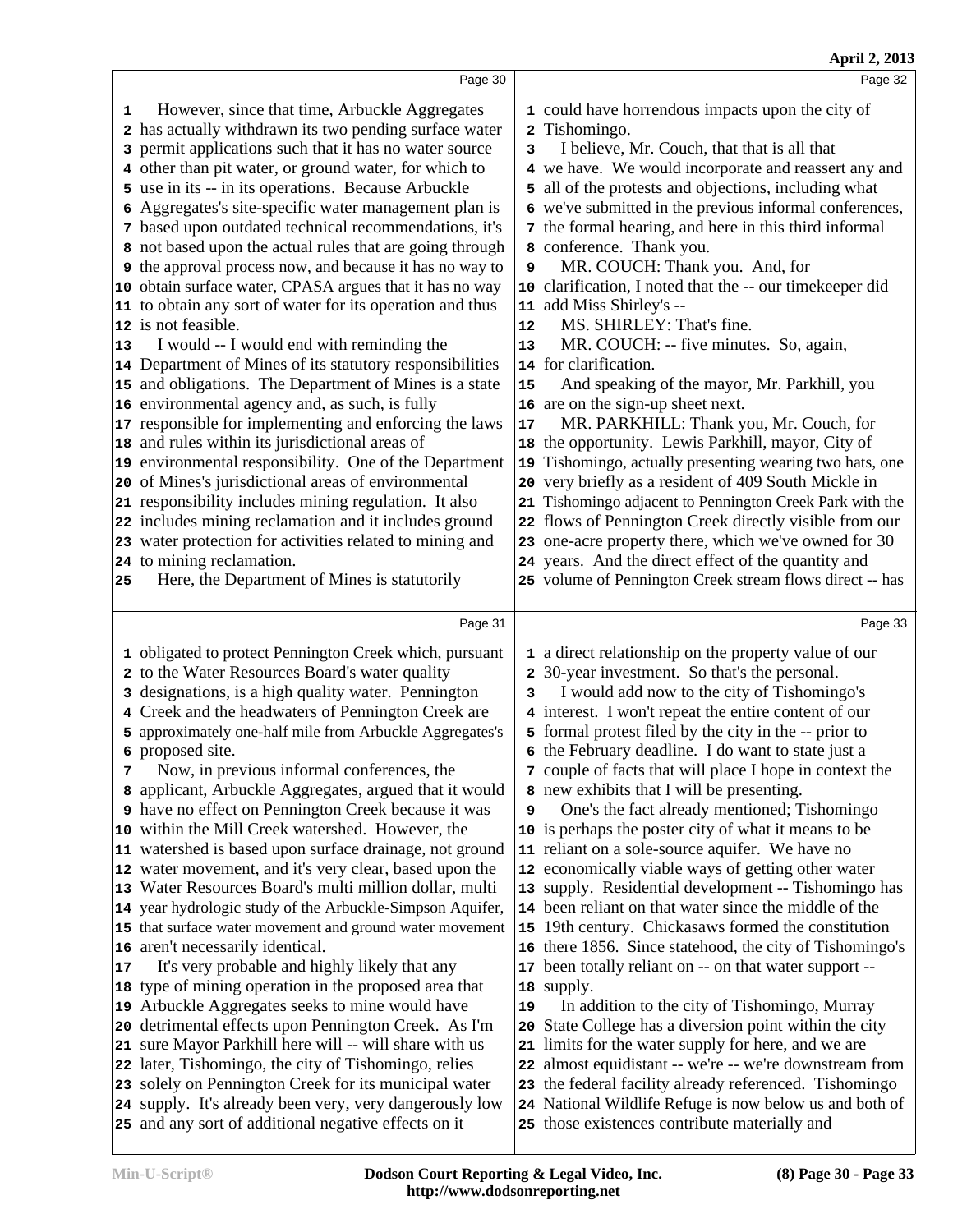|                                                                                                                                                                                                                                                                                                                                                                                                                                                                                                                                                                                                                                                                                                                                                                                                                                                                                                                                                                                                                                                                                                                                                                                                                                                                                                                                                                                                             | April 2, 2013                                                                                                                                                                                                                                                                                                                                                                                                                                                                                                                                                                                                                                                                                                                                                                                                                                                                                                                                                                                                                                                                                                                                                                                                                                                                                                                                                                                                                                |
|-------------------------------------------------------------------------------------------------------------------------------------------------------------------------------------------------------------------------------------------------------------------------------------------------------------------------------------------------------------------------------------------------------------------------------------------------------------------------------------------------------------------------------------------------------------------------------------------------------------------------------------------------------------------------------------------------------------------------------------------------------------------------------------------------------------------------------------------------------------------------------------------------------------------------------------------------------------------------------------------------------------------------------------------------------------------------------------------------------------------------------------------------------------------------------------------------------------------------------------------------------------------------------------------------------------------------------------------------------------------------------------------------------------|----------------------------------------------------------------------------------------------------------------------------------------------------------------------------------------------------------------------------------------------------------------------------------------------------------------------------------------------------------------------------------------------------------------------------------------------------------------------------------------------------------------------------------------------------------------------------------------------------------------------------------------------------------------------------------------------------------------------------------------------------------------------------------------------------------------------------------------------------------------------------------------------------------------------------------------------------------------------------------------------------------------------------------------------------------------------------------------------------------------------------------------------------------------------------------------------------------------------------------------------------------------------------------------------------------------------------------------------------------------------------------------------------------------------------------------------|
| Page 34                                                                                                                                                                                                                                                                                                                                                                                                                                                                                                                                                                                                                                                                                                                                                                                                                                                                                                                                                                                                                                                                                                                                                                                                                                                                                                                                                                                                     | Page 36                                                                                                                                                                                                                                                                                                                                                                                                                                                                                                                                                                                                                                                                                                                                                                                                                                                                                                                                                                                                                                                                                                                                                                                                                                                                                                                                                                                                                                      |
| 1 economically and recreationally to the existence of --<br>2 of us as -- as a city.<br>Additionally, Pennington Creek flow provides<br>3<br>4 recreational opportunities within the city.<br>5 Pennington Creek Park, also referenced, has 50-amp RV<br>6 circuits and they stay pretty busy during the peak<br>7 hours, so it is of economic value to us as well.<br>As the county seat of Johnston County, we've<br>8<br>9 -- we are a -- what's called a -- an economic draw.<br>10 That is that we have a sales tax base greater than<br>11 the -- the population of the city. We -- we -- we<br>12 experience profit from the development along<br>13 Pennington Creek and outside in the county. So,<br>14 although Tishomingo's population has been relatively<br>15 static, the population of Johnston County did increase<br>16 by 4 percent in the last census and our sales tax<br>17 revenues reflect that economic development that is<br>18 directly related, we believe, to the benefits of<br>19 Pennington Creek's stream flow.<br>The new exhibits that I -- I present are<br>20<br>21 actually in reference to -- to those. I would add one<br>22 perhaps correcting, with Miss Phillips's permission, a<br>23 fact on the -- the -- the -- we have basically two<br>24 arguments here. There's both the -- the history of<br>25 what happened when mining in the Mill Creek headwaters | 1 2010 asking that the Department of Mines reject the<br>2 permit application summarily. The second exhibit is<br>3 an overview of the proposed mine boundaries showing a<br>4 long view of development along Pennington Creek down<br>5 to and including Tishomingo and the Tishomingo<br>6 National Wildlife Refuge, a close-up view of that<br>7 mining area.<br>Then more particular views which show the --<br>8<br>9 the green fingers of Pennington Creek watershed up<br>both the -- the western branch of it, which is<br>10<br>adjacent to and overlaps Arbuckle Aggregates's permit<br>11<br>requested area, but also the -- the eastern areas.<br>12<br>It's quite complex watershed. All of it produces<br>13<br>14 stream flow for the city of Tishomingo.<br>And then, finally, as it comes down to within<br>15<br>16 the city limits of Tishomingo, there's Tishomingo Golf<br>17 Course and the Pennington Creek Lodge, the Pennington<br>Creek Park, and also the water and wastewater<br>18<br>19 infrastructure for the City of Tishomingo. We have<br>recently incurred a 7-million-dollar water/wastewater<br>20<br>project that will encumber us \$7 million for 40 years<br>21<br>to provide the citizens of Tishomingo adequate<br>22<br>23 quantity and quality of water supply. This is a<br>24 tremendous investment of the city -- for the city of<br>25 Tishomingo and our future and it will be totally lost |
| Page 35                                                                                                                                                                                                                                                                                                                                                                                                                                                                                                                                                                                                                                                                                                                                                                                                                                                                                                                                                                                                                                                                                                                                                                                                                                                                                                                                                                                                     | Page 37                                                                                                                                                                                                                                                                                                                                                                                                                                                                                                                                                                                                                                                                                                                                                                                                                                                                                                                                                                                                                                                                                                                                                                                                                                                                                                                                                                                                                                      |
| 1 were not monitored appropriately and the -- the<br>2 damaging effects on stream flow there.<br>Second would be the proximity of the current<br>3<br>4 application in -- in an area that is not a half mile<br>5 away but, by Arbuckle Aggregates's own hand-drawn map<br>6 in their current application, adjoining the western --<br>7 the eastern boundary of their permit application. As<br>8 I read the elevation map, well inside that boundary.<br><b>9</b> It is higher there than things marked as headwater<br>10 areas of Pennington Creek.<br>I have a -- a couple of maps here that<br>11<br>12 illustrate not only this proximity issue, the<br>13 closeness of the -- especially the eastern boundary of<br>14 the Arbuckle Aggregate application but also its -- its<br>15 relationship to the headwater areas of Pennington<br>16 Creek. And it's a quite complex watershed up there.<br>17 It's -- it's not only in the area proposed for this<br>18 mine but surrounding and above it.<br>We fear that the kind of disruption that<br>19<br>20 we've seen of substrata in previous mining operations<br>21 up there with permits going down 300 feet already past<br>22 150 cannot help but have damaging effects on potential<br>23 stream flow.<br>So what follows is a series of exhibits.<br>24<br>25 One, the text of the city council resolution passed in                        | 1 if the Pennington Creek flow is not sustained.<br>So we do ask for not -- not -- not<br>$\overline{a}$<br>3 reconsideration. We ask for, in the interest of the<br>4 future of the city of Tishomingo, denial of this<br>5 permit application. Thank you.<br>MR. COUCH: Thank you, Mr. Mayor.<br>6<br>MR. PARKHILL: By the way, I'll -- I'll<br>7<br>8 provide -- here's a paper copy with signed -- signed<br>parts and here is also a<br>9<br>MR. COUCH: Do you have copies of that<br>10<br>11 for the applicant?<br>MR. PARKHILL: This -- this has -- this<br>12<br>13 has the water transmission and six exhibits that I<br>14 referenced in the oral presentation.<br>MR. COUCH: Okay.<br>15<br>MR. PARKHILL: And they are all included<br>16<br>17 in this, but the signed copies are there.<br>MR. COUCH: Okay. We'll need to arrange<br>18<br>for copies of that for the applicant as soon as<br>19<br>possible.<br>20<br>MR. PARKHILL: I -- I do have one. I<br>21<br>22 can try this with the applicant. It just lacks the<br>23 signed -- signed copies, but it has all the exhibits.<br>24 I mean<br>MR. COUCH: If the applicant wants to<br>25                                                                                                                                                                                                                                                                               |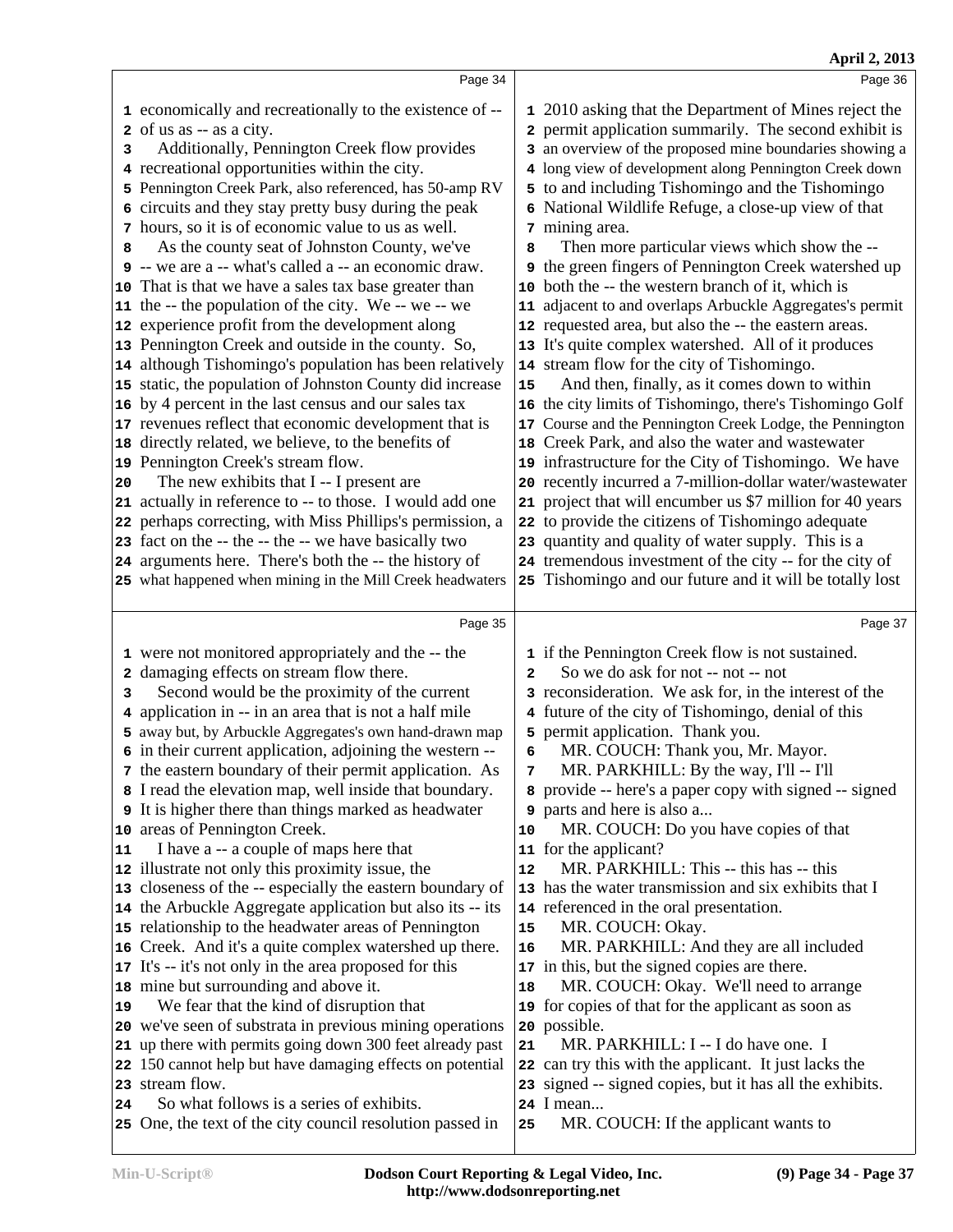| Page 38<br>1 review that and determine whether they want a hard<br>2 copy or the electronic version, that -- I'll let the<br>3 and we have previously put in the files pictures of<br>3 applicant speak as to that.<br>MR. PARKHILL: Sure. I can also provide<br>the land that are available here, but if you can<br>4<br>4<br>5 paper, if they would like. I could easily e-mail it<br>5<br>6 and mail it.<br>situation looks like today.<br>6<br>MR. COUCH: Okay.<br>7<br>7<br>Next to make a presentation is Amy Ford.<br>8<br>8<br>MS. FORD: Amy Ford with -- I'm<br>9<br>9<br>10 president of Citizens for the Protection of the<br>11 Arbuckle-Simpson Aquifer.<br>Most of my comments have -- this is our<br>12 plant.<br>12<br>13 fourth opportunity to make what -- the same comments,<br>13<br>14 so I would ask that reference be made to the previous<br>15 comments, and I would like to note that there are a<br>15 because there's no water in it right now.<br>16 number of individuals that have participated over<br>16<br>17 the -- the past years in this process that for -- for<br>17 for by this new mining operation, oh, they've got<br>18 water. They're going to get it from the ground<br>18 various reasons were not able to attend, and if -- as<br>19 soon as I can find out which -- whether you're going<br>19 water. Where this mining operation is located is<br>20 to -- are you going take all of those into<br>21 consideration into the current record so that I can<br>22 pass that information on to them? That would be<br>23 lovely.<br>I'm not going to walk back through them, but<br>24 drank. The water table is found at the surface at<br>24<br>25 I, again, would like to reiterate everything that our<br>25 this location. We have already had the mining<br>Page 39<br>1 legal counsel stated, that the preservations of the<br>2 springs and streams are paramount. We have seen a<br>2 life.<br>3 great deal of struggles in the area since these<br>3<br>4 operations have -- have commenced, have reached a<br>5 great depth, have spent a great deal of time with<br>6 Arbuckle Aggregates over the years discussing their --<br>7 the outline of their site plans. Welcome that<br>8 opportunity again. It is not our goal nor has it ever<br><b>9</b> been our goal to spend every day of our lives being<br>10 consumed by the management of this water.<br>And so, with that, I will yield my time to --<br>11<br>11 | Page 40<br>1 8,000-acre ranch across the highway from the existing<br>2 ranch -- the existing facility of Arbuckle Aggregates                                                                                                                                                                                                                                                                                                                                                                                                                                                                                                                                                                                                                  |
|------------------------------------------------------------------------------------------------------------------------------------------------------------------------------------------------------------------------------------------------------------------------------------------------------------------------------------------------------------------------------------------------------------------------------------------------------------------------------------------------------------------------------------------------------------------------------------------------------------------------------------------------------------------------------------------------------------------------------------------------------------------------------------------------------------------------------------------------------------------------------------------------------------------------------------------------------------------------------------------------------------------------------------------------------------------------------------------------------------------------------------------------------------------------------------------------------------------------------------------------------------------------------------------------------------------------------------------------------------------------------------------------------------------------------------------------------------------------------------------------------------------------------------------------------------------------------------------------------------------------------------------------------------------------------------------------------------------------------------------------------------------------------------------------------------------------------------------------------------------------------------------------------------------------------------------------------------------------------------------------------------------------------------------------------------------------------------------------------------------------------------------------------------------------------------------------------------------------------------------------------------------------------------------------------------------------------------------------------------------------------------------------------------------------------------------------------------------------------------|------------------------------------------------------------------------------------------------------------------------------------------------------------------------------------------------------------------------------------------------------------------------------------------------------------------------------------------------------------------------------------------------------------------------------------------------------------------------------------------------------------------------------------------------------------------------------------------------------------------------------------------------------------------------------------------------------------------------------------------------|
|                                                                                                                                                                                                                                                                                                                                                                                                                                                                                                                                                                                                                                                                                                                                                                                                                                                                                                                                                                                                                                                                                                                                                                                                                                                                                                                                                                                                                                                                                                                                                                                                                                                                                                                                                                                                                                                                                                                                                                                                                                                                                                                                                                                                                                                                                                                                                                                                                                                                                    |                                                                                                                                                                                                                                                                                                                                                                                                                                                                                                                                                                                                                                                                                                                                                |
|                                                                                                                                                                                                                                                                                                                                                                                                                                                                                                                                                                                                                                                                                                                                                                                                                                                                                                                                                                                                                                                                                                                                                                                                                                                                                                                                                                                                                                                                                                                                                                                                                                                                                                                                                                                                                                                                                                                                                                                                                                                                                                                                                                                                                                                                                                                                                                                                                                                                                    | Google Mill Creek, Oklahoma, you can see what the<br>And what I'm pointing out here is Highway 1<br>slash 7 which currently runs by the Martin Marietta<br>facility which you can see, like I said, when you go<br>10 onto your own Internet and you can see the large ponds<br>11 of water already existing here and also up at the sand<br>We have a large conservation dam right across<br>14 the street from Martin Marietta and you can't see it<br>When you talk about water not being accounted<br>20 where Mr. Holder used to live, a neighbor of ours.<br>21 Mr. Holder has a little well and that well flowed one<br>22 foot down a slope to his house and provided water<br>23 directly to his home. Unadulterated. That is what he |
|                                                                                                                                                                                                                                                                                                                                                                                                                                                                                                                                                                                                                                                                                                                                                                                                                                                                                                                                                                                                                                                                                                                                                                                                                                                                                                                                                                                                                                                                                                                                                                                                                                                                                                                                                                                                                                                                                                                                                                                                                                                                                                                                                                                                                                                                                                                                                                                                                                                                                    |                                                                                                                                                                                                                                                                                                                                                                                                                                                                                                                                                                                                                                                                                                                                                |
|                                                                                                                                                                                                                                                                                                                                                                                                                                                                                                                                                                                                                                                                                                                                                                                                                                                                                                                                                                                                                                                                                                                                                                                                                                                                                                                                                                                                                                                                                                                                                                                                                                                                                                                                                                                                                                                                                                                                                                                                                                                                                                                                                                                                                                                                                                                                                                                                                                                                                    | Page 41                                                                                                                                                                                                                                                                                                                                                                                                                                                                                                                                                                                                                                                                                                                                        |
| 12 to the universe.<br>12 like it's headed.<br>MR. COUCH: Next representative speaker,<br>Well, that's not right. Why should our<br>13<br>13<br>14 Miss Laurie Williams.<br>14 quality of life in a beautiful county like Johnston<br>MS. WILLIAMS: I've previously given the<br>15<br>16 court reporter my business information. My name is<br>17 Laurie Anne Williams. I'm the manager of<br>18 Oklahomaranch.com, LLC, successor in interest to the<br>19 estate of Ida Sutton Williams. I also am here today<br>19 any of this body in any of the pleadings their<br>20 on behalf of myself, Laurie Williams, a consumer of<br>20 financial responsibility.<br>21 water from the Arbuckle-Simpson Aquifer in Ardmore and<br>21<br>22 as far as I know, they are still the subject of<br>22 in Carter County.<br>Our first request would be to ask that this<br>23 several federal proceedings in Texas, because I have<br>23                                                                                                                                                                                                                                                                                                                                                                                                                                                                                                                                                                                                                                                                                                                                                                                                                                                                                                                                                                                                                                                                                                                                                                                                                                                                                                                                                                                                                                                                                                                                                   | 1 operations that exist interfere with every bit of our<br>And this about the quality of life. You've<br>4 heard about -- a lot about there's no basis for this<br>5 for the economy. It is group of people who come from<br>6 Texas who are not committing themselves to our economy<br>7 every day. They're simply taking from this economy.<br>8 They have -- are affecting our water, our air, trucks,<br><b>9</b> rail sound, night and day lights. So you say, well,<br>10 what the heck? Just let them have it all. Let them<br>have Johnston County. Because that's where it looks                                                                                                                                                     |
|                                                                                                                                                                                                                                                                                                                                                                                                                                                                                                                                                                                                                                                                                                                                                                                                                                                                                                                                                                                                                                                                                                                                                                                                                                                                                                                                                                                                                                                                                                                                                                                                                                                                                                                                                                                                                                                                                                                                                                                                                                                                                                                                                                                                                                                                                                                                                                                                                                                                                    | 15 County, whose life bread was the cattle industry for<br>16 years and providing beef to the United States, why<br>17 should it be co-opted by a couple of guys from Texas<br>18 who, as far as I know, have never been able to show<br>And we've asked this all the way along. And,                                                                                                                                                                                                                                                                                                                                                                                                                                                          |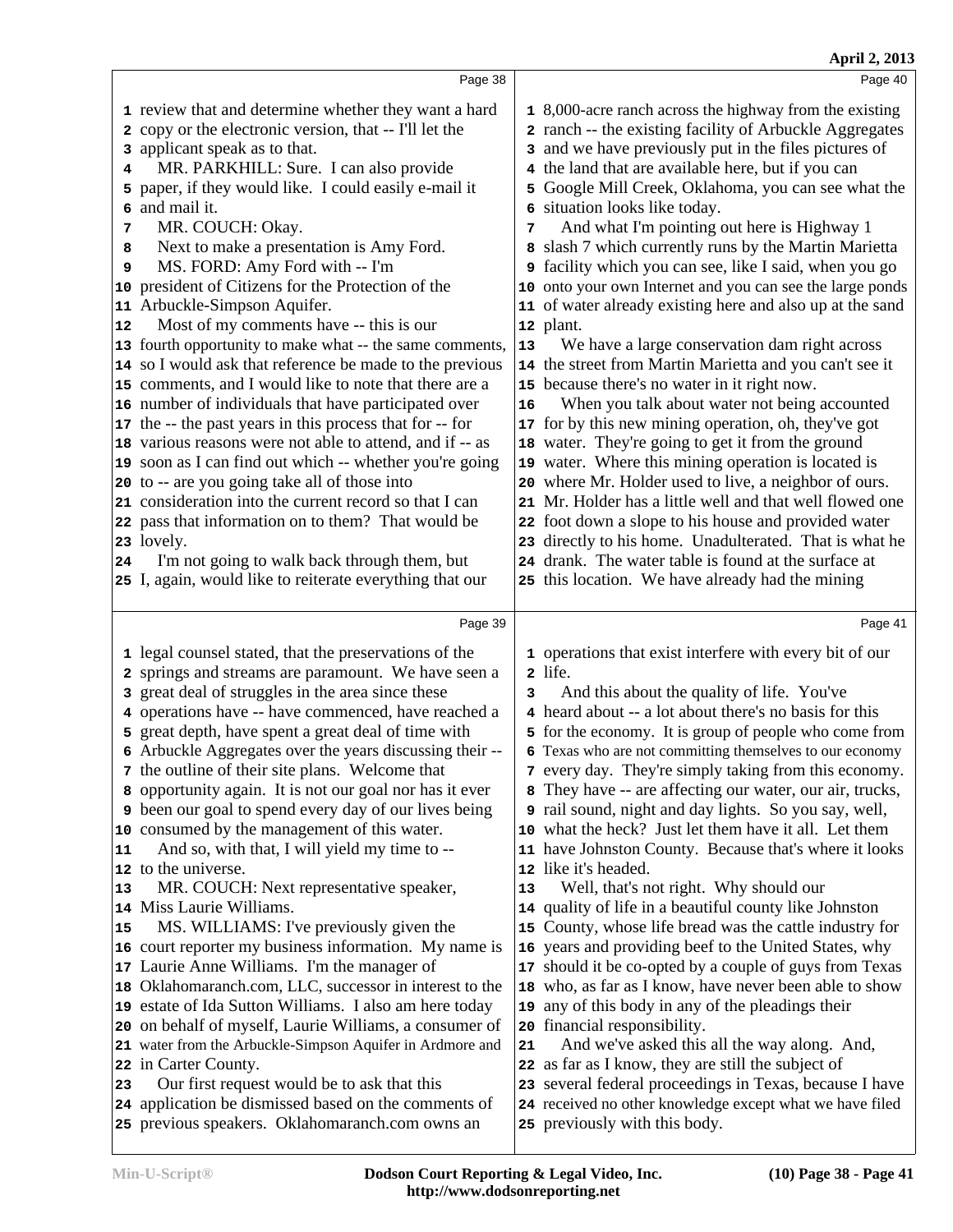|    |                                                                                                              |    | April 2, 2013                                                                                               |
|----|--------------------------------------------------------------------------------------------------------------|----|-------------------------------------------------------------------------------------------------------------|
|    | Page 42                                                                                                      |    | Page 44                                                                                                     |
| 1  | There is still quality of life in Johnston                                                                   | 1  | MR. COUCH: Next on the representative                                                                       |
|    | 2 County and the mayor, Mayor Parkhill, just expressed                                                       |    | 2 speaker as signed up, Mr. Bruce Noble.                                                                    |
|    | 3 it. It's about where -- where we're heading for the                                                        | 3  | MR. NOBLE: Well, good morning again,                                                                        |
|    | 4 future. What will be our future? Will it be                                                                |    | 4 Dean. Good morning, everybody. My name is Bruce                                                           |
|    | 5 tourism? Will it be water? Or will it be large holes                                                       | 5  | Noble. I'm here representing the National Park                                                              |
|    | 6 sitting in mines that you can see -- you can see these                                                     |    | 6 Service. More specifically, I serve as superintendent                                                     |
|    | 7 if you fly Southwest Air. Get over on the right side                                                       |    | 7 of Chickasaw National Recreational Area over in                                                           |
|    | 8 of the plane -- if you're ever flying from Dallas to                                                       |    | 8 Sulphur.                                                                                                  |
|    | 9 Oklahoma City, look out to the east, and you can see                                                       | 9  | Given that this is an informal conference, I                                                                |
|    | 10 these holes from the air. You can't see my pond from                                                      |    | 10 had the greatest desire to provide informal comments.                                                    |
|    | 11 the air, but you can see these holes from the air.                                                        |    | 11 And I think I've failed in my desire to do that, so                                                      |
| 12 | Not only is this an unfeasible operation, it                                                                 |    | 12 I'm going to read a written statement here and I hope                                                    |
|    | 13 is dangerous and -- I'm going to say it --                                                                |    | 13 you can all bear with me. The beauty of it is the                                                        |
|    | 14 ridiculous. Where I showed you this land, they                                                            |    | 14 timekeeper won't have to work very hard because I'll                                                     |
|    | 15 proposed, Arbuckle Aggregates, to not just stay on one                                                    |    | 15 come in well under my allotted time.                                                                     |
|    | 16 side of the road where Martin Marietta is. They                                                           | 16 | Chickasaw National Recreation Area, on behalf                                                               |
|    | 17 propose to -- to go across the road to actually take                                                      |    | 17 of the National Park Service of the Department of the                                                    |
|    | 18 in the highway. And we've also presented this in our                                                      |    | 18 Interior, is concerned by the recent application for a                                                   |
|    | 19 previous pleadings, that they either wish to go under                                                     |    | 19 non-coal mining permit filed by Arbuckle Aggregates in                                                   |
|    | 20 or over Highway 1 dash 7, which is the connection to                                                      | 20 | January 2013 and about the impacts this proposed mine                                                       |
|    | 21 Sulphur from this entire area. We've shown in our                                                         |    | 21 will have on the springs and streams that rely on the                                                    |
|    | 22 pleadings so far a situation in Tulsa, Oklahoma, where                                                    | 22 | Arbuckle-Simpson Aquifer, including those of national                                                       |
|    | 23 a car ran off the road and people died because of a                                                       |    | 23 significance that are contained within Chickasaw                                                         |
|    | 24 mine being too close to a road.                                                                           |    | 24 National Recreation Area.                                                                                |
| 25 | Now, again, this is people from Oklahoma                                                                     | 25 | Specific issues that have been raised by this                                                               |
|    |                                                                                                              |    |                                                                                                             |
|    | Page 43                                                                                                      |    | Page 45                                                                                                     |
|    | 1 saying Department of Mines, Oklahoma Department of                                                         |    | 1 application are as follows. First, the proposed                                                           |
|    | 2 Mines, we don't want this new wine -- mine. Our                                                            |    | 2 application needs to be considered a new application,                                                     |
|    |                                                                                                              |    |                                                                                                             |
|    |                                                                                                              |    |                                                                                                             |
|    | 3 quality of life has been impacted enough. We don't                                                         |    | 3 as others have mentioned, since it is substantially                                                       |
| 5  | 4 want it and we want you to deny this application.<br>I do challenge you to find the economic               | 5  | 4 different from previous submittals.                                                                       |
|    |                                                                                                              |    | Second, the new application should not be                                                                   |
|    | 6 benefit that any of these mines is providing to this<br>7 area more than the tourism that is currently and |    | 6 considered complete or accurate for a number of                                                           |
|    | 8 prospectively coming to this area. As we know from                                                         |    | 7 reasons: one, information has been removed or is<br>8 missing; two, information contained within the mine |
|    | <b>9</b> the current legislative session, the product is not                                                 |    | <b>9</b> application is internally inconsistent and doesn't                                                 |
|    | 10 taxed that leaves this state. It does not prevent                                                         | 10 | agree with information contained in applications to                                                         |
|    | 11 any -- provide any benefit in that way. The trucks                                                        |    | 11 the Oklahoma Department of Environmental Quality for                                                     |
|    | 12 are coming from Texas -- and this isn't your                                                              |    | 12 other required permits; three, information about the                                                     |
|    | 13 grandmother's mine. These are trucks that will take                                                       |    | 13 source of water -- sources of water is inconsistent                                                      |
|    | 14 out a four-story house of rock within -- within                                                           |    | 14 and contradictory, I believe as others have mentioned                                                    |
|    | 15 hours. It's not a donkey with a tractor pulling rock                                                      |    | 15 as well; and, four, the application doesn't show how                                                     |
|    | 16 out.                                                                                                      |    | 16 mining will advance in the future or how reclamation                                                     |
| 17 | As far as the area being close to Pennington                                                                 | 17 | will progress once mining ceases.                                                                           |
|    | 18 springs, again, all you have to do is go and look at                                                      | 18 | Since the application contains so many                                                                      |
|    | 19 the map. Look at the Google map. You can see                                                              | 19 | inconsistencies and inaccuracies, it does not                                                               |
|    | 20 Pennington springs starts. That's the green -- it                                                         | 20 | affirmatively allow -- or it does not affirmatively                                                         |
|    | 21 heads right on down to Tishomingo. This is where it                                                       | 21 | show that mining and reclamation can be feasibly                                                            |
|    | 22 begins. And if we endanger this, if we take it any                                                        |    | 22 accomplished as required under state law.                                                                |
|    | 23 further, if we endanger the quality of this water any                                                     | 23 | Third, the applicant has failed to address a                                                                |
|    | 24 further, Johnston County will be nothing.                                                                 |    | 24 number of issues that have been raised previously,                                                       |
| 25 | Thank you for your time.                                                                                     |    | 25 including the following: the excavation of the                                                           |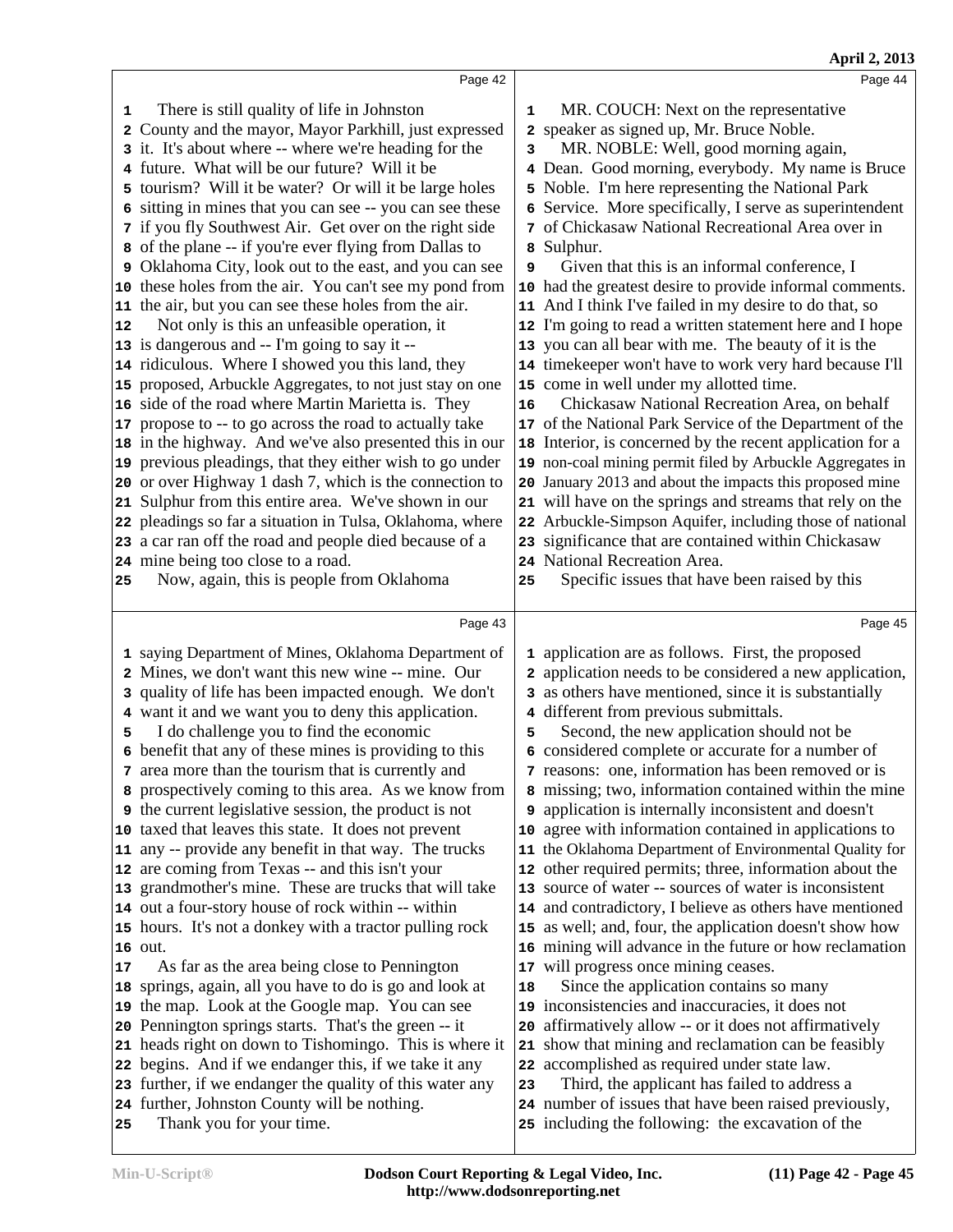|               |                                                                                                                                                                                                                                                                                                                                                                                                                                                                                                                                                                                                                                                                                                                                                                                                                                                                                                                                                                                                                                                                                                                                                                                                                                                                                                                                                                              |                                                               | April 2, 2013                                                                                                                                                                                                                                                                                                                                                                                                                                                                                                                                                                                                                                                                                                                                                                                                                                                                                                                                                                                                                                                                                                                                                   |
|---------------|------------------------------------------------------------------------------------------------------------------------------------------------------------------------------------------------------------------------------------------------------------------------------------------------------------------------------------------------------------------------------------------------------------------------------------------------------------------------------------------------------------------------------------------------------------------------------------------------------------------------------------------------------------------------------------------------------------------------------------------------------------------------------------------------------------------------------------------------------------------------------------------------------------------------------------------------------------------------------------------------------------------------------------------------------------------------------------------------------------------------------------------------------------------------------------------------------------------------------------------------------------------------------------------------------------------------------------------------------------------------------|---------------------------------------------------------------|-----------------------------------------------------------------------------------------------------------------------------------------------------------------------------------------------------------------------------------------------------------------------------------------------------------------------------------------------------------------------------------------------------------------------------------------------------------------------------------------------------------------------------------------------------------------------------------------------------------------------------------------------------------------------------------------------------------------------------------------------------------------------------------------------------------------------------------------------------------------------------------------------------------------------------------------------------------------------------------------------------------------------------------------------------------------------------------------------------------------------------------------------------------------|
|               | Page 46                                                                                                                                                                                                                                                                                                                                                                                                                                                                                                                                                                                                                                                                                                                                                                                                                                                                                                                                                                                                                                                                                                                                                                                                                                                                                                                                                                      |                                                               | Page 48                                                                                                                                                                                                                                                                                                                                                                                                                                                                                                                                                                                                                                                                                                                                                                                                                                                                                                                                                                                                                                                                                                                                                         |
| 2<br>12<br>24 | 1 dewatering of the pit will create a depression in the<br>potentiometric surface that will lower ground water<br>3 levels in the aquifer during mining and will affect<br>4 springs and ground water flow paths. Also, the<br>5 post-mine impoundments will result in continued long-<br>6 term impacts to the aquifers through evaporative<br>7 losses. And, in addition, the amount of water<br>8 available for appropriation from Arbuckle-Simpson<br>9 Aquifer will be reduced by the project, even after<br>10 mining is complete, and must be considered in the<br>11 overall management of the aquifer.<br>Finally, the dewatering of the pit will cause<br>13 reductions in water levels in the Arbuckle-Simpson<br>14 Aquifer and will reduce discharge from springs that<br>15 emanate from the aquifer, including those found in<br>16 Chickasaw National Recreation Area. The lowering of<br>17 water levels at the mine will change the sub basin<br>18 boundary between Chickasaw National Recreation Area<br>19 and the mine and cause water that would otherwise flow<br>20 towards the park to flow towards the mine pit. The<br>21 lowering of water levels in the aquifer and the impact<br>22 to the springs cannot be mitigated by current mine<br>23 proposals to discharge excess water to streams.<br>And I will just mention as others have -- you | 5<br>10<br>11<br>12<br>14<br>17<br>18<br>20<br>21<br>22<br>24 | 1 not bring additional copies. I apologize for that.<br>2 If anybody would like copies or electronic copies, let<br>3 me know and I will certainly be happy to get them to<br>4 you.<br>And I will mention, in closing, as others<br>6 have said, we have commented previously at previous<br>7 informal hearings on this same proposal, so, Dean, I<br>8 would appreciate if you would take those comments into<br>9 consideration when you make your recommendation to the<br>Department of Mines. Thank you.<br>MR. COUCH: Thank you.<br>On the representative speakers sign-up list,<br>13 Peter Burck.<br>MR. BURCK: I also didn't know I was<br>15 signing up to speak, but is there anyone appropriate<br>16 to -- to whom I can appropriately yield my time?<br>MS. SHIRLEY: I'll take it.<br>MR. COUCH: Again, setting limits on the<br>19 time not to chill discussion about a very critical and<br>important topic, we will allow a yielding if Miss<br>Shannon really has additional information to provide.<br>MS. SHIRLEY: Are we going back to when<br>23 I'm going to be called or do I take it now?<br>MR. COUCH: We are now moving to -- that |
|               | 25 have heard me mention previously, Chickasaw National                                                                                                                                                                                                                                                                                                                                                                                                                                                                                                                                                                                                                                                                                                                                                                                                                                                                                                                                                                                                                                                                                                                                                                                                                                                                                                                      |                                                               | 25 was the last representative speaker that had signed                                                                                                                                                                                                                                                                                                                                                                                                                                                                                                                                                                                                                                                                                                                                                                                                                                                                                                                                                                                                                                                                                                          |
|               | Page 47                                                                                                                                                                                                                                                                                                                                                                                                                                                                                                                                                                                                                                                                                                                                                                                                                                                                                                                                                                                                                                                                                                                                                                                                                                                                                                                                                                      |                                                               | Page 49                                                                                                                                                                                                                                                                                                                                                                                                                                                                                                                                                                                                                                                                                                                                                                                                                                                                                                                                                                                                                                                                                                                                                         |
| 9<br>17       | 1 Recreation Area has been around since 1906 when it was<br>2 originally established as Platt National Park. At<br>3 that time in 1906, we had 33 springs. We're actually<br>4 down to five active springs today. Two of those five<br>5 are currently not flowing because of the drought<br>6 situation that we're in. We've got a million-plus<br>7 visitors annually to the park. We've attracted that<br>8 many visitors for several decades now.<br>So our ability to be an attraction to the<br>10 public in Oklahoma and to the surrounding region is<br>11 directly related to the availability of water. So<br>12 anything that impacts the availability of water in the<br>13 park is going to impact our visitors, it's going to<br>14 impact the resources that we have been -- are charged<br>15 by Congress to protect, and it's going to impact the<br>16 economy of Murray County and the surrounding region.<br>Therefore, we request that the -- the<br>18 Department of Mines deny the application. If the<br>19 application is not denied, we request a public hearing<br>20 that includes adequate time to hear all interested                                                                                                                                                                                                                          | 6<br>7<br>16<br>19                                            | 1 up, whether appropriately or not, but individual<br>2 speakers then -- and I know he's been -- he greeted me<br>3 as I came in. Mr. Maxwell, you were first, of course,<br>4 to sign up as an individual speaker for this<br>5 application.<br>MR. MAXWELL: I'm C.I. Maxwell, Jr.<br>I live on Pennington Creek. My parents<br>8 bought the farm or the ranch on Pennington Creek in<br>9 1935. Prior to that time, as I was growing up, I was<br>10 with my uncle, Dr. Ross A. Maxwell, PhD, who was a --<br>11 he went down to Texas after he got his degree and<br>12 served -- finally went down as a junior geologist and<br>13 worked his way up to he was manager of the park and<br>14 then, when he retired, he started to work for the --<br>15 the state of Texas as a consultant.<br>I probably know as much about the Arbuckle<br>17 Aquifer as any person in here. Now, I want you to<br>18 understand I am not a lettered lawyer, I am not a<br>lettered hydrologist, and I am not a lettered<br>20 geologist, but I've been around some very smart people                                                                                     |
| 23            | 21 parties and to provide substantial information<br>22 regarding the impacts of the proposed mine.<br>And I will leave copies of my statement with<br>24 this kind gentleman and I will also leave a more<br>25 extensive copy of written comments with him. I did                                                                                                                                                                                                                                                                                                                                                                                                                                                                                                                                                                                                                                                                                                                                                                                                                                                                                                                                                                                                                                                                                                          | 24                                                            | 21 and it rubbed off on me, and I learned a lot of things<br>22 and probably have forgotten more than you -- some of<br>23 you people have ever known.<br>I'm going to -- I have watched Pennington<br>25 Creek since 1935. My house right now is about as far                                                                                                                                                                                                                                                                                                                                                                                                                                                                                                                                                                                                                                                                                                                                                                                                                                                                                                  |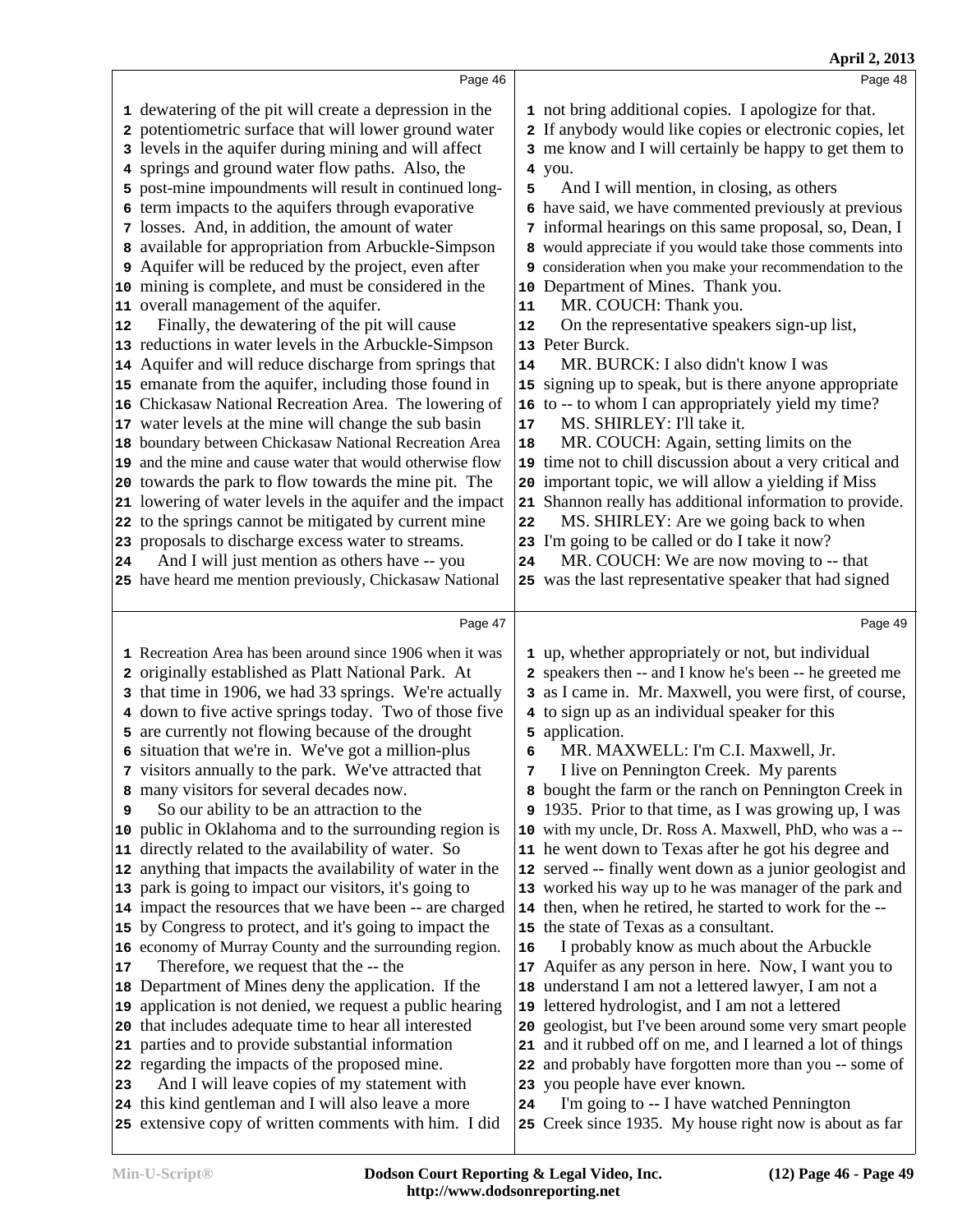|          | Page 50                                                                                                                                                                                                                                                                                                                                                                                                                                                                                                                                                                                                                                                                                                                                                                                                                                                                                                                                                                                                                                                                                                                                                                                                                                                                                                                                                                                                                  |                                                                                          | Page 52                                                                                                                                                                                                                                                                                                                                                                                                                                                                                                                                                                                                                                                                                                                                                                                                                                                                                                                                                                                                                              |
|----------|--------------------------------------------------------------------------------------------------------------------------------------------------------------------------------------------------------------------------------------------------------------------------------------------------------------------------------------------------------------------------------------------------------------------------------------------------------------------------------------------------------------------------------------------------------------------------------------------------------------------------------------------------------------------------------------------------------------------------------------------------------------------------------------------------------------------------------------------------------------------------------------------------------------------------------------------------------------------------------------------------------------------------------------------------------------------------------------------------------------------------------------------------------------------------------------------------------------------------------------------------------------------------------------------------------------------------------------------------------------------------------------------------------------------------|------------------------------------------------------------------------------------------|--------------------------------------------------------------------------------------------------------------------------------------------------------------------------------------------------------------------------------------------------------------------------------------------------------------------------------------------------------------------------------------------------------------------------------------------------------------------------------------------------------------------------------------------------------------------------------------------------------------------------------------------------------------------------------------------------------------------------------------------------------------------------------------------------------------------------------------------------------------------------------------------------------------------------------------------------------------------------------------------------------------------------------------|
| 10<br>18 | 1 from here to that back door from Pennington Creek.<br>2 And it is almost dry. I have some -- some printouts<br>3 here and charts from the USGS that shows the -- the<br>4 mean flow and the maximum flow and the minimum flow of<br>5 Pennington Creek since 1924 up until and including<br>6 March the 20th of 2013. I want to give you this. I<br>7 sent a copy of this to -- oh, you want it? Okay. And<br>8 I'll give it to you. I have two more copies. Anybody<br>9 want them? Okay. Amy.<br>These are copies of Pennington Creek and the<br>11 number of the gauge on Pennington Creek is 07331300.<br>12 Pennington Creek near Reagan, Oklahoma. I am<br>13 primarily interested, as I'm sure most of you people<br>14 that are here are primarily interested, in the minimum<br>15 flow of Pennington Creek. Not the flow of the runoff<br>16 water at the spring flow of Pennington Creek but the<br>17 base flow of the springs.<br>Now, to make it real simple, the aquifer, the<br>19 Arbuckle Aquifer, the water that is trapped beneath<br>20 the mine -- beneath the springs cannot escape. The<br>21 only way it comes out of there is being pumped out.<br>22 And when that water is lowered, the upper water, or<br>23 the young water as -- as the Water Resources Board<br>24 calls it, goes down and you have less pressure forcing<br>25 the water out of the springs of Pennington Creek, Blue | $\mathbf{2}$<br>3<br>5<br>6<br>8<br>10<br>${\bf 12}$<br>15<br>17<br>18<br>20<br>23<br>24 | 1 permit for Arbuckle Aggregates.<br>Thank you.<br>MR. COUCH: Thank you for your patience,<br>4 Mr. Maxwell.<br>MR. MAXWELL: Sir?<br>MR. COUCH: Thank you for your patience,<br>7 waiting all this time.<br>MR. MAXWELL: Thank you for being able<br><b>9</b> to speak.<br>MR. COUCH: Next as an individual<br>11 speaker, Floy Parkhill.<br>MS. PARKHILL: Floy Parkhill, 409 South<br>13 Mickle, Tishomingo. I'm a resident here for 30 years<br>14 or more.<br>I submitted written comments. I don't have<br>16 any -- much to add to those written comments other<br>than to say one other thing, but I do protest the<br>approval of this application. The one thing that I<br>19 would add is my view of this complicated situation is<br>this, that for the mines, for this mine, this is about<br>21 business. For me and my neighbors here, this is about<br>22 our daily glass of water.<br>MR. COUCH: Next, Reginald Robbins.<br>MR. ROBBINS: Hello. I'm Reginald<br>25 Robbins and I own property on Pennington Creek and |
|          | Page 51                                                                                                                                                                                                                                                                                                                                                                                                                                                                                                                                                                                                                                                                                                                                                                                                                                                                                                                                                                                                                                                                                                                                                                                                                                                                                                                                                                                                                  |                                                                                          | Page 53                                                                                                                                                                                                                                                                                                                                                                                                                                                                                                                                                                                                                                                                                                                                                                                                                                                                                                                                                                                                                              |
|          | 1 River, of Mill Creek, a lot of the mid low branches of<br>2 Dry Water Creek, and the water that -- that's on top<br>3 of the Pennsylvania limestone which is imperative --<br>4 or impenetrable with water and which dries up at<br>5 Antelope Springs and Buffalo Springs and which has<br>6 affected the park -- national park over at -- over at                                                                                                                                                                                                                                                                                                                                                                                                                                                                                                                                                                                                                                                                                                                                                                                                                                                                                                                                                                                                                                                                    | 4<br>5                                                                                   | 1 Mill Creek. I've seen Mill Creek be potentially<br>2 destroyed and I would like for you to deny this permit<br>3 that Arbuckle Aggregates is requesting. Thank you.<br>MR. COUCH: Next, Mr. Joe Duncan.<br>MR. DUNCAN: My name's Joe Duncan. I                                                                                                                                                                                                                                                                                                                                                                                                                                                                                                                                                                                                                                                                                                                                                                                     |
| 8<br>19  | 7 Sulphur which is down at the Indian thing.<br>And to give you an idea of like -- I'll just<br><b>9</b> start here on -- on -- on the water report of -- of<br>10 2009. The base flow of Pennington Creek has dropped<br>11 66 percent since 2004 up to 2009. And you can look --<br>12 you can get all of these charts from the USGS. The<br>13 water report is 2011. In the water year of 2013<br>14 starting in -- in April the 1st and ending on March<br>15 the 20th has dropped down 6.8, 6.4, 6.5, 5.4, 6.1, and<br>16 that is not very much water just going down Pennington<br>17 Creek. It's going ahead and feeding the town of<br>18 Tishomingo, which is entirely dependent on the water.<br>We bought that farm because at the time when<br>20 we bought it, Pennington Creek was flowing the minimum<br>21 flow, 22, 25 cubic feet per minute. It's not doing it<br>22 now. It will never do it now as long as they have the                                                                                                                                                                                                                                                                                                                                                                                                                                                                             | 11<br>14<br>16<br>18<br>22                                                               | 6 live on the Blue River in the Connerville area.<br>My cattle depend on the river for water and<br>8 also household water comes from a well as we do not<br><b>9</b> have a rural water system in that area. So I hope we<br>10 can not allow this permit. Thank you.<br>MR. COUCH: And next as an individual<br>12 speaker, Miss Shannon Shirley. I will assume the<br>13 timekeeper won't have to make special --<br>MS. SHIRLEY: It will be very short. My<br>15 name is Shannon Shirley. I live in Mill Creek.<br>My family and I depend on Mill Creek for all<br>17 our water, domestic water use, except for drinking.<br>Our livestock depend on it. Our -- we used to fish in<br>19 it all the time, canoe on it. One more mine, I don't<br>20 think there will be a Mill Creek at all. It will just<br>21 be history. Completely.<br>I don't see anything in the permit that                                                                                                                                               |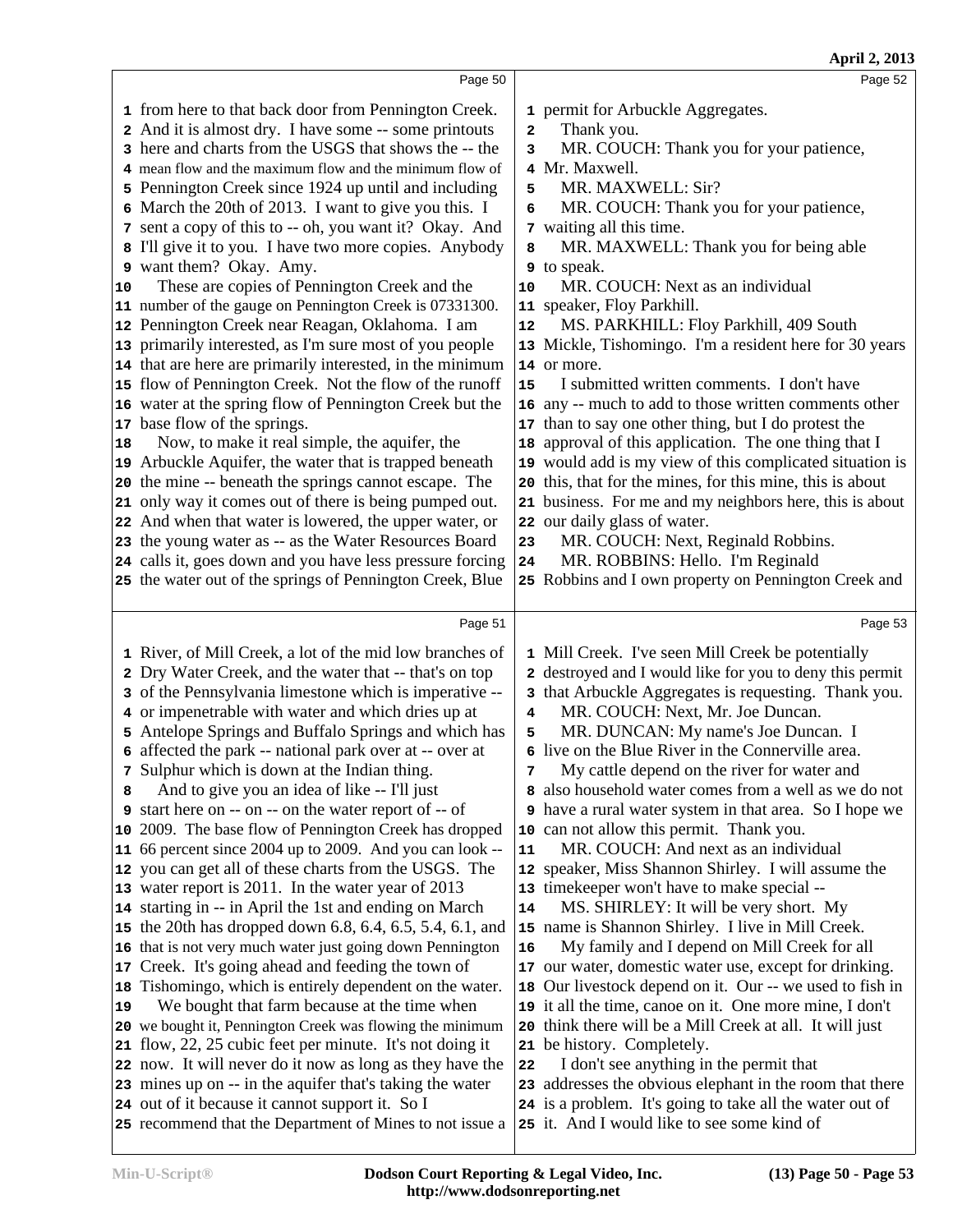|                                           |                                                                                                                                                                                                                                                                                                                                                                                                                                                                                                                                                                                                                                                                                                                                                                                                                                                                                                                                                                                                                                                                                                                                                                                                                                                                                                                                                                                |                                                                                   | April 2, 2013                                                                                                                                                                                                                                                                                                                                                                                                                                                                                                                                                                                                                                                                                                                                                                                                                                                                                                                                                                                                                                                                                                                                                                                                                       |
|-------------------------------------------|--------------------------------------------------------------------------------------------------------------------------------------------------------------------------------------------------------------------------------------------------------------------------------------------------------------------------------------------------------------------------------------------------------------------------------------------------------------------------------------------------------------------------------------------------------------------------------------------------------------------------------------------------------------------------------------------------------------------------------------------------------------------------------------------------------------------------------------------------------------------------------------------------------------------------------------------------------------------------------------------------------------------------------------------------------------------------------------------------------------------------------------------------------------------------------------------------------------------------------------------------------------------------------------------------------------------------------------------------------------------------------|-----------------------------------------------------------------------------------|-------------------------------------------------------------------------------------------------------------------------------------------------------------------------------------------------------------------------------------------------------------------------------------------------------------------------------------------------------------------------------------------------------------------------------------------------------------------------------------------------------------------------------------------------------------------------------------------------------------------------------------------------------------------------------------------------------------------------------------------------------------------------------------------------------------------------------------------------------------------------------------------------------------------------------------------------------------------------------------------------------------------------------------------------------------------------------------------------------------------------------------------------------------------------------------------------------------------------------------|
|                                           | Page 54                                                                                                                                                                                                                                                                                                                                                                                                                                                                                                                                                                                                                                                                                                                                                                                                                                                                                                                                                                                                                                                                                                                                                                                                                                                                                                                                                                        |                                                                                   | Page 56                                                                                                                                                                                                                                                                                                                                                                                                                                                                                                                                                                                                                                                                                                                                                                                                                                                                                                                                                                                                                                                                                                                                                                                                                             |
| 9<br>11<br>$ 13\rangle$<br>15<br>17<br>19 | 1 site-specific plan, some kind of water management<br>2 plan. We've all worked very hard to get to this point<br>3 and I think it's kind of a snub in our direction. I<br>4 also think that after being at the third informal<br>5 conference and already being at the formal conference<br>6 that it's time to -- to start over on this permit.<br>7 Let's get it right. Let's get everything in there<br>8 that's supposed to be in there and follow the rules.<br>And thank you for letting me have the time to<br>10 speak.<br>MR. COUCH: Mr. Kellog. I think I saw<br>12 him back there.<br>MR. KELLOG: I have no further<br>14 comments. I'm good.<br>MR. COUCH: Okay. And it looks like<br>16 Phyllis Buckner.<br>MS. BUCKNER: I too didn't realize I was<br>18 signing up. I thought I was signing in, so.<br>MR. COUCH: I think at this point and<br>20 perhaps before getting near the end, that's all we had<br>21 as representative and individual speakers, but to<br>22 ensure we have a full information that we need, there<br>23 were a lot of questions and observations made by many<br>24 of the speakers, and so I think it is back to the                                                                                                                                                                                                               | 4<br>5<br>7<br>9<br>21<br>23                                                      | 1 you're referring to the application with the -- the<br>2 DEQ for the OK-95, the general permit for rock mines,<br>3 quarries. Is that what you're referring to?<br>MR. COUCH: Uh-huh.<br>MR. CANTY: Yes. Then those would have<br>6 a approved sanitary system by a county sanitarian.<br>MS. WILLIAMS: Mr. Hearing Officer, who<br>8 is this man who's speaking?<br>MR. COUCH: Geoff Canty is the technical<br>10 representative for the applicant. And in looking<br>11 at -- and this is a -- yeah, the general permit I<br>12 guess for DEQ 606 OKG-95. The information as far as<br>13 the areas of mining that are -- were presented there<br>14 and I note as far as the dimensions and working<br>15 volumes for the impoundments -- and this is in the<br>16 Section I of -- of that application -- that the depths<br>17 appear to be at 25 feet for F01, F02, and F03. Is<br>18 that the proposal at this point for those areas for<br>19 quarry mining, that'd be the maximum depth that's<br>20 being proposed?<br>MR. CANTY: Oh, I'm not sure what the<br>22 question is regarding, but we have those aboveground?<br>MR. COUCH: No. Those are -- it's<br>24 designated for purposes of this application to the DEQ |
|                                           | 25 applicant to respond to those or point out where in                                                                                                                                                                                                                                                                                                                                                                                                                                                                                                                                                                                                                                                                                                                                                                                                                                                                                                                                                                                                                                                                                                                                                                                                                                                                                                                         |                                                                                   | 25 and the -- for rock, sand, and gravel quarries and                                                                                                                                                                                                                                                                                                                                                                                                                                                                                                                                                                                                                                                                                                                                                                                                                                                                                                                                                                                                                                                                                                                                                                               |
|                                           | Page 55                                                                                                                                                                                                                                                                                                                                                                                                                                                                                                                                                                                                                                                                                                                                                                                                                                                                                                                                                                                                                                                                                                                                                                                                                                                                                                                                                                        |                                                                                   | Page 57                                                                                                                                                                                                                                                                                                                                                                                                                                                                                                                                                                                                                                                                                                                                                                                                                                                                                                                                                                                                                                                                                                                                                                                                                             |
| 5<br>14<br>25                             | 1 the application to address some of those, whether<br>2 technical or otherwise. This would be an opportunity<br>3 I think to provide that for the record to address the<br>4 recommendation.<br>I had a couple of questions that I may just<br>6 ask in my review of it and maybe Mr. Canty may be the<br>7 appropriate representative to address that. I guess<br>8 in a minor thing, the storm water pollution prevention<br><b>9</b> plan mentioned for employees a portable toilet system,<br>10 but elsewhere there was septic and lateral. I don't<br>11 know if one was temporary during construction and the<br>12 later for a more permanent operations. Is that --<br>13 didn't know. Wasn't clear, I didn't think.<br>MR. CANTY: I'm not exactly sure what<br>15 you're referring to, but there is a storm water<br>16 construction permit application that we received and<br>17 that would be the temporary addressing sanitary<br>18 waste. And that would typically be done using<br>19 portable toilets. We realize that Pennington Creek<br>20 currently is impacted because of fecal material<br>21 probably related to agriculture or other<br>22 nonfunctioning septic systems. We're -- we're<br>23 addressing it for Mill Creek with portable toilets.<br>24 That way it wouldn't affect the water quality.<br>When the mine is in place, we -- I think | $\mathbf{2}$<br>5<br>7<br>9<br>17<br>18<br>19<br>20<br>21<br>22<br>23<br>24<br>25 | 1 stonecutting activities. I guess the general --<br>MR. CANTY: Those are -- those are<br>3 aboveground impoundments except for one that's<br>4 underground. One is subsurface.<br>MR. COUCH: Okay. Those depths and<br>6 dimensions have<br>MR. CANTY: Yes. Those are -- those are<br>8 proposed since it's been obviously a long application<br>process. Typically, the Department of Mines will come<br>10 out and verify -- excuse me -- the Department of<br>11 Environmental Quality will come out and review what<br>12 you actually construct and then your permit would be<br>13 adjusted accordingly. Those permits are good for five<br>14 years. And we're already into that permit cycle. So<br>15 as-builts will be provided to the Department of<br>16 Environmental Quality.<br>MR. DONAHO: Mr. Couch?<br>MR. COUCH: Just a moment.<br>Again, I wasn't sure by this document in<br>looking at it, that 25 feet, if that was a depth of --<br>and dimension for those sites or<br>MR. CANTY: Yes, it is.<br>MR. COUCH: Okay.<br>MR. CANTY: As proposed.<br>MR. COUCH: I think that's probably all                                                                                                                    |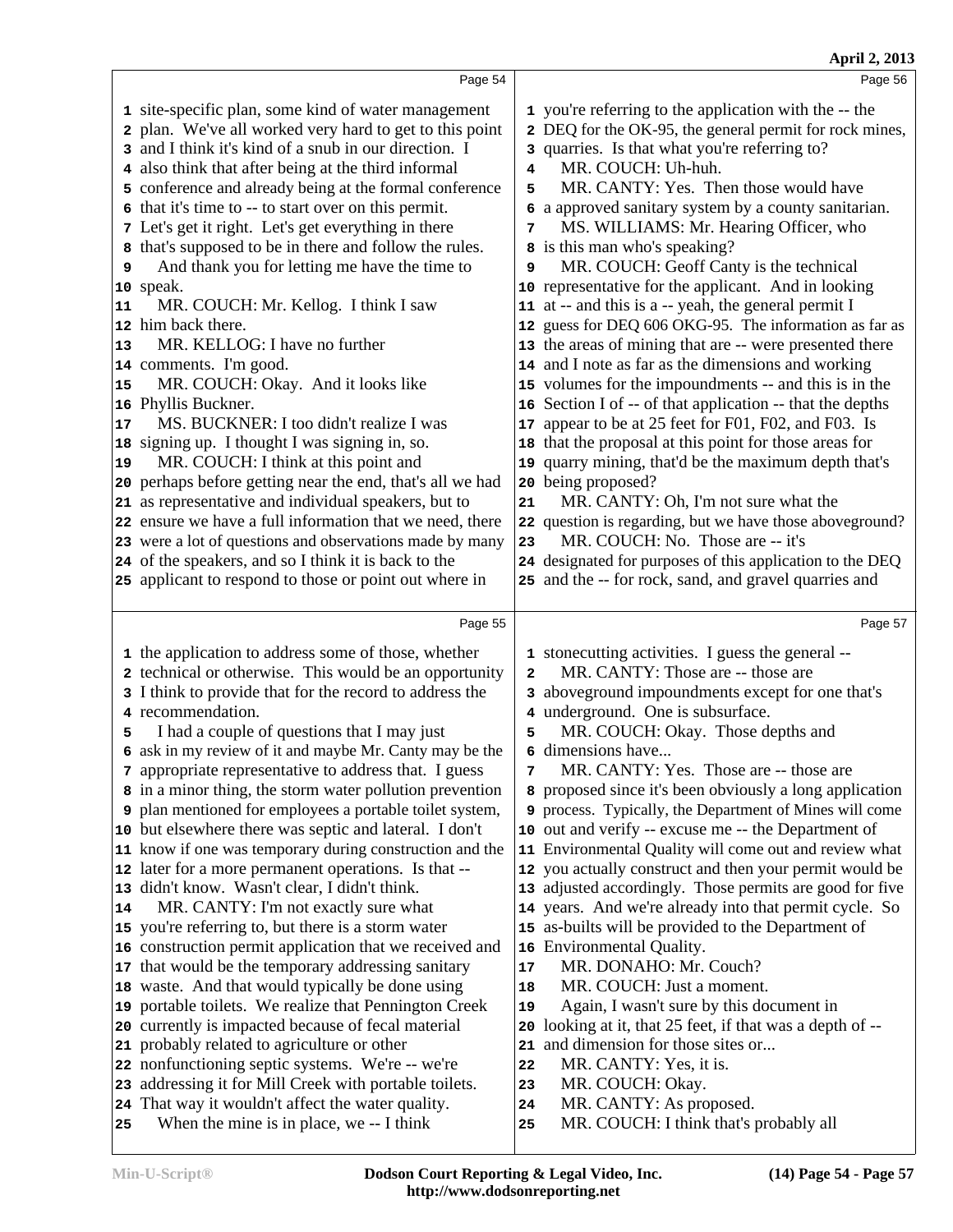| Page 58                                                                                                                                                                                                                                                                                                                                                                                                                                                                                                                                                                                                                                         | Page 60                                                                                                                                                                                                                                                                                                                                                                                                                                                                                                                                                                                                                                  |
|-------------------------------------------------------------------------------------------------------------------------------------------------------------------------------------------------------------------------------------------------------------------------------------------------------------------------------------------------------------------------------------------------------------------------------------------------------------------------------------------------------------------------------------------------------------------------------------------------------------------------------------------------|------------------------------------------------------------------------------------------------------------------------------------------------------------------------------------------------------------------------------------------------------------------------------------------------------------------------------------------------------------------------------------------------------------------------------------------------------------------------------------------------------------------------------------------------------------------------------------------------------------------------------------------|
| 1 the questions I have.<br>Mister -- Mr. Maxwell.<br>$\mathbf{2}$<br>MR. MAXWELL: Do you recall the tale of<br>3<br>4 the elephant that put his nose in the tent? If I<br>5 recall on the thing, the elephant -- I mean, the<br>6 camel. I beg your pardon. See, I'm -- I'm getting<br>7 old. You'll have to forgive me for my age.<br>But the camel that put his nose in the tent,<br>8<br>pretty soon, he's all the way in. If I recall in the<br>9<br>May the 15th meeting over at Sulphur, Mr. Dawson<br>10<br>indicated that in the pit, when they got down to where<br>11<br>the water was, they would spread out and not go deeper<br>12 | 1 impoundments, not the quarry pit itself as part of<br>2 this document. And that was just my question that<br>3 clarified it.<br>Does the applicant have any other clarifying<br>4<br>5 information that they would like to present for the<br>6 record at this point?<br>MS. NICHOLS: No, we do not. Everything<br>7<br>8 that we've submitted in our permit I think addresses<br><b>9</b> the -- the concerns that have been raised at the<br>informal conference and the -- the indication that<br>10 <sup>°</sup><br>11 we're at the informal conference indicates that our<br>12 application was complete and technically correct. |
| down into the aquifer. I could be mistaken, but I<br>13<br>believe those are his very words or his indication<br>14<br>15 that he had.<br>Mr. Dawson, do you recall that?<br>16<br>MR. DAWSON: No. We've never had a<br>17                                                                                                                                                                                                                                                                                                                                                                                                                      | MR. COUCH: I guess I will then note<br>13<br>14 that the -- the notice indicated that those that<br>15 objected in writing and of course got this written<br>16 notice of this informal conference could make<br>presentations and speak today, but the notice likewise<br>17                                                                                                                                                                                                                                                                                                                                                            |
| 18 meeting in Sulphur for Arbuckle Aggregates.<br>MR. MAXWELL: I can't hear you.<br>19<br>MR. DAWSON: No, I don't recall that.<br>20<br>We've never had a meeting in Sulphur regarding<br>21<br>22 Arbuckle Aggregates.<br>MR. MAXWELL: It's probably in the<br>23                                                                                                                                                                                                                                                                                                                                                                              | 18 provides if, at the discretion of the informal<br>19 conference officer, to take other comments off the<br>20 record by those that may be attending here today that<br>21 would like to speak to this application in that<br>22 fashion and not be on the record.<br>So I think this would be an appropriate<br>23                                                                                                                                                                                                                                                                                                                    |
| 24 record.<br>MS. SHIRLEY: It was Martin Marietta.<br>25                                                                                                                                                                                                                                                                                                                                                                                                                                                                                                                                                                                        | 24 time. We're heading toward lunch and if there are<br>25 those that attended today that were not formal                                                                                                                                                                                                                                                                                                                                                                                                                                                                                                                                |
| Page 59<br>MS. FORD: It was the Martin Marietta<br>1                                                                                                                                                                                                                                                                                                                                                                                                                                                                                                                                                                                            | Page 61<br>1 objectors, if you will, and that did not receive the                                                                                                                                                                                                                                                                                                                                                                                                                                                                                                                                                                        |
| 2 case.                                                                                                                                                                                                                                                                                                                                                                                                                                                                                                                                                                                                                                         | 2 separate notice, this would be the opportunity to make                                                                                                                                                                                                                                                                                                                                                                                                                                                                                                                                                                                 |
| MS. SHIRLEY: He said he -- they<br>з<br>4 would -- they would look at the --<br>MR. MAXWELL: I can't hear you.<br>5<br>MS. FORD: It was the Martin Marietta<br>6<br>7 case, when we did Martin Marietta.<br>MR. MAXWELL: Yeah.<br>8<br>MS. FORD: It was that case.<br>9                                                                                                                                                                                                                                                                                                                                                                         | 3 those comments. They will, and for clarification, not<br>4 be on the record, but if those comments -- if there's<br>5 a desire to make those comments, that could be done<br>$6$ now.<br>I guess a couple of things then. Is the -- a<br>8 request was made a couple of times I think about the<br>9 previous exhibits, documents in the record, what have                                                                                                                                                                                                                                                                             |
| MS. SHIRLEY: Same guy, different<br>10<br>11 company.<br>MR. COUCH: Does the applicant have --<br>12<br>yes, Mr. Donaho?<br>13                                                                                                                                                                                                                                                                                                                                                                                                                                                                                                                  | 10 you. Of course I -- it's not within the informal<br>11 conference officer to make such a -- a determination<br>12 as to the legal status of those documents. My review<br>13 will be on the record presented here today and I                                                                                                                                                                                                                                                                                                                                                                                                         |
| MR. DONAHO: In just sort of plain old,<br>14<br>15 everyday, walking-down-the-street language, what is<br>this 25 feet we're talking about?<br>16<br>MR. COUCH: This is in a document. I<br>17<br>was just asking a question about a document that's<br>18<br>part of the record --<br>19<br>MR. DONAHO: It's a DEQ document.<br>20<br>MR. COUCH: -- for DEQ indicating in<br>21<br>22 Section I, impoundment information, and under a column<br>about depth, and there are five separate impoundments<br>23<br>24 listed, and it notes a 25-foot depth for three of<br>25 those. And the clarification was those are working                   | 14 assume, though, that the Department of Mines will<br>guide that determination.<br>15<br>Again, when there was discussion about the<br>16<br>previous proceedings before today's proceeding that<br>17<br>went on, I think that was a general understanding that<br>18<br>that -- those documents and records still exist. This<br>19<br>20 is a revision to an existing application at which<br>21 those documents were presented. So, again, though, I<br>don't know that it's within the authority today to<br>22<br>rule on specifically the motion made by Miss<br>23<br>24 Phillips.<br>Miss Phillips, yes?<br>25                |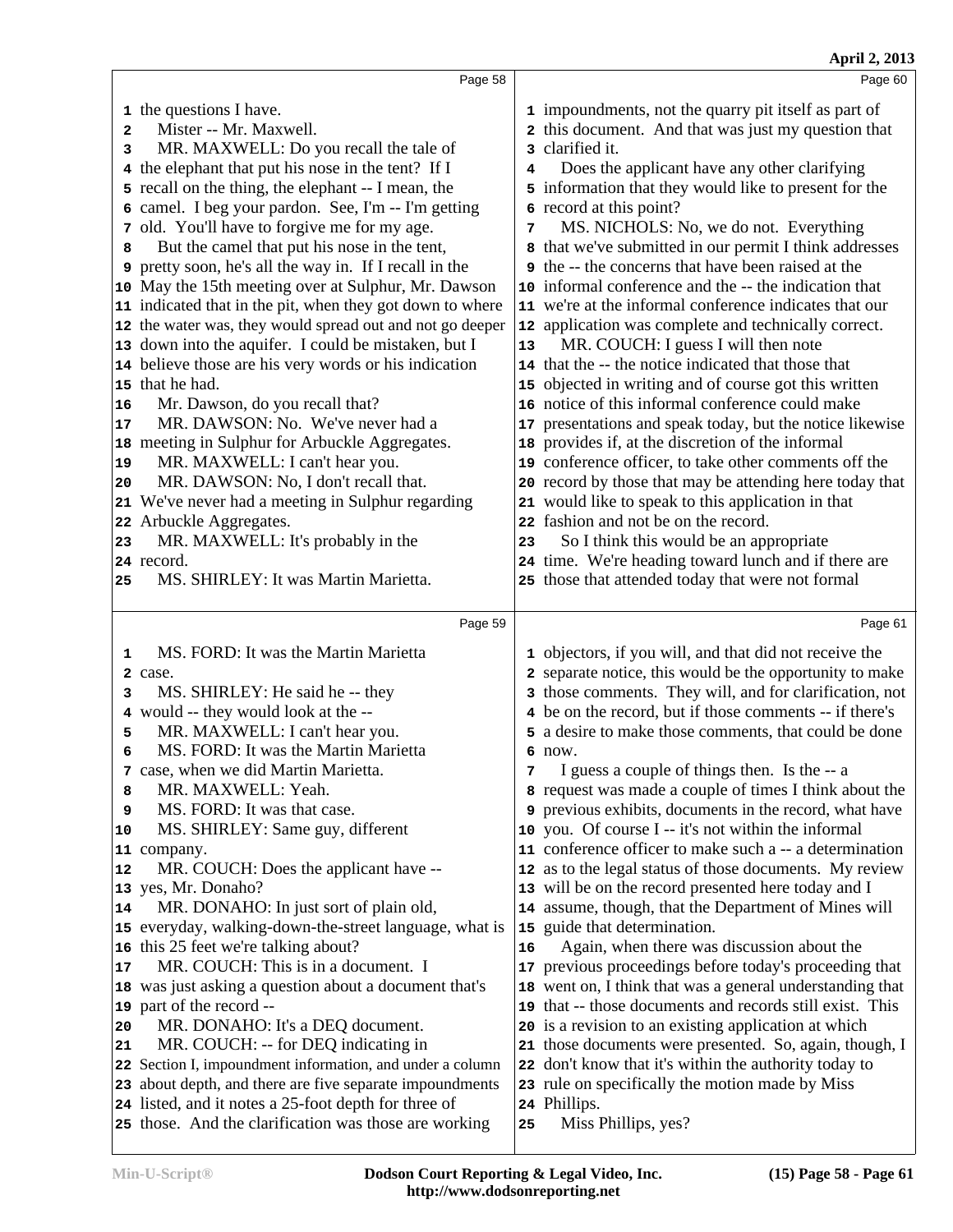**April 2, 2013**

|    | Page 62                                                                                                       |            | Page 64                                                                                   |
|----|---------------------------------------------------------------------------------------------------------------|------------|-------------------------------------------------------------------------------------------|
| 1  | MS. PHILLIPS: I would just like to                                                                            |            | 1 informal conference.                                                                    |
| 2  | additionally point out that the notice that was                                                               | 2          | MS. NICHOLS: And I would object to                                                        |
| 3  | published in the newspaper by Arbuckle Aggregates                                                             |            | 3 that.                                                                                   |
|    | 4 specifically stated that if any protester had                                                               | 4          | MR. WOODCOCK: And, your Honor, while on                                                   |
|    | 5 previously submitted written comments that they need                                                        |            | 5 that line, we submitted -- the Fish and Wildlife and                                    |
|    | 6 not submit additional comments, which would lead me to                                                      |            | 6 Park Service submitted numerous documents in regard to                                  |
|    | 7 believe, at least, that their -- their previous                                                             |            | 7 the formal conference. I think if those are not going                                   |
|    | 8 comments would be taken into consideration by the                                                           |            | 8 to be included, I think it makes it more clear this is                                  |
|    | third informal conference officer.                                                                            |            | 9 a completely new application and should be treated as                                   |
| 10 | I think it would be a great and fatal mistake                                                                 |            | 10 such.                                                                                  |
|    | 11 to not take into account all of the previous comments                                                      | ${\bf 11}$ | MS. WILLIAMS: Mr. Couch? Additionally                                                     |
| 12 | and objections and exhibits because this is the same                                                          |            | 12 -- Laurie Anne Williams -- the applicant has attempted                                 |
| 13 | permit. So if we're going to treat it as the same                                                             |            | 13 to cherry pick throughout from the beginning in the                                    |
| 14 | permit as it was on May 7, 2010, then you should take                                                         |            | 14 filing of this application, and I thought it was quite                                 |
|    | 15 into account all of the comments and documents and                                                         |            | 15 a challenge of you to take on this case to be able to                                  |
| 16 | exhibits that were submitted. If not, it's a new                                                              |            | 16 review all of the previous proceedings that they have                                  |
| 17 | permit and we can start all over again.                                                                       |            | 17 requested by starting with the application back to the                                 |
| 18 | MR. COUCH: Very good. And maybe for                                                                           |            | 18 beginning that are completely part of this.                                            |
| 19 | purposes of addressing that very issue, I'll allow the                                                        | 19         | And I do not believe that it is the                                                       |
| 20 | applicant's counsel to address that or make a                                                                 | 20         | applicant's choice to say, oh, well, take this, but we                                    |
| 21 | presentation about that.                                                                                      |            | 21 won't take that, and we'll take this, but we won't                                     |
| 22 | MS. NICHOLS: We don't have any                                                                                |            | 22 take that. I'm afraid we're going to ask that the                                      |
| 23 | objection to the -- the prior objections of the                                                               |            | 23 hearing officer review the entire record. Unless this                                  |
|    | 24 informal conferences being considered cumulatively as                                                      |            | 24 case is dismissed, then the entire record is before                                    |
|    | 25 far as -- as this informal conference and, in fact,                                                        |            | 25 you from the beginning of the filing of the permit                                     |
|    | Page 63                                                                                                       |            | Page 65                                                                                   |
|    |                                                                                                               |            |                                                                                           |
|    |                                                                                                               |            |                                                                                           |
|    | 1 that was -- that's more of an administrative                                                                |            | 1 request.                                                                                |
| 2  | decision.                                                                                                     | 2          | MR. COUCH: I'll take note of that.                                                        |
| з  | But when the applica--- when our notice of                                                                    | з          | And because we are fortunate enough to have                                               |
|    | 4 publication was submitted, we had it looked over by                                                         |            | 4 the counsel for the Department of Mines here -- I                                       |
|    | 5 the Department of Mines and -- and that was our                                                             |            | 5 don't mean to put him on the spot, but for purposes of                                  |
|    | 6 understanding of what was going to occur. So we don't                                                       |            | 6 clarification and answering questions, Mark Seacrest                                    |
| 8  | 7 have any objection to the objections that were                                                              |            | 7 wants to -- he can comment about that or simply await<br>8 written documentation later. |
| 9  | previously submitted.<br>MS. PHILLIPS: Miss -- Miss Nichols,                                                  | 9          | MR. SEACREST: Appreciate that, Dean.                                                      |
| 10 | does that also include the formal hearing documents?                                                          | 10         | Obviously, I don't think people came here to                                              |
| 11 | MS. NICHOLS: I'm sorry. I missed                                                                              |            | 11 listen to me talk. A lot of legal issues have been                                     |
| 12 | MS. PHILLIPS: I'm sorry. Does that                                                                            |            | 12 raised here. This is not a legal proceeding. I think                                   |
| 13 | also include you also have no objection to the                                                                |            | 13 some of these issues will undoubtedly be raised in the                                 |
| 14 | inclusion of the formal hearing documents?                                                                    |            | 14 formal hearing. The original one was dismissed by the                                  |
| 15 | MS. NICHOLS: I do have an objection to                                                                        |            | 15 applicant.                                                                             |
| 16 | that because my understanding is adminis--- I mean,                                                           | 16         | It was my understanding that the -- all of                                                |
| 17 | that's a -- that's a procedural question for the                                                              |            | 17 the protests would be considered in this informal                                      |
| 18 | Department of Mines, and so my understanding of -- of                                                         |            | 18 conference review from the first two, but I don't --                                   |
| 19 | the formal proceeding was that those -- those                                                                 |            | 19 it's not my opinion that the pleadings or anything                                     |
| 20 | documents are not included.                                                                                   |            | 20 else from the formal hearing as being withdrawn would                                  |
| 21 | MS. PHILLIPS: Well, then CPASA would --                                                                       |            | 21 be part of the record here. Those would have to be                                     |
| 22 | would include specifically, if we haven't done so                                                             |            | 22 part of a new formal hearing after the department                                      |
| 23 | already, all of the arguments and pleadings and                                                               |            | 23 makes a decision, which would not have been made yet                                   |
| 24 | filings that we have made in the formal hearing as --<br>25 as part of our comments and protest in this third | 25         | 24 on this permit application.<br>That's my take on it. Subject to change. I              |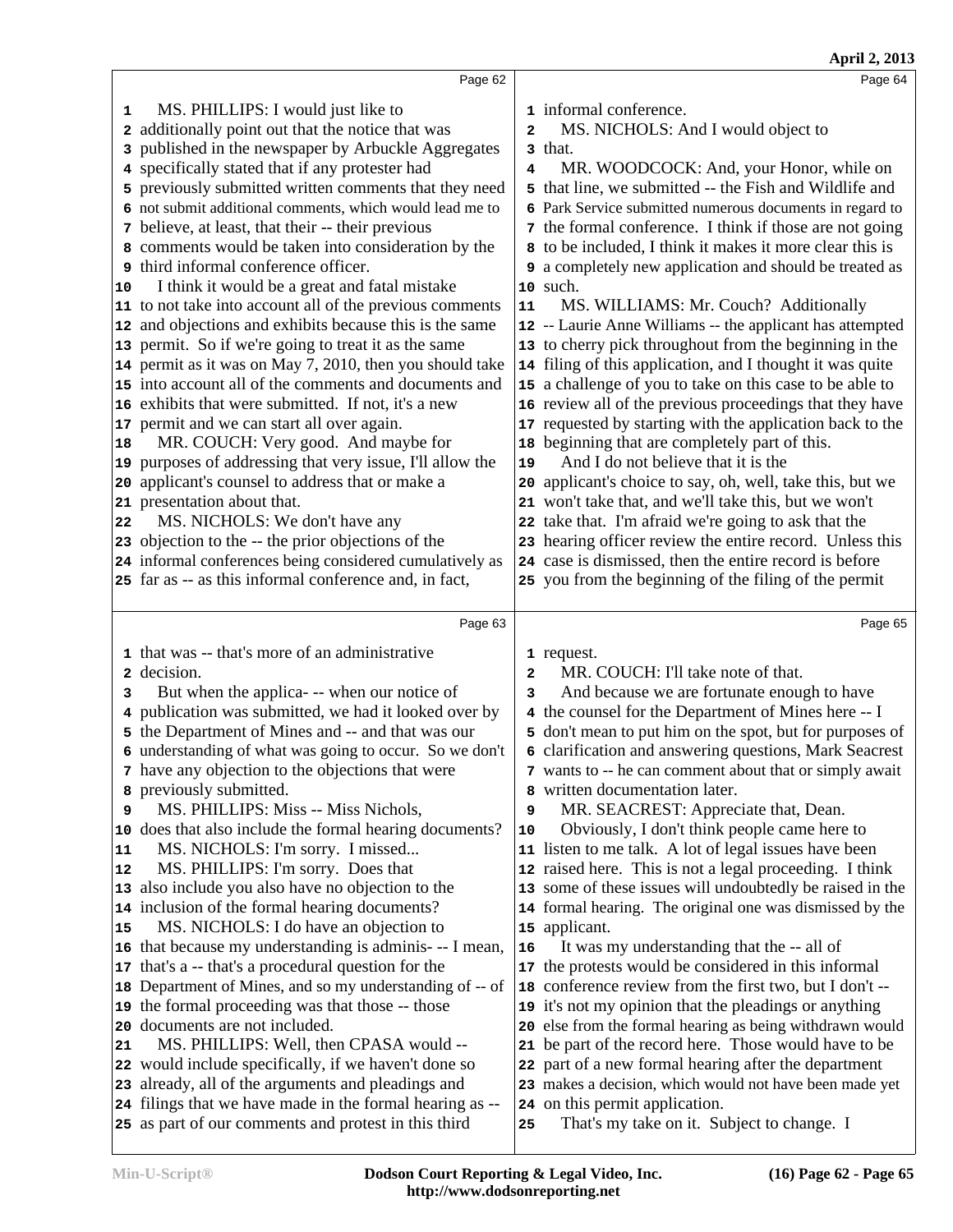**April 2, 2013** Page 66 reserve the right to change my mind on that. That would be my understanding. But I will be talking to my client about some of these issues. MR. WILLIAMS: Mister -- to -- to ask for clarification, Mr. Couch, when Mr. Seacrest says the original "one" was dismissed, I don't know what "one" refers to. MR. COUCH: Formal hearing. MS. WILLIAMS: First -- just the formal hearing. MR. SEACREST: Yes. MS. WILLIAMS: And it's all by itself out there, just -- it was dismissed by itself. MR. SEACREST: It was dismissed. That's why we're back here. MS. SHIRLEY: But the -- the public comments and the people speaking and all that stuff 17 from the first one carries on -- MR. SEACREST: Yes. MS. SHIRLEY: -- even though -- MS. FORD: But not the formal. MR. SEACREST: Not the formal. That would be my -- my take on it. MS. FORD: So those that -- that participated in the formal -- and, granted, this is Page 67 all legal questions, but I've got to go out there and explain it. I -- folks that did not participate -- that participated in one or both of the first two but did not participate or -- and then did -- or just participated in the formal, they're done. So if -- if they were -- if they were only a part of the formal hearing -- MR. SEACREST: For purposes of the informal conference, the concerns of previous people in addition to those here today will be considered. MS. FORD: But -- but not if they just -- MR. SEACREST: But -- but we haven't made a decision yet, so, you know, you can't have a formal hearing until the department makes a decision. Now, once we make a decision, everybody on that matrix, the 182 I think that we mailed out, will | 17 be given notice of that decision and then there would | **18**  be an ad run in the local newspaper of what that decision is. Anybody who might be adversely affected 20 -- and this is a direct quote from the statute -- has 21 a right to request a formal hearing. Could be the operator if we deny this thing or if we had conditions 23 on it. They appealed it the first time. MS. FORD: Even -- okay. So if somebody Page 68 didn't participate today, didn't participate in the earlier formal hearing -- MR. SEACREST: They can still request a formal hearing. **MS. FORD: They can --MR. SEACREST:** Anybody who might be adversely affected -- MS. FORD: Okay. So they're not precluded -- MR. SEACREST: -- by the decision of the department -- MS. FORD: -- from that. MR. SEACREST: You could -- you don't have to even participate in any of the three informal conferences to be someone who might be adversely affected and request that formal hearing. MR. DONAHO: So let me see if I -- MR. COUCH: Now -- MR. DONAHO: -- understand this correctly -- I'm sorry. Do you have... MR. COUCH: Well, mister -- I -- just to clarify that point, in thinking about this more legalistic and -- MR. DONAHO: Yeah. MR. COUCH: -- proceedings, to the extent Page 69 there is a new or separate formal hearing requested by those adversely affected, perhaps at that proceeding -- won't be before me, but at that proceeding a separate motion to incorporate the previous formal hearing documents, testimony, what have you, could be submitted and the hearing examiner would be able to address that issue, that separate issue, at that point in time. But I think the clarification is now the more than 200 or so will get notice -- even though they're not here today, didn't sign in, may not have even objected for today's proceeding -- will get notice of the recommendation and decision by the Department of Mines. MR. DONAHO: Eloquently put, Mr. Couch, but what I'm -- MR. COUCH: It -- it -- there's a -- MR. DONAHO: That's what I'm -- MR. COUCH: -- a little fine line -- MR. DONAHO: -- trying to find out. MR. COUCH: -- the formal hearing -- MR. DONAHO: Yeah. MR. COUCH: -- and the previous -- MR. DONAHO: Are these informal -- MR. COUCH: -- informal conferences.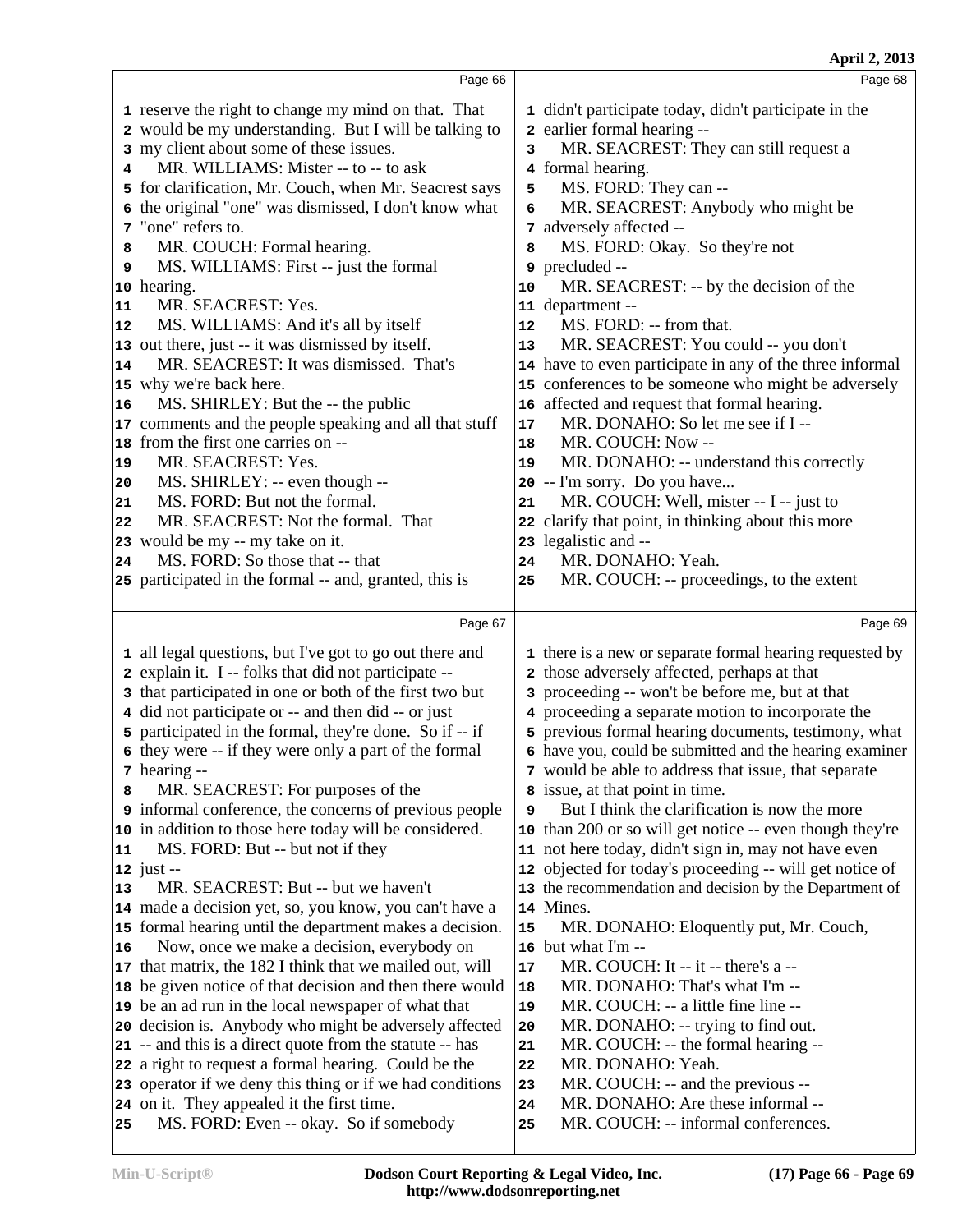|    | Page 70                                                                                                   |    | Page 72                                                                                                          |  |
|----|-----------------------------------------------------------------------------------------------------------|----|------------------------------------------------------------------------------------------------------------------|--|
| 1  | MR. DONAHO: -- hearings --                                                                                |    | 1 doing, popping over to the courthouse every day,                                                               |  |
| 2  | MR. SEACREST: These are conferences.                                                                      |    | 2 saying, oh, has Arbuckle changed their application                                                             |  |
| з  | MR. COUCH: These are conferences.                                                                         |    | 3 again, how do we know that it is in fact changed?                                                              |  |
| 4  | MR. DONAHO: -- these are just like what                                                                   | 4  | MR. SEACREST: It's -- it's -- I'll let                                                                           |  |
| 5  | you lawyers call discovery then. Right? We're just                                                        |    | 5 counsel for --                                                                                                 |  |
| 6  | all talking here.                                                                                         | 6  | MR. COUCH: I think, Miss Ford, what                                                                              |  |
| 7  | MR. SEACREST: Not here.                                                                                   |    | 7 you're referring to, if there is another amendment or                                                          |  |
| 8  | MR. DONAHO: No?                                                                                           |    | 8 revision, I think the Department of Mines's procedures                                                         |  |
| 9  | MR. SEACREST: This is --                                                                                  |    | <b>9</b> then would call for new notice and a new -- to the                                                      |  |
| 10 | MR. DONAHO: Do they have the impact of                                                                    |    | 10 extent there is a change that needs more public input                                                         |  |
|    | 11 evidence then?                                                                                         |    | 11 and conferencing.                                                                                             |  |
| 12 | MR. SEACREST: -- the purpose -- the                                                                       | 12 | MS. FORD: You would think. That has                                                                              |  |
|    | 13 purpose of -- no. The purpose of an informal                                                           |    | 13 not been -- that's not what's happened. Okay. So we                                                           |  |
|    | 14 conference is not evidentiary; it is not legal. It is                                                  |    | 14 need to develop a pop-in method.                                                                              |  |
|    | 15 more the department to hear the concerns of the                                                        | 15 | MS. SHIRLEY: That would be me.                                                                                   |  |
|    | 16 citizens, not counsel for the department to be                                                         | 16 | MR. COUCH: Yes, Miss Williams?                                                                                   |  |
|    | 17 talking, but it's the only opportunity we have to hear                                                 | 17 | MS. WILLIAMS: Mr. Couch, I -- I must                                                                             |  |
|    | 18 your concerns before, before, we make a decision on                                                    |    | 18 ask this because I -- I'm a little confused at this --                                                        |  |
|    | 19 the permit application that is now pending. We --                                                      |    | 19 what is your responsibility at this point and what                                                            |  |
| 20 | MR. DONAHO: Your decision will be based                                                                   |    | 20 mission will you carry out at this point for the                                                              |  |
|    | 21 after a formal hearing then?                                                                           |    | 21 Department of Mines, since I've now learned -- I had                                                          |  |
| 22 | MR. SEACREST: No. No. We hear -- we                                                                       |    | 22 assumed that you would then be the next step in this,                                                         |  |
|    | 23 take this into consideration, we complete the review                                                   |    | 23 but it sounds like this is divided up. What do you --                                                         |  |
|    | 24 of the permit application, and then we will make a                                                     |    | 24 what comes as a result of this?                                                                               |  |
|    | 25 decision. The 182 or however many it was that was on                                                   | 25 | MR. COUCH: Prepare a written                                                                                     |  |
|    |                                                                                                           |    |                                                                                                                  |  |
|    |                                                                                                           |    |                                                                                                                  |  |
|    | Page 71                                                                                                   |    | Page 73                                                                                                          |  |
|    |                                                                                                           |    |                                                                                                                  |  |
|    | 1 the matrix will receive notice. We will run an ad in                                                    |    | 1 recommendation for the Department of Mines as to the                                                           |  |
|    | 2 the newspaper of what the decision of the department                                                    |    | 2 application that was specified in the notice, as                                                               |  |
| 4  | $3$ is.                                                                                                   |    | 3 revised now, that -- that was at the library, to make                                                          |  |
|    | Anybody who might be adversely affected,                                                                  |    | 4 a recommendation on that in writing. That's the sole<br>5 authority of this informal conference officer: to    |  |
|    | 5 whether you participated, whether you complained,                                                       |    |                                                                                                                  |  |
|    | 6 whether you whatever, has the right to request a<br>7 formal hearing. Has to be in writing, has to be a |    | 6 conduct the proceedings today, to make sure we have<br>7 all of this on the record, and then to make a written |  |
|    | 8 request with the department. At that time we will                                                       |    | a recommendation to the department.                                                                              |  |
|    | <b>9</b> have a hearing examiner hear the case. He's an                                                   | 9  | MS. WILLIAMS: And your recommendation,                                                                           |  |
|    | 10 attorney in Oklahoma City.                                                                             |    | 10 does it take in from the beginning of time in this or                                                         |  |
| 11 | MS. SHIRLEY: Not Dean.                                                                                    |    | 11 does it just pick up when that notice went in the                                                             |  |
| 12 | MR. SEACREST: Not -- not Dean.                                                                            |    | 12 paper?                                                                                                        |  |
| 13 | MS. FORD: Okay. So -- but let's say,                                                                      | 13 | MR. COUCH: It does appear that, as the                                                                           |  |
|    | 14 for argument's sake, that there is going to be a                                                       |    | 14 notice in the paper specified, all those previous                                                             |  |
|    | 15 formal conference. Formal hearing, thank you. Will                                                     |    | 15 comments would be considered and so I will be                                                                 |  |
|    | 16 it be on this application or will it be on another                                                     |    | 16 considering those.                                                                                            |  |
|    | 17 changed application and, if so, how do we know that it                                                 | 17 | MR. MAXWELL: How long is this going to                                                                           |  |
|    | 18 has changed?                                                                                           |    | 18 take?                                                                                                         |  |
| 19 | MR. SEACREST: There is -- I'll let the                                                                    | 19 | MR. COUCH: That will be a good                                                                                   |  |
|    | 20 counsel for the operator speak to that, but the                                                        |    | 20 question.                                                                                                     |  |
|    | 21 current, correct application is at the courthouse.                                                     | 21 | Mr. Phillips, yes, sir.                                                                                          |  |
|    | 22 We'll have the current, correct one at the                                                             | 22 | MR. PHILLIPS: Chris Phillips.                                                                                    |  |
|    | 23 department. (Inaudible.)                                                                               | 23 | Quick question. In light of the -- the                                                                           |  |
| 24 | MS. FORD: Right. But unless we have<br>25 the pop-in method, which we are perfectly capable of            |    | 24 probable determination that some information that<br>25 folks had submitted prior may not be included, would  |  |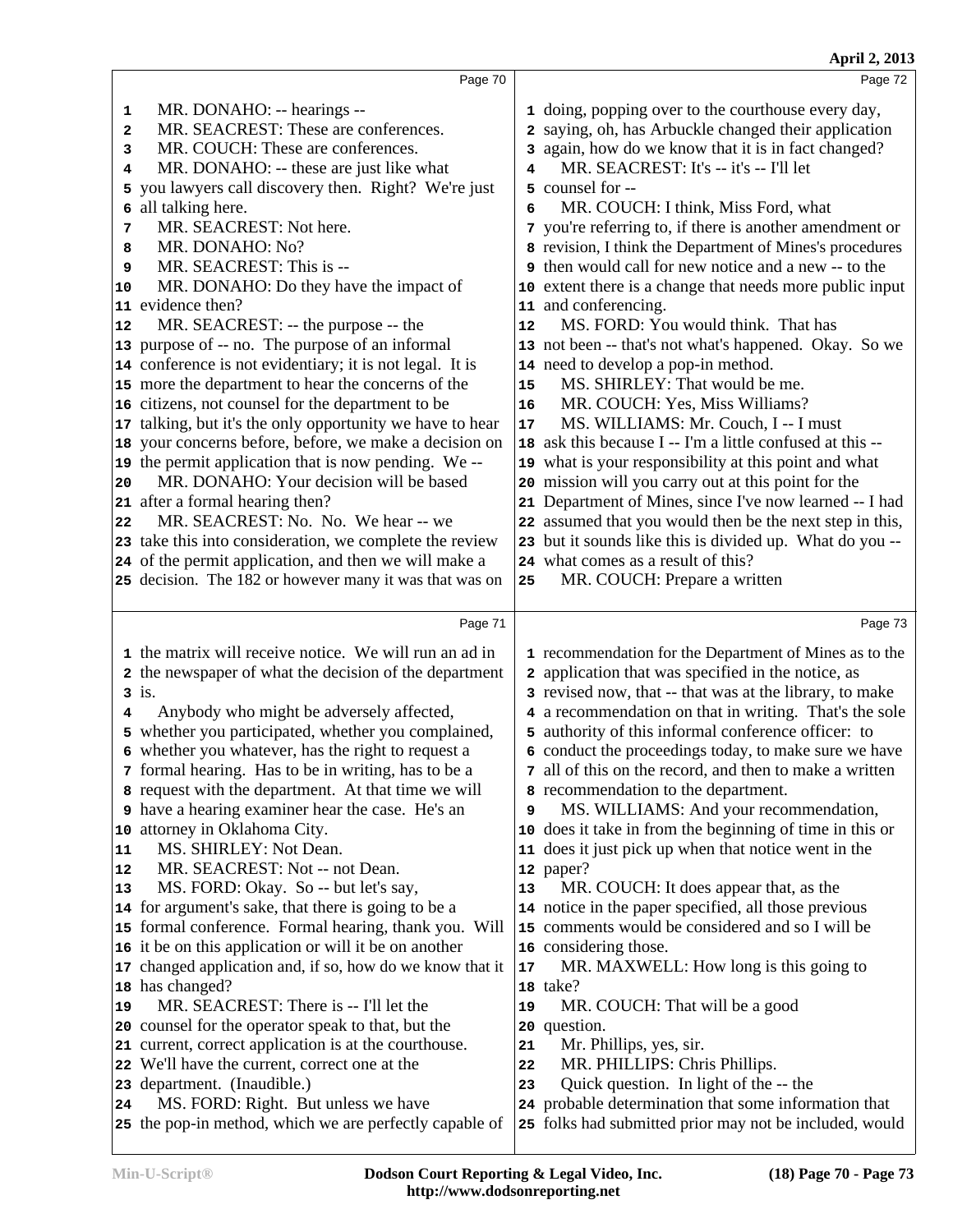| April 2, 2013                                                                                                                                                                                                                                                                                                                                                                                                                                                                                                                                                                                                                                                                                                                                                                                                                                                                               |
|---------------------------------------------------------------------------------------------------------------------------------------------------------------------------------------------------------------------------------------------------------------------------------------------------------------------------------------------------------------------------------------------------------------------------------------------------------------------------------------------------------------------------------------------------------------------------------------------------------------------------------------------------------------------------------------------------------------------------------------------------------------------------------------------------------------------------------------------------------------------------------------------|
| Page 76                                                                                                                                                                                                                                                                                                                                                                                                                                                                                                                                                                                                                                                                                                                                                                                                                                                                                     |
| 1 presented here today. So if you can arrange that<br>2 after we close down here.<br>Are there any other matters to be addressed<br>3<br>4 in this informal conference on the record?<br>MR. NOBLE: I was the one other and I'll<br>5<br>6 get them the information.<br>MR. COUCH: If there are no other<br>7<br>8 matters to have presented today at this informal<br>9 conference, I think we need to declare it closed and<br>10 the record closed at -- it looks like 11:50 on this<br>11 April 2nd.<br>* * * * * *<br>12<br>(Proceedings concluded at 11:50 a.m.)<br>13<br>14<br>15<br>16<br>17<br>18<br>19<br>20<br>21<br>22<br>23<br>24<br>25                                                                                                                                                                                                                                        |
| Page 77                                                                                                                                                                                                                                                                                                                                                                                                                                                                                                                                                                                                                                                                                                                                                                                                                                                                                     |
| 1<br>CERTIFICATE<br>2<br>3<br>4<br>5<br>STATE OF OKLAHOMA<br>$)$ $SS:$<br>6<br>COUNTY OF OKLAHOMA<br>7<br>I, Kate Scipione, a certified shorthand<br>8<br>reporter within and for the State of Oklahoma, certify<br>9<br>that the foregoing proceeding was taken by me in<br>10<br>stenotype and thereafter transcribed by computer and<br>11<br>is a true and correct transcript of the foregoing<br>12<br>proceeding; that the proceeding was taken on April 2,<br>13<br>2013, at 10:02 a.m., at Murray State College, Student<br>14<br>Services Building, Room 213, Tishomingo, Oklahoma;<br>15<br>that I am not an attorney for or a relative of any<br>16<br>party, or otherwise interested in this action.<br>17<br>Witness my hand and seal of office on<br>18<br>April 5, 2013.<br>19<br>20<br>21<br>KATE SCIPIONE, CSR<br>for the State of Oklahoma<br>22<br>CSR #1877<br>23<br>24 |
| Page 74<br>15 continue on and on and that's not my understanding of<br>Page 75<br>4 Mines or will the Department of Mines send each and                                                                                                                                                                                                                                                                                                                                                                                                                                                                                                                                                                                                                                                                                                                                                     |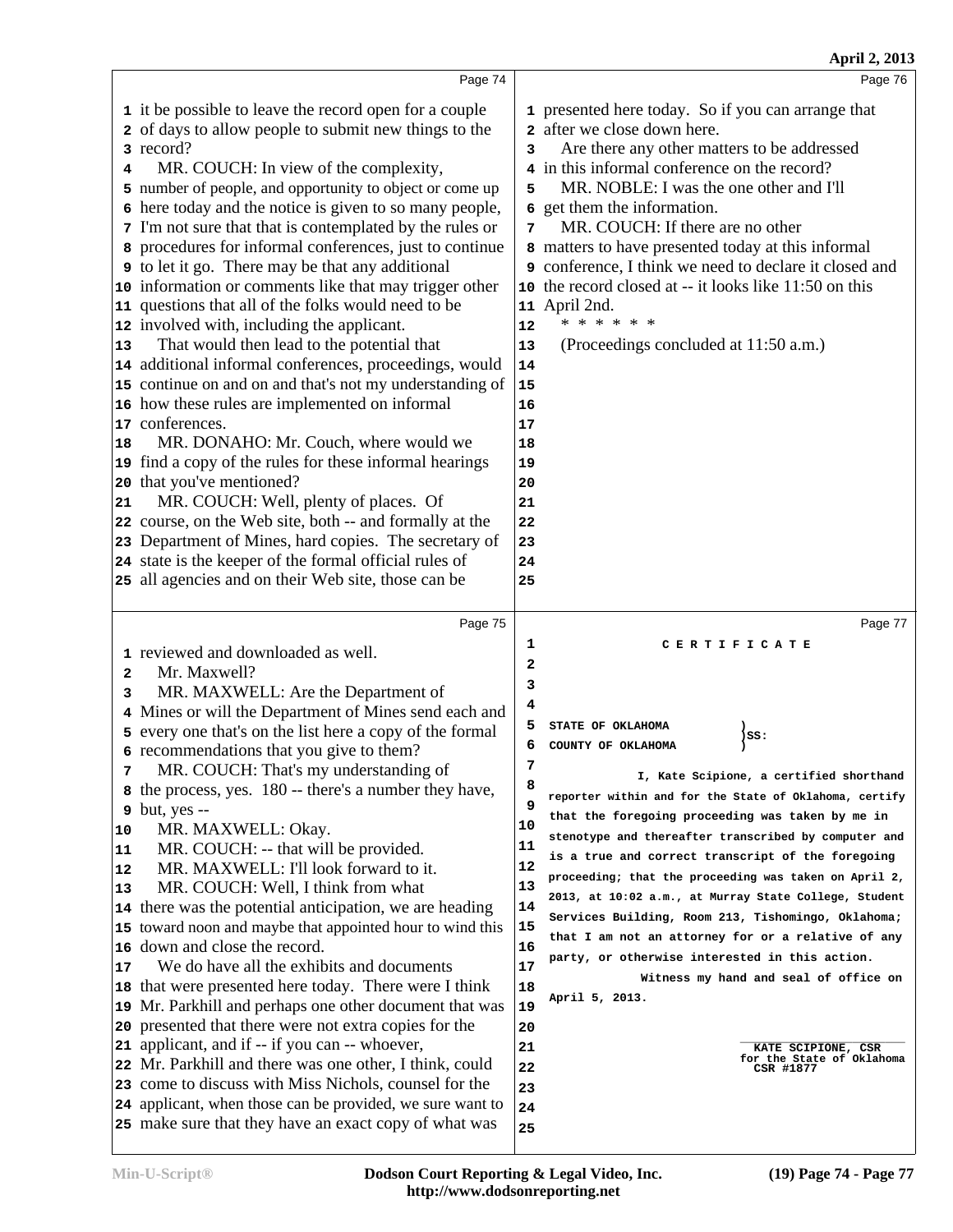|                               | 20(1)                           | 13:17,23;25:14                          | across(4)                                          | affect $(4)$                                                  |
|-------------------------------|---------------------------------|-----------------------------------------|----------------------------------------------------|---------------------------------------------------------------|
| \$                            | 14:10<br>200(1)                 | 6                                       | 9:19:40:1,13:42:17<br>Act(1)                       | 21:16;22:9;46:3;55:24<br>affected (8)                         |
| \$7(1)                        | 69:10                           |                                         | 26:5                                               | 17:16;19:25;51:6;                                             |
| 36:21                         | 2004(1)<br>51:11                | 6.1 $(1)$<br>51:15                      | active(1)<br>47:4                                  | 67:20;68:7,16;69:2;71:4<br>affecting $(1)$                    |
|                               | 2009(2)                         | 6.4(1)                                  | activities (3)                                     | 41:8                                                          |
|                               | 51:10,11<br>2010(3)             | 51:15<br>6.5(1)                         | 3:6;30:23;57:1<br>actual(1)                        | affirmatively (2)<br>45:20,20                                 |
| [verbatim] $(1)$<br>17:16     | 13:14;36:1;62:14                | 51:15                                   | 30:8                                               | afraid $(1)$                                                  |
|                               | 2011(3)<br>13:18:26:16:51:13    | 6.8(1)<br>51:15                         | actually (11)<br>4:12;8:18;16:12;                  | 64:22<br>Again $(21)$                                         |
| $\bf{0}$                      | 2012(2)                         | 60(1)                                   | 25:24;29:25;30:2;32:19;                            | 3:13;4:11,23;11:5;                                            |
| 07331300(1)                   | 14:8,10                         | 27:14                                   | 34:21;42:17;47:3;57:12                             | 12:21;16:23;25:16;                                            |
| 50:11                         | 2013(4)<br>5:2;44:20;50:6;51:13 | 606(1)<br>56:12                         | ad $(2)$<br>67:19:71:1                             | 26:10,21;32:13;38:25;<br>39:8;42:25;43:18;44:3;               |
| $\mathbf{1}$                  | 20th(2)                         | 66(1)                                   | add(6)                                             | 48:18;57:19;61:16,21;                                         |
|                               | 50:6;51:15<br>22(1)             | 51:11                                   | 29:6;32:11;33:3;<br>34:21;52:16,19                 | 62:17;72:3<br>age(1)                                          |
| 1(4)<br>14:8;15:24;40:7;42:20 | 51:21                           | $\overline{7}$                          | adding $(2)$                                       | 58:7                                                          |
| 10:02(1)                      | 2361(1)                         |                                         | 29:1,5                                             | agencies $(1)$                                                |
| 2:1                           | 2:7<br>25(4)                    | 7(3)<br>40:8;42:20;62:14                | addition (5)<br>21:10;22:19;33:19;                 | 74:25<br>agency $(5)$                                         |
| 11:50(2)<br>76:10,13          | 51:21;56:17;57:20;              | 7-million-dollar (1)                    | 46:7;67:10                                         | 2:10;12:2;17:1,18;                                            |
| $1-2(1)$                      | 59:16<br>$25$ -foot $(1)$       | 36:20                                   | additional (10)<br>17:8;24:13,19;28:6;             | 30:16<br><b>Aggregate (1)</b>                                 |
| 24:9<br>13-04-IC $(1)$        | 59:24                           | 8                                       | 31:25;48:1,21;62:6;                                | 35:14                                                         |
| 2:7                           | 2nd(1)                          |                                         | 74:9,14                                            | Aggregates (30)                                               |
| 14(1)<br>5:2                  | 76:11                           | $8,000$ -acre $(1)$<br>40:1             | <b>Additionally (3)</b><br>34:3;62:2;64:11         | 2:6;5:6;13:9,11,20,25;<br>14:2, 12, 21; 26: 16, 22, 25;       |
| 15(1)                         | 3                               |                                         | address (9)                                        | 27:17,19,22;28:7,10;                                          |
| 27:17                         | 3(1)                            | 9                                       | 14:12,25;15:3;45:23;<br>55:1,3,7;62:20;69:7        | 29:20;30:1;31:8,19;<br>39:6;40:2;42:15;44:19;                 |
| 150(1)<br>35:22               | 16:4                            | 90,000(1)                               | addressed $(2)$                                    | 52:1;53:3;58:18,22;62:3                                       |
| 15th $(1)$                    | 30(3)                           | 17:21                                   | 12:3;76:3                                          | Aggregates's (10)                                             |
| 58:10                         | 2:15;32:23;52:13<br>30,000(1)   | $\mathbf{A}$                            | addresses (2)<br>53:23;60:8                        | $\tilde{1}4:1\tilde{4};26:13,14,20;$<br>27:9;29:17;30:6;31:5; |
| 180(1)<br>75:8                | 20:25                           |                                         | addressing $(4)$                                   | 35:5;36:11                                                    |
| 182(2)                        | 300(1)<br>35:21                 | ability $(1)$<br>47:9                   | $14:21;55:17,23;62:19$ agree (4)<br>adequate $(3)$ | 12:4,9;28:1;45:10                                             |
| 67:17;70:25<br>1856(1)        | $30$ -year $(1)$                | able $(9)$                              | 20:13;36:22;47:20                                  | agreeable $(1)$                                               |
| 33:16                         | 33:2                            | 4:9;5:16;8:13,22;                       | adjacent $(2)$                                     | 26:18                                                         |
| 1906(2)                       | 33(1)<br>47:3                   | 38:18;41:18;52:8;64:15;<br>69:7         | 32:21;36:11<br>adjoining $(1)$                     | agreed $(1)$<br>2:16                                          |
| 47:1,3<br>1924(1)             |                                 | above $(2)$                             | 35:6                                               | agreement $(1)$                                               |
| 50:5                          | $\overline{\mathbf{4}}$         | 17:10;35:18<br>aboveground $(2)$        | adjusted $(1)$<br>57:13                            | 26:17<br>agriculture $(1)$                                    |
| 1929(1)<br>21:18              | 4(1)                            | 56:22:57:3                              | adjustments $(1)$                                  | 55:21                                                         |
| 1931(1)                       | 34:16                           | accomplished (3)                        | 9:15                                               | ahead $(1)$<br>51:17                                          |
| 22:4<br>1935(2)               | 40(1)<br>36:21                  | 29:16,18;45:22<br>accordingly(3)        | adminis- $(1)$<br>63:16                            | air(5)                                                        |
| 49:9,25                       | 409(2)                          | 11:20;25:13;57:13                       | administrative (7)                                 | 41:8;42:7,10,11,11                                            |
| 1946(1)                       | 32:20:52:12                     | account(5)<br>23:8, 10; 28: 25; 62: 11, | 13:22;25:10,17;26:4,<br>10;28:14;63:1              | Alan $(2)$<br>19:8,9                                          |
| 21:11<br>19th $(1)$           | 5                               | 15                                      | advance $(2)$                                      | alligator $(2)$                                               |
| 33:15                         |                                 | accounted(1)                            | 4:17;45:16                                         | 21:21,22                                                      |
| 1st(1)<br>51:14               | 5.4(1)<br>51:15                 | 40:16<br>accurate(1)                    | advantage $(1)$<br>20:5                            | allocate $(1)$<br>4:4                                         |
|                               | 50-amp $(1)$                    | 45:6                                    | adverse $(3)$                                      | allocated $(1)$                                               |
| $\boldsymbol{2}$              | 34:5<br>575(1)                  | $\arce\text{-feet}(1)$<br>20:25         | 21:14,14;22:8<br>adversely $(6)$                   | 12:16<br>allotted $(1)$                                       |
| 2(2)                          | 27:15                           | acres(3)                                | 21:16;67:20;68:7,15;                               | 44:15                                                         |
| 13:13;24:11                   | 597 $(3)$                       | 27:14,16,17                             | 69:2;71:4                                          | allow $(8)$                                                   |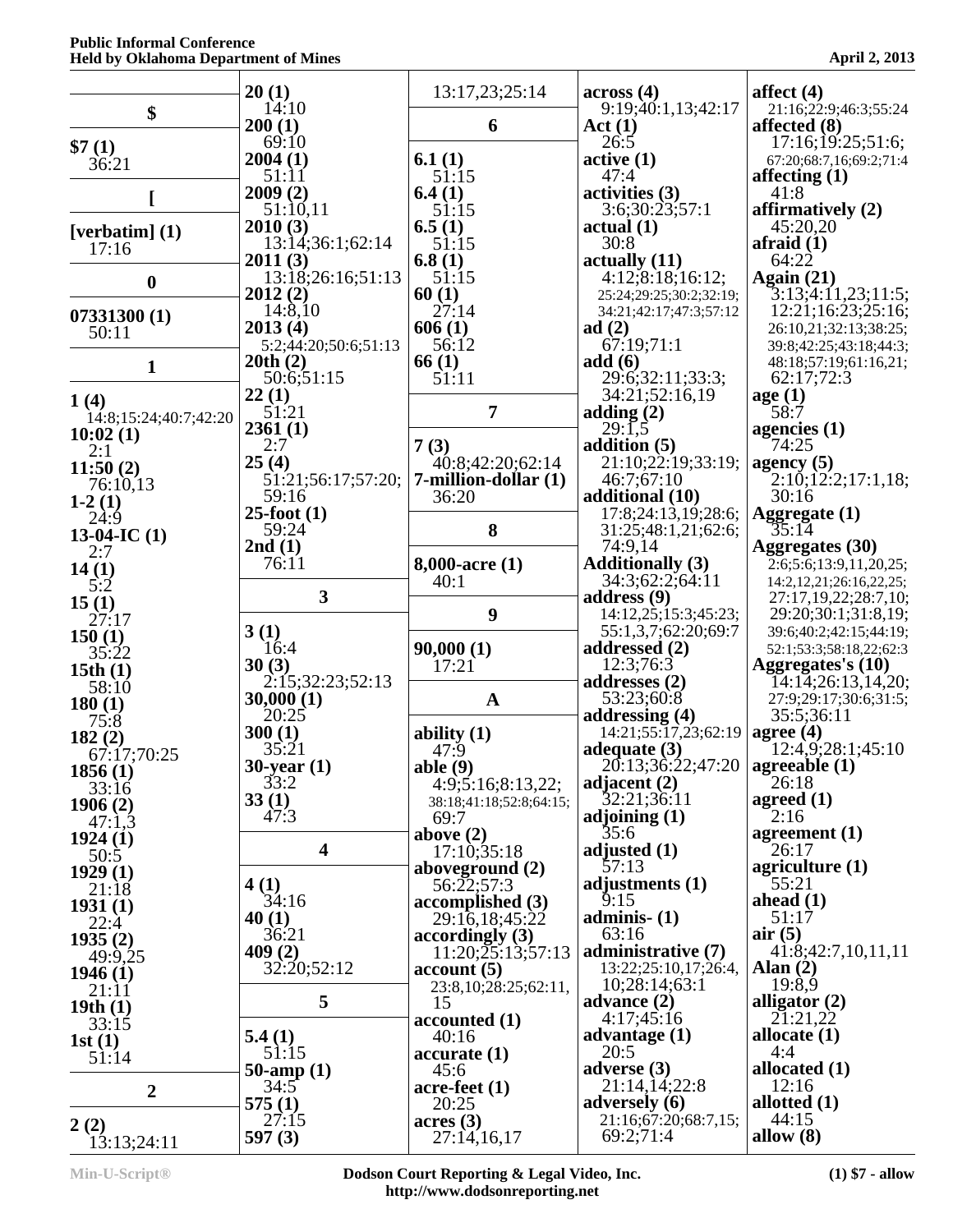| 4:21;5:20;12:19;<br>45:20;48:20;53:10;                 | 17, 20; 35: 4, 6, 7, 14; 36: 2;<br>37:5;39:24;43:4;44:18; | areas(7)<br>30:18,20;35:10,15; | B                                | Bill's $(1)$<br>28:18                     |
|--------------------------------------------------------|-----------------------------------------------------------|--------------------------------|----------------------------------|-------------------------------------------|
| 62:19:74:2                                             | 45:1,2,2,5,9,15,18;47:18,                                 | 36:12;56:13,18                 |                                  | birds $(3)$                               |
| allowed $(1)$                                          | 19;49:5;52:18;55:1,16;                                    | argued $(1)$                   | back $(7)$                       | 20:7,7,15                                 |
| 25:21                                                  | 56:1,16,24;57:8;60:12,                                    | 31:8                           | 38:24;48:22;50:1;                | bit $(4)$                                 |
| almost $(2)$<br>33:22;50:2                             | 21;61:20;64:9,14,17;                                      | argues(1)<br>30:10             | 54:12,24;64:17;66:15             | 2:14;15:13;24:17;41:1<br>bitty $(1)$      |
| along $(4)$                                            | 65:24;70:19,24;71:16,<br>17,21;72:2;73:2                  | arguments $(2)$                | base $(3)$                       | 10:2                                      |
| 14:13;34:12;36:4;                                      | applications $(3)$                                        | 34:24;63:23                    | 34:10;50:17;51:10<br>based $(6)$ | blaster $(1)$                             |
| 41:21                                                  | 18:21;30:3;45:10                                          | argument's $(1)$               | 30:7,8;31:11,12;                 | 14:13                                     |
| although $(1)$                                         | appointed $(2)$                                           | 71:14                          | 39:24;70:20                      | Blue $(5)$                                |
| 34:14<br>always $(1)$                                  | 2:4;75:15<br>appreciate $(3)$                             | Arkansas (1)<br>21:24          | basically $(3)$                  | 17:15,18,19;50:25;<br>53:6                |
| 11:10                                                  | 27:2;48:8;65:9                                            | around (5)                     | 2:24;18:12;34:23<br>basin(1)     | <b>Board</b> (8)                          |
| amended $(1)$                                          | approach $(3)$                                            | 20:25;26:15,23;47:1;           | 46:17                            | 2:12,15;17:23;18:1;                       |
| 22:16                                                  | $\overline{6:}21;9:1;15:21$                               | 49:20                          | basins $(1)$                     | 21:9;29:22,24;50:23                       |
| amendment (1)                                          | appropriate (8)                                           | arraye(2)                      | 21:24                            | <b>Board's</b> $(3)$                      |
| 72:7<br>amendments $(1)$                               | 11:22;12:11,14;16:9;<br>21:3;48:15;55:7;60:23             | 37:18;76:1<br>arrangements (1) | basis $(1)$                      | 13:19;31:2,13<br>Bob(1)                   |
| 18:23                                                  | appropriately (4)                                         | 10:25                          | 41:4<br>battle $(1)$             | 11:13                                     |
| amount $(4)$                                           | 19:14;35:1;48:16;49:1                                     | as-builts $(1)$                | 26:2                             | <b>Bob's</b> $(1)$                        |
| 20:24;21:15;27:11;                                     | appropriation (1)                                         | 57:15                          | bear $(1)$                       | 28:19                                     |
| 46:7                                                   | 46:8                                                      | assume $(4)$                   | 44:13                            | body(2)                                   |
| Amy $(3)$<br>38:8,9:50:9                               | approval $(3)$<br>22:8;30:9;52:18                         | 15:15;19:4;53:12;<br>61:14     | beautiful $(1)$                  | 41:19,25<br>bonded $(3)$                  |
| Anne $(4)$                                             | approved $(1)$                                            | assumed $(1)$                  | 41:14                            | 27:12,14,18                               |
| 6:20,22;39:17;64:12                                    | 56:6                                                      | 72:22                          | beauty $(1)$<br>44:13            | bonding $(1)$                             |
| announced $(1)$                                        | approximately (3)                                         | attachments (2)                | become $(1)$                     | 14:11                                     |
| 27:20                                                  | 6:8,9;31:5                                                | 5:24;15:25                     | 10:22                            | both $(7)$                                |
| annually $(3)$<br>17:21;20:25;47:7                     | April $(2)$<br>51:14;76:11                                | attempted $(1)$<br>64:12       | becomes $(1)$                    | 3:6;17:4;33:24;34:24;<br>36:10;67:3;74:22 |
| Antelope (1)                                           | aquatic $(2)$                                             | attend $(1)$                   | 10:17                            | bought $(3)$                              |
| 51:5                                                   | [17:11;21:21]                                             | 38:18                          | beef $(1)$<br>41:16              | 49:8;51:19,20                             |
| anticipation $(1)$                                     | Aquifer (24)                                              | attended (1)                   | beg(1)                           | boundaries $(1)$                          |
| 75:14                                                  | 8:12;17:9,10;18:2;                                        | 60:25                          | 58:6                             | 36:3                                      |
| apologize $(2)$<br>23:15;48:1                          | 22:22;24:2,4,6;31:14;<br>33:11;38:11;39:21;               | attending $(1)$<br>60:20       | began $(1)$                      | boundary (4)<br>35:7,8,13;46:18           |
| apparent $(1)$                                         | 44:22;46:3,9,11,14,15,                                    | attorney $(5)$                 | $\check{2}:1$                    | branch $(1)$                              |
| 10:17                                                  | 21;49:17;50:18,19;                                        | 6:22;13:9;16:18,19;            | begin $(1)$<br>2:18              | 36:10                                     |
| appealed $(1)$                                         | 51:23;58:13                                               | 71:10                          | beginning $(5)$                  | branches $(1)$                            |
| 67:24                                                  | aquifers (1)                                              | attracted (1)                  | 2:4;64:13,18,25;73:10            | 51:1                                      |
| appear $(3)$<br>21:3:56:17:73:13                       | 46:6<br>Arbuckle (44)                                     | 47:7<br>attracting $(1)$       | begins $(1)$                     | bread(1)<br>41:15                         |
| applica- $(1)$                                         | 2:6;5:6;13:9,11,20,25;                                    | 17:20                          | 43:22<br>behalf $(3)$            | brief (1)                                 |
| 63:3                                                   | 14:2,12,14,21;26:12,14,                                   | attraction $(1)$               | 19:22;39:20;44:16                | 16:23                                     |
| applicant (29)                                         | 16, 19, 22, 25; 27: 9, 17, 19,                            | 47:9                           | below $(1)$                      | briefly $(1)$                             |
| $\overline{3:}4;4:13;5:10,21;6:3;$                     | 22, 28: 7, 10, 29: 16, 20;                                | Auditorium (2)                 | 33:24                            | 32:20                                     |
| 9:2;12:19,22;15:15;<br>16:7;17:23;22:20;26:8;          | 30:1,5;31:5,8,19;35:5,<br>14;36:11;39:6;40:2;             | 10:10,12<br>authority $(3)$    | beneath $(2)$                    | bring $(1)$<br>48:1                       |
| 31:8;37:11,19,22,25;                                   | 42:15;44:19;49:16;                                        | 13:19;61:22;73:5               | 50:19,20<br>benefit $(2)$        | Bruce $(2)$                               |
| 38:3;45:23;54:25;56:10;                                | 50:19;52:1;53:3;58:18,                                    | availability $(2)$             | 43:6,11                          | 44:2,4                                    |
| 59:12;60:4;64:12;65:15;                                | 22;62:3;72:2                                              | 47:11,12                       | benefits $(1)$                   | <b>Buckner</b> (2)                        |
| 74:12;75:21,24                                         | <b>Arbuckle-Simpson</b> (12)                              | available (5)                  | 34:18                            | 54:16,17                                  |
| applicant's $(3)$<br>15:22;62:20;64:20                 | 2:16;8:12;17:9;24:1,4,<br>6;31:14;38:11;39:21;            | 5:25;7:8;24:14;40:4;<br>46:8   | beside $(1)$                     | <b>Buffalo</b> (1)<br>51:5                |
| application (81)                                       | 44:22;46:8,13                                             | average $(1)$                  | 11:3<br>better $(1)$             | building $(1)$                            |
| 2:5;3:1;4:7,17;5:6,13,                                 | Ardmore (1)                                               | 20:25                          | 10:4                             | 10:22                                     |
| 23;13:12;14:3,5,15,20;                                 | 39:21                                                     | await $(1)$                    | big(2)                           | Burck $(2)$                               |
| 15:16,18,25;16:21;                                     | area $(21)$                                               | 65:7                           | 10:9;21:8                        | 48:13,14                                  |
| 19:25;21:13;22:8,15,16,<br>16, 17, 18, 20; 24: 20, 21, | 14:11;17:13,20;31:18;<br>35:4,17;36:7,12;39:3;            | away (1)<br>35:5               | bigger $(2)$                     | $b$ urden $(3)$<br>12:13;26:6,8           |
| 25;25:3,3,7,7;26:7,13;                                 | 42:21;43:7,8,17;44:7,16,                                  |                                | 9:25:10:4<br>Bill $(4)$          | business $(8)$                            |
| 27:10,13;28:8,10;29:15,                                | 24;46:16,18;47:1;53:6,9                                   |                                | 13:17,23;24:17;25:14             | 14:12;15:3;23:21,22;                      |
|                                                        |                                                           |                                |                                  |                                           |

**Min-U-Script® Dodson Court Reporting & Legal Video, Inc. http://www.dodsonreporting.net**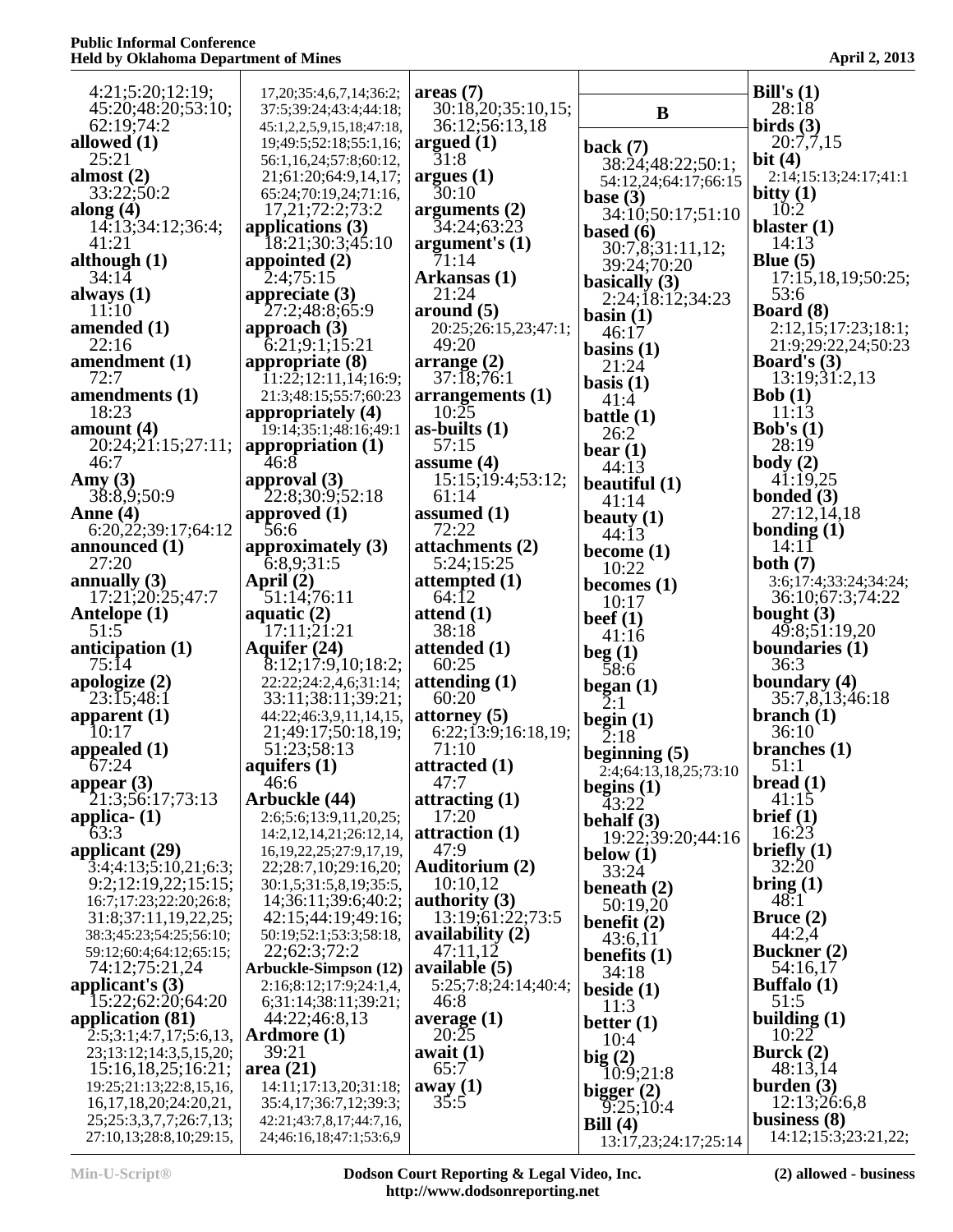| 28:2,5;39:16;52:21                                    | census $(1)$                                    | clarify $(3)$                                     | 74:4                                              | construction (2)                                    |
|-------------------------------------------------------|-------------------------------------------------|---------------------------------------------------|---------------------------------------------------|-----------------------------------------------------|
| busy $(1)$                                            | 34:16                                           | 8:13:13:11:68:22                                  | complicated (1)                                   | 55:11,16                                            |
| 34:6                                                  | century $(1)$                                   | clarifying $(1)$                                  | 52:19                                             | consultant $(1)$                                    |
| $\mathbf C$                                           | 33:15<br>certain(2)                             | 60:4<br>clear $(4)$                               | complied $(1)$<br>13:25                           | 49:15<br>consultation (1)                           |
|                                                       | 18:23:20:7                                      | 8:22;31:12;55:13;64:8                             | concern $(1)$                                     | 14:15                                               |
| call $(5)$                                            | certainly (5)                                   | clearly $(1)$                                     | 17:7                                              | consumed (1)                                        |
| 16:8;18:19;25:22;                                     | 3:13;11:7;12:11,15;                             | 11:6                                              | concerned (1)                                     | 39:10                                               |
| 70:5;72:9                                             | 48:3                                            | client $(1)$                                      | 44:18                                             | $\text{cosumer} (1)$                                |
| called $(3)$                                          | chairs $(1)$                                    | 66:3                                              | concerns $(6)$                                    | 39:20                                               |
| 4:10;34:9;48:23<br>calls $(1)$                        | 10:3<br>challenge $(2)$                         | close $(4)$<br>42:24;43:17;75:16;                 | 14:25;26:12;60:9;<br>67:9;70:15,18                | contained (3)<br>44:23;45:8,10                      |
| 50:24                                                 | 43:5:64:15                                      | 76:2                                              | concluded (1)                                     | contains $(1)$                                      |
| came $(2)$                                            | change $(4)$                                    | closed $(2)$                                      | 76:13                                             | 45:18                                               |
| 49:3:65:10                                            | 46:17;65:25;66:1;                               | 76:9,10                                           | conditions (1)                                    | contemplated (1)                                    |
| camel $(2)$                                           | 72:10                                           | closeness $(1)$                                   | 67:23                                             | 74:7                                                |
| 58:6,8                                                | changed $(6)$                                   | 35:13                                             | conduct $(2)$                                     | content $(1)$<br>33:4                               |
| can $(52)$<br>3:2,18,19;4:15;6:15;                    | 13:14;24:22;71:17,18;<br>72:2,3                 | close-up $(1)$<br>36:6                            | 25:21;73:6<br>conducted $(1)$                     | context(1)                                          |
| 7:21,23;9:7,13;11:4,4,                                | changes $(3)$                                   | closing $(1)$                                     | 3:17                                              | 33:7                                                |
| 20;13:3,9;15:2;16:8;                                  | 14:19:18:21:25:5                                | 48:5                                              | conference (52)                                   | continue $(2)$                                      |
| 24:14;25:7,25;27:6;                                   | charged $(2)$                                   | co-counsel (1)                                    | 2:5,12,17,19,22,24;                               | 74:8,15                                             |
| 28:12,16;29:8,10,16;                                  | 17:6;47:14                                      | 27:1                                              | 3:3,6,8,9,10,17;4:19,21,                          | continued (1)                                       |
| 37:22;38:4,19,21;40:4,5,                              | charts $(2)$                                    | college $(2)$                                     | 25;5:5,12,19;6:25;8:17;                           | 46:5                                                |
| 9, 10; 42: 6, 6, 9, 11; 43: 19;<br>44:13:45:21:48:16: | 50:3;51:12<br>cherry $(1)$                      | 10:15;33:20<br>column (1)                         | 9:14;12:18;13:13,16;<br>14:5,23;15:5,19;16:3;     | continues $(1)$<br>25:16                            |
| 51:11,12;53:10;62:17;                                 | 64:13                                           | 59:22                                             | 23:7;24:18;25:19;32:8;                            | contradictory (1)                                   |
| 65:7;68:3,5;74:25;                                    | Chickasaw (6)                                   | coming $(2)$                                      | 44:9;54:5,5;60:10,11,16,                          | 45:14                                               |
| 75:21,24;76:1                                         | 44:7,16,23;46:16,18,                            | 43:8,12                                           | 19;61:11;62:9,25;64:1,                            | contribute $(1)$                                    |
| canoe $(1)$                                           | 25                                              | commenced (1)                                     | 7;65:18;67:9;70:14;                               | 33:25                                               |
| 53:19                                                 | Chickasaws (1)                                  | 39:4                                              | 71:15;73:5;76:4,9                                 | $co-opted(1)$                                       |
| Canty $(9)$                                           | 33:15<br>chicken (1)                            | comment $(3)$                                     | conferences (14)                                  | 41:17<br>copies $(13)$                              |
| 55:6,14;56:5,9,21;<br>57:2,7,22,24                    | 23:23                                           | 12:4;16:23;65:7<br>commented (1)                  | 5:7;6:10;8:16,20;31:7;<br>32:6;62:24;68:15;69:25; | 24:13;37:10,17,19,23;                               |
| capable $(1)$                                         | chief $(2)$                                     | 48:6                                              | 70:2,3;74:8,14,17                                 | 47:23;48:1,2,2;50:8,10;                             |
| 71:25                                                 | 10:6;17:4                                       | comments $(27)$                                   | conferencing $(1)$                                | 74:23;75:20                                         |
| car(1)                                                | chill(1)                                        | 19:11,21;22:14;23:1;                              | 72:11                                             | copy(10)                                            |
| 42:23                                                 | 48:19                                           | 38:12,13,15;39:24;                                | confused (1)                                      | $\overline{5:}23;11:15;24:8;37:8;$                  |
| card $(2)$<br>15:3;23:21                              | choice $(1)$<br>64:20                           | 44:10;47:25;48:8;52:15,<br>16;54:14;60:19;61:3,4, | 72:18<br>Congress (2)                             | 38:2;47:25;50:7;74:19;<br>75:5.25                   |
| cards $(1)$                                           | choose $(1)$                                    | 5;62:5,6,8,11,15;63:25;                           | 11:16;47:15                                       | correcting $(1)$                                    |
| 23:22                                                 | 5:22                                            | 66:17;73:15;74:10                                 | connection $(1)$                                  | 34:22                                               |
| carries $(1)$                                         | Christ (1)                                      | committing $(1)$                                  | 42:20                                             | correctly $(1)$                                     |
| 66:18                                                 | 73:22                                           | 41:6                                              | Connerville (1)                                   | 68:19                                               |
| carry $(1)$                                           | CI(1)                                           | communities (1)                                   | 53:6                                              | COUCH (92)                                          |
| 72:20<br>Carter $(1)$                                 | 49:6<br>circuits(1)                             | 17:11<br>company $(1)$                            | conservation (5)<br>14:10;16:12,25;17:2;          | 2:3,9;6:18,19;7:6,13;<br>8:9,10,24;9:22;10:5;       |
| 39:22                                                 | 34:6                                            | 59:11                                             | 40:13                                             | 11:2,12,18,25;13:1,3;                               |
| case $(10)$                                           | Citizens (6)                                    | compared (1)                                      | consideration (6)                                 | 15:8,11;18:4;19:4,13;                               |
| 2:6;7:3;8:7;12:17;                                    | 8:11;24:1,2;36:22;                              | 6:10                                              | 3:8;19:15;38:21;48:9;                             | 23:3,11,17;24:6;28:24;                              |
| 59:2,7,9;64:15,24;71:9                                | 38:10;70:16                                     | complained $(1)$                                  | 62:8;70:23                                        | 29:4;32:3,9,13,17;37:6,                             |
| $\text{catch} (1)$                                    | city(21)                                        | 71:5                                              | considerations (1)                                | 10, 15, 18, 25; 38: 7; 39: 13;                      |
| 15:2<br>category $(1)$                                | 31:22;32:1,18;33:3,5,                           | complete $(5)$<br>3:19;45:6;46:10;                | 28:1<br>considered (9)                            | 44:1;48:11,18,24;52:3,6,<br>10,23;53:4,11;54:11,15, |
| 13:20                                                 | 10,16,19,20;34:2,4,11;<br>35:25;36:14,16,19,24, | 60:12;70:23                                       | 8:17;25:7;45:2,6;                                 | 19;56:4,9,23;57:5,17,18,                            |
| cattle $(2)$                                          | 24;37:4;42:9;71:10                              | completed $(1)$                                   | 46:10;62:24;65:17;                                | 23, 25; 59: 12, 17, 21;                             |
| 41:15:53:7                                            | clarification (8)                               | 3:9                                               | 67:10;73:15                                       | 60:13;62:18;64:11;65:2;                             |
| cause $(2)$                                           | 15:14;32:10,14;59:25;                           | completely $(5)$                                  | considering (1)                                   | 66:5,8;68:18,21,25;                                 |
| 46:12,19                                              | 61:3;65:6;66:5;69:9                             | 22:15;27:21;53:21;                                | 73:16                                             | 69:15,17,19,21,23,25;                               |
| ceases $(1)$<br>45:17                                 | clarifications (2)<br>14:14,17                  | 64:9,18<br>complex $(2)$                          | constitution $(1)$<br>33:15                       | 70:3;72:6,16,17,25;                                 |
| cell(1)                                               | clarified $(3)$                                 | 35:16:36:13                                       | construct $(1)$                                   | 73:13,19;74:4,18,21;<br>75:7,11,13;76:7             |
| 15:3                                                  | 14:2;15:23;60:3                                 | complexity $(1)$                                  | 57:12                                             | council $(1)$                                       |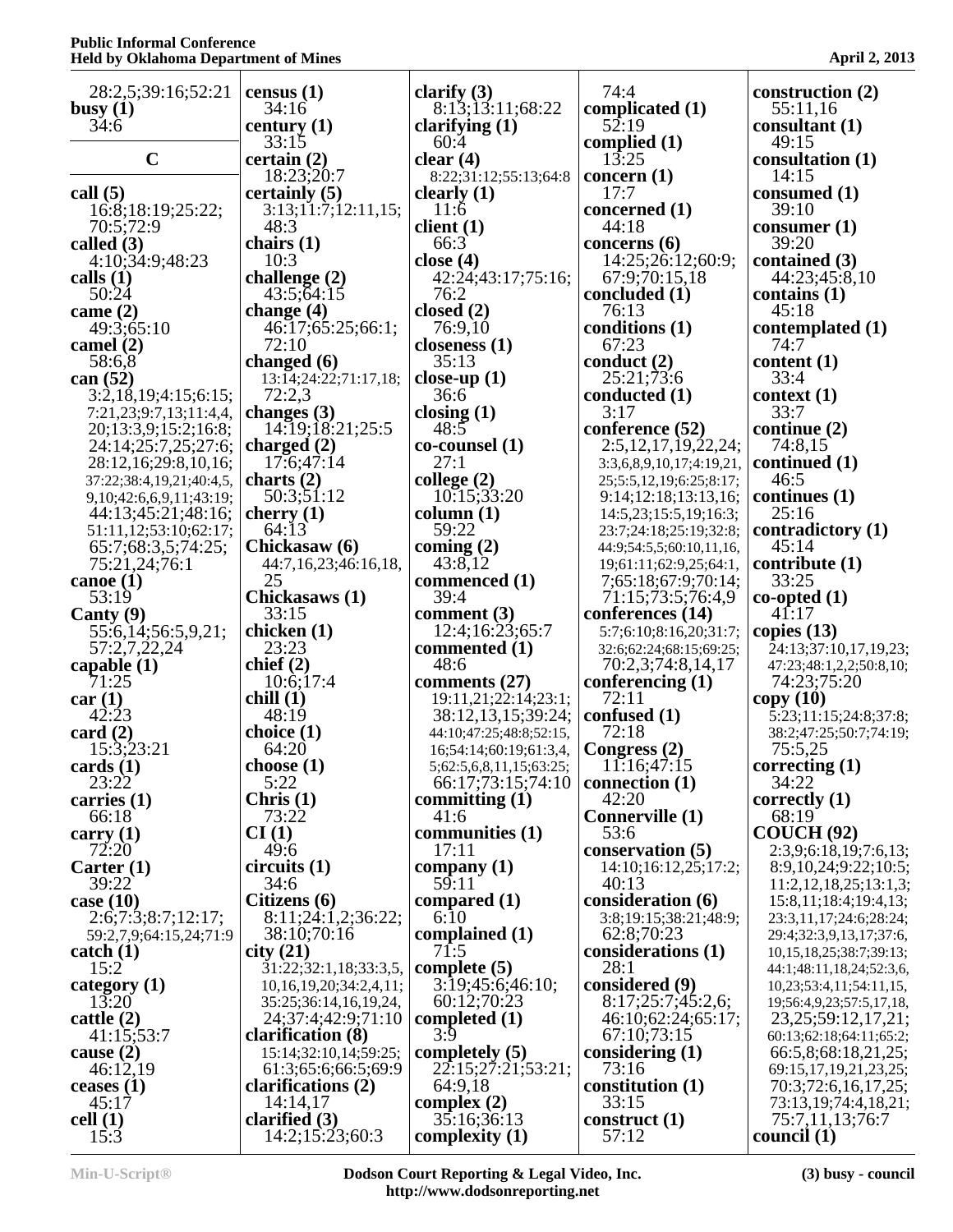| 35:25                                           | 40:8;43:7;47:5;55:20              | deny $(4)$                                          | 57:21                                            | 74:18                                        |
|-------------------------------------------------|-----------------------------------|-----------------------------------------------------|--------------------------------------------------|----------------------------------------------|
| counsel (9)                                     | cycle(1)                          | 43:4;47:18;53:2;67:23                               | dimensions $(2)$                                 | done $(5)$                                   |
| 10:6; 15:23; 39:1;                              | 57:14                             | Department (64)                                     | 56:14:57:6                                       | 27:4;55:18;61:5;                             |
| 62:20;65:4;70:16;71:20;                         |                                   | 2:11,20,25;3:11;5:3,8;                              | direct(5)                                        | 63:22;67:5                                   |
| 72:5;75:23                                      | D                                 | 7:1,8;9:8;10:7;13:12,15;                            | 21:14;32:24,25;33:1;                             | donkey $(1)$                                 |
| County $(12)$<br>34:8,8,13,15;39:22;            | Daffin $(1)$                      | 14:16,22;16:11,15,25;                               | 67:21<br>direction $(1)$                         | 43:15<br>door(1)                             |
| 41:11,14,15;42:2;43:24;                         | 13:15                             | 17:22;18:1;19:10,17,20;<br>25:8,17,23,24;26:3;28:9; | 54:3                                             | 50:1                                         |
| 47:16;56:6                                      | daily $(1)$                       | 29:14;30:14,15,19,25;                               | directly $(5)$                                   | doubt(1)                                     |
| couple $(7)$                                    | 52:22                             | 36:1;43:1,1;44:17;                                  | 19:25;32:22;34:18;                               | 27:24                                        |
| 33:7;35:11;41:17;                               | Dallas $(1)$                      | 45:11;47:18;48:10;                                  | 40:23;47:11                                      | down(18)                                     |
| 55:5;61:7,8;74:1                                | 42:8                              | 51:25;57:9,10,15;61:14;                             | disadvantage(1)                                  | 10:14;26:17;35:21;                           |
| course $(9)$<br>4:18;5:12;7:15;28:4;            | $\textbf{dam}(1)$<br>40:13        | 63:5,18;65:4,22;67:15;<br>68:11;69:13;70:15,16;     | 25:20<br>disagree $(1)$                          | 36:4,15:40:22:43:21;<br>47:4;49:11,12;50:24; |
| 36:17;49:3;60:15;61:10;                         | damaging $(2)$                    | 71:2,8,23;72:8,21;73:1,                             | 12:5                                             | 51:7,15,16;58:11,13;                         |
| 74:22                                           | 35:2,22                           | 8;74:23;75:3,4                                      | disc(1)                                          | 75:16;76:2                                   |
| $\text{court} (3)$                              | dangerous $(1)$                   | departmental $(1)$                                  | 23:1                                             | downloaded (1)                               |
| 4:12;6:21;39:16                                 | 42:13                             | 25:23                                               | discharge $(2)$                                  | 75:1                                         |
| courthouse $(3)$                                | dangerously $(1)$                 | depend $(3)$                                        | 46:14,23                                         | downstream (1)                               |
| 5:15;71:21;72:1<br>Court's $(1)$                | $3\overline{1:}24$<br>dash(1)     | $\overline{5}3:7,16,18$<br>dependent $(1)$          | discovery $(3)$<br>25:21;26:1;70:5               | 33:22<br>Dr(1)                               |
| 13:14                                           | 42:20                             | 51:18                                               | discretion $(1)$                                 | 49:10                                        |
| CPASA(14)                                       | dated $(1)$                       | depends $(2)$                                       | 60:18                                            | drafted $(1)$                                |
| 23:5;25:1,16;26:9,16,                           | 5:1                               | 20:21;21:19                                         | discs(1)                                         | 13:23                                        |
| 19,21;27:9,21,23;28:8,                          | dates(1)                          | depression $(1)$                                    | 23:2                                             | drainage $(1)$                               |
| 12;30:10;63:21                                  | 22:4                              | 46:1                                                | discuss(1)<br>75:23                              | 31:11                                        |
| CPASA's(1)<br>26:12                             | Dawson (4)<br>58:10,16,17,20      | depth(5)<br>39:5;56:19;57:20;                       | discussed $(1)$                                  | dramatically (1)<br>24:22                    |
| cramped $(1)$                                   | day(6)                            | 59:23,24                                            | 7:24                                             | drank(1)                                     |
| 10:2                                            | 9:13;24:18;39:9;41:7,             | depths $(2)$                                        | discussing $(1)$                                 | 40:24                                        |
| crane $(1)$                                     | 9:72:1                            | 56:16;57:5                                          | 39:6                                             | $draw (1)$                                   |
| 20:8                                            | days $(1)$                        | DEQ(5)                                              | discussion $(3)$                                 | 34:9                                         |
| create $(1)$<br>46:1                            | 74:2<br>deadline(1)               | 56:2,12,24;59:20,21<br>designated $(1)$             | 22:12;48:19;61:16<br>dismissed (7)               | dries $(1)$<br>51:4                          |
| created $(2)$                                   | 33:6                              | 56:24                                               | 18:20;39:24;64:24;                               | drinking $(2)$                               |
| 20:19;27:19                                     | deal(4)                           | designations $(1)$                                  | 65:14;66:6,13,14                                 | 9:18;53:17                                   |
| creation $(1)$                                  | 12:24,25;39:3,5                   | 31:3                                                | disruption $(1)$                                 | dropped $(2)$                                |
| 20:4                                            | deals $(1)$                       | desire $(4)$                                        | 35:19                                            | 51:10,15                                     |
| Creek(58)                                       | 24:16                             | 23:16;44:10,11;61:5                                 | diversion $(1)$                                  | $\frac{drought}{1}$                          |
| 2:8;17:14,14;20:3,23;<br>21:6,8,15,19;22:4,7,9; | Dean $(7)$<br>2:9;8:23;44:4;48:7; | destroyed(1)<br>53:2                                | 33:20<br>divert $(1)$                            | 47:5                                         |
| 31:1,4,4,9,10,20,23;                            | 65:9;71:11,12                     | delta(1)                                            | 22:3                                             | dry (2)<br>50:2;51:2                         |
| 32:21, 22, 25; 34: 3, 5, 13,                    | decades(1)                        | 2:18                                                | divided $(1)$                                    | due (2)                                      |
| 25;35:10,16;36:4,9,17,                          | 47:8                              | determination (3)                                   | 72:23                                            | 25:4;27:25                                   |
| 18;37:1;40:5;49:7,8,25;                         | December (1)                      | 61:11,15;73:24                                      | document (10)                                    | Duncan $(3)$                                 |
| 50:1,5,10,11,12,15,16,<br>25,51:1,2,10,17,20;   | 13:13<br>decision (16)            | determine $(3)$<br>3:19;9:13;38:1                   | 7:24;14:19;19:1;23:1;<br>57:19:59:17,18,20:60:2; | 53:4,5,5<br>during $(3)$                     |
| 52:25;53:1,1,15,16,20;                          | 3:12;25:23,25;63:2;               | detrimental (1)                                     | 75:19                                            | 34:6;46:3;55:11                              |
| 55:19,23                                        | 65:23;67:14,15,16,18,             | 31:20                                               | documentation (1)                                |                                              |
| Creek's (1)                                     | 20;68:10;69:13;70:18,             | develp(1)                                           | 65:8                                             | E                                            |
| 34:19                                           | 20,25;71:2                        | 72:14                                               | documents $(13)$                                 |                                              |
| critical (2)<br>20:13;48:19                     | $\text{ declare } (1)$            | development (4)                                     | 25:9;26:1;61:9,12,19,                            | earlier $(2)$                                |
| cubic $(1)$                                     | 76:9<br>dedicated (1)             | 33:13:34:12,17:36:4<br>dewatering $(2)$             | 21;62:15;63:10,14,20;<br>64:6;69:5;75:17         | 29:23;68:2<br>early $(2)$                    |
| 51:21                                           | 24:3                              | 46:1,12                                             | $\text{dollar}(1)$                               | 16:13:18:8                                   |
| Cumberland (5)                                  | deeper $(1)$                      | died(1)                                             | 31:13                                            | easier $(1)$                                 |
| 20:4,14,22,23;21:1                              | 58:12                             | 42:23                                               | domestic $(1)$                                   | 10:1                                         |
| cumulatively (2)                                | degree $(1)$                      | difference $(1)$                                    | 53:17                                            | easily $(1)$                                 |
| 15:24;62:24<br>current $(7)$                    | 49:11<br>denial $(1)$             | 14:18<br>different $(5)$                            | DOMABO(24)<br>11:10,13,13,24;18:6,7;             | 38:5<br>east $(1)$                           |
| 35:3,6;38:21;43:9;                              | 37:4                              | 2:23;24:25;26:20;                                   | 57:17;59:13,14,20;                               | 42:9                                         |
| 46:22;71:21,22                                  | denied (4)                        | 45:4;59:10                                          | 68:17,19,24;69:15,18,                            | eastern $(3)$                                |
| currently $(4)$                                 | 22:20,24;26:8;47:19               | dimension $(1)$                                     | 20, 22, 24; 70: 1, 4, 8, 10, 20;                 | 35:7,13;36:12                                |

**Min-U-Script® Dodson Court Reporting & Legal Video, Inc. http://www.dodsonreporting.net**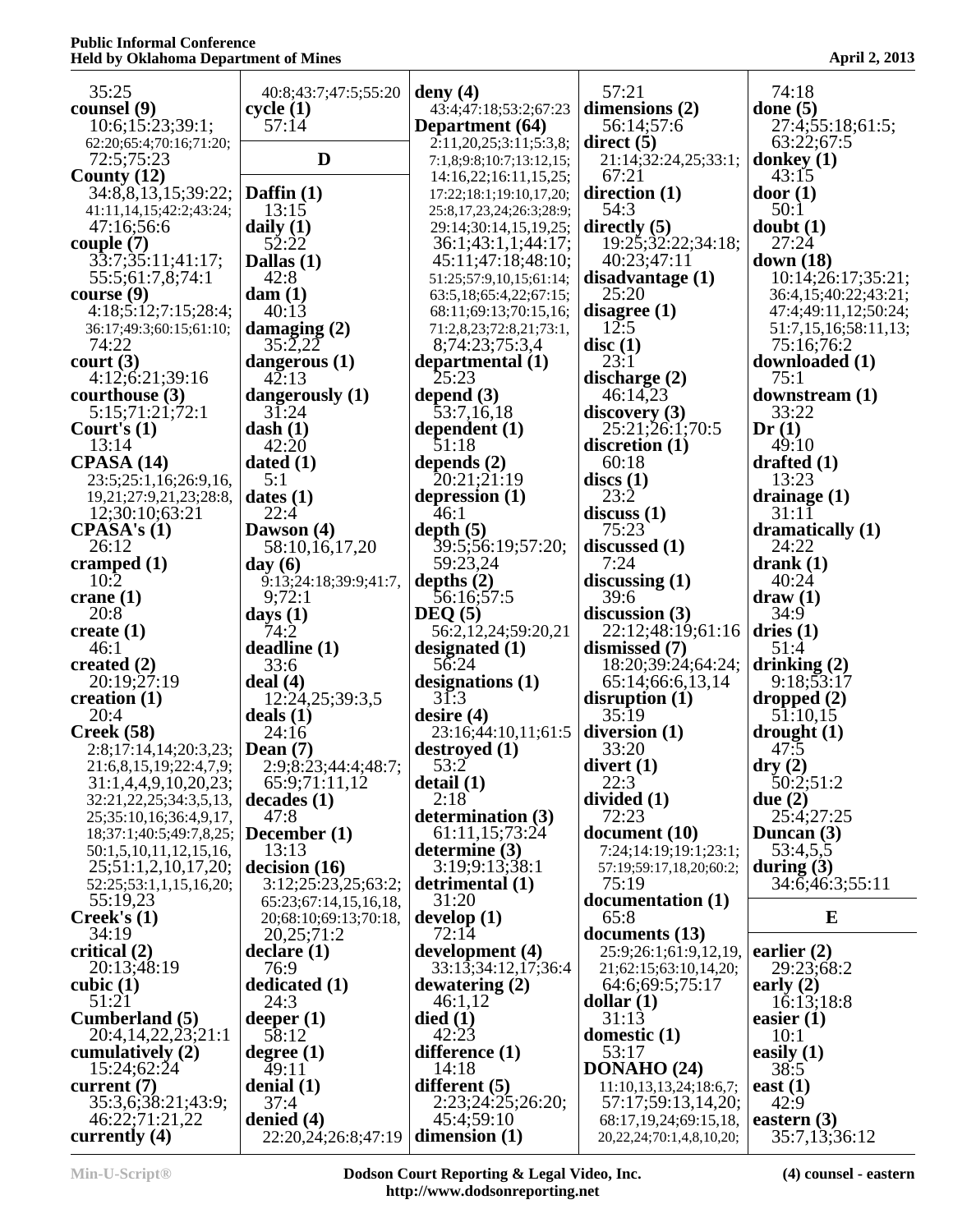| economic $(5)$                          | 24                                      | 19:14;23:6,9;24:9;33:8;                      | 49:25;56:12,14;62:25                 | 49:3;65:18;66:9,18;                                |
|-----------------------------------------|-----------------------------------------|----------------------------------------------|--------------------------------------|----------------------------------------------------|
| 28:1;34:7,9,17;43:5<br>economically (3) | entirely $(1)$<br>51:18                 | 34:20;35:24;37:13,23;<br>61:9;62:12,16;75:17 | farm $(2)$<br>49:8;51:19             | 67:3,24<br>fish $(8)$                              |
| 20:20;33:12;34:1                        | entity $(1)$                            | exist $(2)$                                  | fashion $(1)$                        | 17:2;19:18,22,23;                                  |
| economy (4)                             | 19:20                                   | 41:1;61:19                                   | 60:22                                | 21:17;25:2;53:18;64:5                              |
| 41:5,6,7;47:16<br>ecosystem(2)          | environmental (6)<br>30:16,19,20;45:11; | existence $(2)$<br>20:17;34:1                | fatal $(1)$<br>62:10                 | fishery $(1)$<br>17:20                             |
| 20:6;22:2                               | 57:11,16                                | existences $(1)$                             | fear $(1)$                           | fishes $(1)$                                       |
| edit $(2)$                              | equidistant (1)                         | 33:25                                        | 35:19                                | 17:15                                              |
| 14:17.20                                | 33:22                                   | existing $(6)$                               | feasible $(3)$                       | Fishing $(1)$                                      |
| effect $(2)$<br>31:9;32:24              | escape $(1)$<br>50:20                   | 13:20;25:4;40:1,2,11;<br>61:20               | 8:2;29:15;30:12<br>feasibly $(3)$    | 17:19<br>five $(17)$                               |
| effects $(7)$                           | especially $(2)$                        | expensive $(1)$                              | 29:16,18;45:21                       | 6:8;9:7,10,12;27:18;                               |
| 21:14,14;22:9;31:20,                    | 10:22;35:13                             | 21:2                                         | <b>February</b> (1)                  | 28:16,17,17;29:2,2,5,6;                            |
| 25;35:2,22<br>eight $(1)$               | essence $(1)$<br>25:20                  | experience $(1)$<br>34:12                    | 33:6<br>fecal $(1)$                  | 32:13;47:4,4;57:13;<br>59:23                       |
| 9:10                                    | established (4)                         | explain(1)                                   | 55:20                                | flexibility $(2)$                                  |
| either $(4)$                            | 8:15;21:18;25:10;47:2                   | 67:2                                         | federal $(3)$                        | 27:24,25                                           |
| 15:1;27:1,5:42:19<br>electronic (4)     | estate $(1)$<br>39:19                   | express(1)<br>17:7                           | 22:1;33:23;41:23<br>feeding $(1)$    | floor $(1)$<br>11:17                               |
| 4:13;24:14;38:2;48:2                    | etc(1)                                  | expressed $(1)$                              | 51:17                                | flow $(19)$                                        |
| electronically (1)                      | 12:21                                   | 42:2                                         | feel $(2)$                           | 18:3;34:3,19;35:2,23;                              |
| 3:22<br>elephant $(3)$                  | evaporative $(1)$<br>46:6               | extend $(2)$<br>9:15;14:24                   | 24:17;25:18                          | 36:14;37:1;46:4,19,20;                             |
| 53:23;58:4,5                            | even $(8)$                              | extensive $(1)$                              | feet $(5)$<br>35:21;51:21;56:17;     | 50:4,4,4,15,15,16,17;<br>51:10,21                  |
| elevation $(1)$                         | 4:22;17:15;46:9;                        | 47:25                                        | 57:20;59:16                          | flowed $(1)$                                       |
| 35:8                                    | 66:20;67:25;68:14;                      | extent $(2)$                                 | few $(1)$<br>8:23                    | 40:21                                              |
| Elizabeth (1)<br>13:8                   | 69:10,11<br>event $(1)$                 | 68:25;72:10<br>extra(1)                      | field $(2)$                          | flowing $(3)$<br>20:24;47:5;51:20                  |
| <b>Eloquently (1)</b>                   | 10:14                                   | 75:20                                        | 19:10,17                             | flows $(5)$                                        |
| 69:15                                   | everybody (4)                           | $\mathbf{F}$                                 | fight $(1)$                          | 17:12,17;21:19;32:22,<br>25                        |
| else(1)<br>65:20                        | 4:5,8;44:4;67:16<br>everyday $(1)$      |                                              | 26:2<br>file $(5)$                   | Flow(2)                                            |
| elsewhere $(1)$                         | 59:15                                   | F01(1)                                       | 5:13;8:6,18,22;24:7                  | 52:11,12                                           |
| 55:10                                   | everyone $(1)$                          | 56:17                                        | filed $(4)$                          | fly $(1)$                                          |
| e-mail $(2)$<br>15:3:38:5               | 13:10<br>evidence (2)                   | F02(1)<br>56:17                              | 5:25;33:5;41:24;44:19<br>files $(1)$ | 42:7<br>flying $(1)$                               |
| emanate $(2)$                           | 25:22;70:11                             | F03(1)                                       | 40:3                                 | 42:8                                               |
| 24:5:46:15                              | evidentiary (1)                         | 56:17                                        | filing $(2)$                         | folks $(9)$                                        |
| employees $(1)$<br>55:9                 | 70:14<br>exact(1)                       | facilities (1)<br>19:24                      | 64:14,25<br>filings $(1)$            | 4:18;5:12;6:5,11;9:5;<br>12:2;67:2;73:25;74:11     |
| empties $(1)$                           | 75:25                                   | facility $(3)$                               | 63:24                                | follow $(1)$                                       |
| 20:3                                    | exactly $(1)$                           | 33:23;40:2,9                                 | final $(2)$                          | 54:8                                               |
| encumber $(1)$<br>36:21                 | 55:14<br>examine $(1)$                  | fact $(6)$<br>10:13;29:22;33:9;              | 3:12,12<br>finally $(3)$             | following $(2)$<br>15:4;45:25                      |
| end $(5)$                               | 8:7                                     | 34:23;62:25;72:3                             | 36:15;46:12;49:12                    | follows $(2)$                                      |
| 4:20;19:1;20:3;30:13;                   | examiner $(2)$                          | factors $(1)$                                | financial $(1)$                      | 35:24;45:1                                         |
| 54:20<br>endanger $(2)$                 | 69:6;71:9<br>excavation (1)             | 27:25<br>facts $(3)$                         | 41:20<br>find $(6)$                  | foot $(1)$<br>40:22                                |
| 43:22,23                                | 45:25                                   | 28:8,11;33:7                                 | 10:1,23;38:19;43:5;                  | forcing $(1)$                                      |
| endangered $(2)$                        | except (3)                              | failed $(2)$                                 | 69:20;74:19                          | 50:24                                              |
| 20:8,9<br>ending $(1)$                  | 41:24;53:17;57:3<br>excess(3)           | 44:11;45:23<br>fair $(1)$                    | finding $(1)$<br>13:15               | Ford $(17)$<br>38:8,9,9;59:1,6,9;                  |
| 51:14                                   | 11:16;29:3;46:23                        | 4:5                                          | findings $(1)$                       | 66:21,24;67:11,25;68:5,                            |
| enforcing $(1)$                         | $\csc{usc}$ (3)                         | fairly $(1)$                                 | 3:12                                 | 8, 12, 71: 13, 24, 72: 6, 12                       |
| 30:17<br>enough $(2)$                   | 23:21,23;57:10<br>exemptions (1)        | 2:9<br>familiar $(1)$                        | fine $(2)$<br>32:12;69:19            | forgive $(1)$<br>58:7                              |
| 43:3;65:3                               | 17:25                                   | 18:10                                        | fingers $(1)$                        | forgotten $(1)$                                    |
| ensure $(6)$                            | exhibit $(3)$                           | family $(1)$                                 | 36:9                                 | 49:22                                              |
| 4:2,7,14;7:21,23;<br>54:22              | 7:20;16:4;36:2                          | 53:16                                        | first $(17)$<br>3:14;5:20;19:25;     | form $(2)$                                         |
|                                         |                                         |                                              |                                      |                                                    |
| entire $(5)$                            | exhibits $(22)$<br>3:7;5:23;6:1;7:14;   | far $(11)$<br>7:13;13:24;22:17;              | 23:17;24:16;25:1;27:15,              | 14:25;24:15<br>formal $(39)$<br>2:23;8:16,21;23:6; |

**Min-U-Script® Dodson Court Reporting & Legal Video, Inc. http://www.dodsonreporting.net**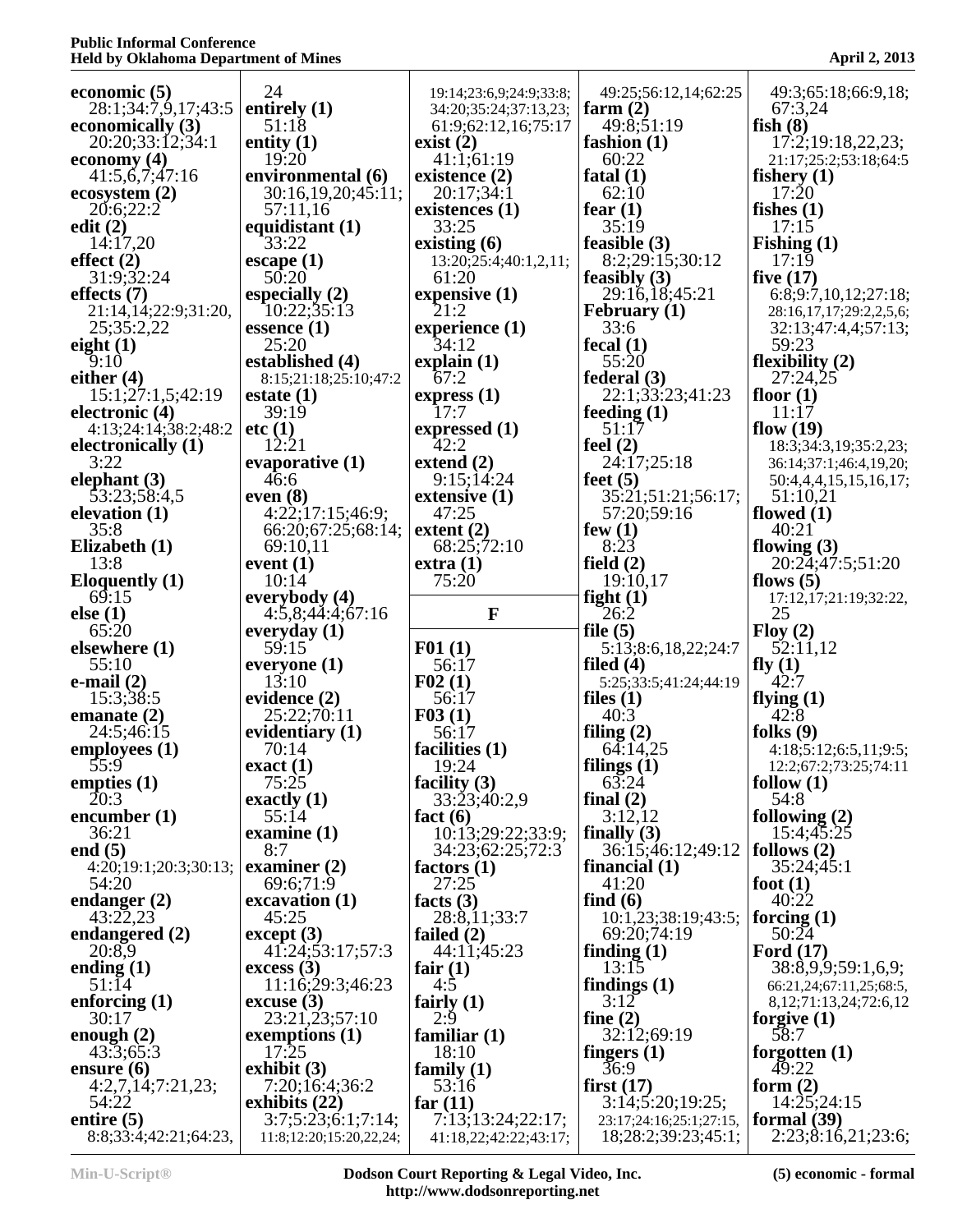| 24:19;25:19;32:7;33:5;                | 39:15;44:9;67:18;74:6             |                                           | helpful $(3)$                      | 4:8                                 |
|---------------------------------------|-----------------------------------|-------------------------------------------|------------------------------------|-------------------------------------|
| 54:5;60:25;63:10,14,19,               | giving $(1)$                      | H                                         | $\overline{12:10,15;23:3}$         | identified (4)                      |
| 24;64:7;65:14,20,22;                  | 29:20                             |                                           | here's $(1)$                       | 22:21;24:10;27:14,17                |
| 66:8,9,21,22,25;67:5,6,               | glass $(1)$                       | habitat $(1)$                             | 37:8                               | illustrate $(1)$                    |
| 15, 22; 68: 2, 4, 16; 69: 1, 5,       | 52:22<br>goal(3)                  | 20:6                                      | hide $(1)$<br>27:22                | 35:12                               |
| 21;70:21;71:7,15,15;<br>74:24:75:5    | 28:3:39:8,9                       | half $(2)$                                | high $(1)$                         | immediate $(1)$<br>28:4             |
| formally $(2)$                        | $\text{goals}$ (1)                | 6:6;35:4<br>hall $(1)$                    | 31:3                               | impact $(5)$                        |
| 5:24;74:22                            | 28:6                              | 9:19                                      | higher $(1)$                       | 46:21;47:13,14,15;                  |
| formed $(1)$                          | goes(5)                           | hand-drawn $(1)$                          | 35:9                               | 70:10                               |
| 33:15                                 | 10:17;11:20;18:10,23;             | 35:5                                      | highly $(1)$                       | impacted $(2)$                      |
| forth $(1)$                           | 50:24                             | handle $(1)$                              | 31:17                              | 43:3:55:20                          |
| 26:5<br>fortunate $(1)$               | Golf(1)<br>36:16                  | 7:25                                      | highway (4)<br>40:1,7;42:18,20     | impacts $(5)$<br>32:1;44:20;46:6;   |
| 65:3                                  | good (11)                         | happened $(2)$                            | history $(2)$                      | 47:12,22                            |
| forward $(1)$                         | 8:9,24;19:4;23:11,20;             | 34:25;72:13<br>happens $(1)$              | 34:24;53:21                        | impenetrable $(1)$                  |
| 75:12                                 | 44:3,4;54:14;57:13;               | 18:19                                     | hold $(1)$                         | 51:4                                |
| found $(2)$                           | 62:18;73:19                       |                                           | 2:16                               | imperative $(1)$                    |
| 40:24;46:15                           | Google(2)                         | happy (1) $48:3$                          | Holder (2)                         | 51:3                                |
| fountain $(1)$                        | 40:5;43:19                        | hard $(4)$                                | 40:20,21                           | imperiled $(1)$<br>21:21            |
| 9:19<br>four $(2)$                    | governs $(1)$<br>13:18            | 38:1;44:14;54:2;74:23                     | holds $(1)$<br>21:7                | implemented (1)                     |
| 29:19:45:15                           | grandfathering (1)                | hardly $(1)$<br>11:15                     | holes $(3)$                        | 74:16                               |
| four-story $(1)$                      | 18:11                             | Hatchery (8)                              | 42:5,10,11                         | implementing $(1)$                  |
| 43:14                                 | grandmother's (1)                 | 21:18,19,20,25;22:3,6,                    | home $(1)$                         | 30:17                               |
| fourth $(5)$                          | 43:13                             | 10,11                                     | 40:23                              | importance $(1)$                    |
| 24:24;26:13;27:9;                     | granted (1)                       | hats $(1)$                                | Honor $(3)$                        | 17:5                                |
| 29:17;38:13<br>full $(1)$             | 66:25                             | 32:19                                     | 19:16,23;64:4<br>hope $(4)$        | important $(1)$<br>48:20            |
| 54:22                                 | grass roots(1)<br>24:2            | head $(1)$                                | $\overline{1}$ 1:4;33:7;44:12;53:9 | impossible(1)                       |
| fully $(2)$                           | gravel(1)                         | 18:10<br>headed $(1)$                     | hopefully $(1)$                    | $\bar{2}2:10$                       |
| 28:12;30:16                           | 56:25                             | 41:12                                     | 11:3                               | impoundment $(1)$                   |
| functions $(1)$                       | $gr$ ereat (4)                    | heading $(3)$                             | horrendous (1)                     | 59:22                               |
| 17:13                                 | 39:3,5,5;62:10                    | 42:3;60:24;75:14                          | 32:1                               | impoundments (5)                    |
| further $(7)$                         | greater(1)<br>34:10               | heads $(1)$                               | hosts $(1)$<br>17:20               | 46:5;56:15;57:3;<br>59:23;60:1      |
| 5:22;11:9,11;17:25;<br>43:23,24;54:13 | greatest (1)                      | 43:21                                     | hour $(5)$                         | inaccuracies $(1)$                  |
| future $(6)$                          | 44:10                             | headwater $(2)$<br>35:9,15                | 2:4;6:6;29:11,13;                  | 45:19                               |
| 28:4;36:25;37:4;42:4,                 | green(2)                          | headwaters $(2)$                          | 75:15                              | Inaudible $(1)$                     |
| 4;45:16                               | 36:9;43:20                        | 31:4;34:25                                | hours $(2)$                        | 71:23                               |
|                                       | greeted(1)                        | hear $(11)$                               | 34:7;43:15                         | include $(5)$                       |
| G                                     | 49:2                              | 11:4,4,6;13:10;47:20;                     | house $(3)$                        | 8:19;20:7;63:10,13,22               |
| gar(1)                                | ground(12)<br>17:4,10,16;20:20;   | 58:19;59:5;70:15,17,22;                   | 40:22;43:14;49:25                  | included $(4)$<br>37:16;63:20;64:8; |
| 21:22                                 | 21:2;30:4,22;31:11,15;            | 71:9                                      | household $(1)$<br>53:8            | 73:25                               |
| gauge(1)                              | 40:18:46:2,4                      | heard $(2)$<br>41:4;46:25                 | housekeeping (1)                   | includes $(5)$                      |
| 50:11                                 | Groundhog (1)                     | hearing $(34)$                            | 9:18                               | 25:8;30:21,22,22;                   |
| general (5)                           | 24:17                             | 2:23;8:16,21;18:16;                       | Hunting $(1)$                      | 47:20                               |
| 9:17;56:2,11;57:1;                    | group(2)                          | 23:9;24:19;25:19;28:21;                   | 17:19                              | including $(8)$                     |
| 61:18                                 | 14:24;41:5                        | 32:7;47:19;56:7;63:10,                    | hydrologic $(1)$                   | 17:14;32:5;36:5;                    |
| generally (1)<br>2:19                 | $\mathbf{g}$ rowing $(1)$<br>49:9 | 14, 24; 64: 23; 65: 14, 20,               | 31:14<br>hydrologist (1)           | 44:22;45:25;46:15;50:5;<br>74:12    |
| general's $(2)$                       | guess(7)                          | 22;66:8,10;67:7,15,22;                    | 49:19                              | inclusion $(1)$                     |
| 16:18,19                              | 16:5;27:19;55:7;                  | 68:2,4,16;69:1,5,6,21;<br>70:21;71:7,9,15 |                                    | 63:14                               |
| gentleman (1)                         | 56:12;57:1;60:13;61:7             | hearings $(5)$                            | I                                  | inconsistencies (1)                 |
| 47:24                                 | guide(1)                          | 18:14, 15; 48:7; 70:1;                    |                                    | 45:19                               |
| gentlemen $(1)$                       | 61:15                             | 74:19                                     | Ida $(1)$                          | inconsistent (2)                    |
| 2:3                                   | guy(1)                            | heck $(1)$                                | 39:19                              | 45:9,13                             |
| Geoff(1)<br>56:9                      | 59:10<br>guys(2)                  | 41:10                                     | idea $(2)$<br>10:7;51:8            | incorporate $(2)$<br>32:4;69:4      |
| geologist (2)                         | 27:3;41:17                        | Hello $(1)$                               | identical (1)                      | incorporated (3)                    |
| 49:12,20                              |                                   | 52:24<br>help(1)                          | 31:16                              | 7:4,10;8:5                          |
| given $(4)$                           |                                   | 35:22                                     | identification (1)                 | increase $(1)$                      |
|                                       |                                   |                                           |                                    |                                     |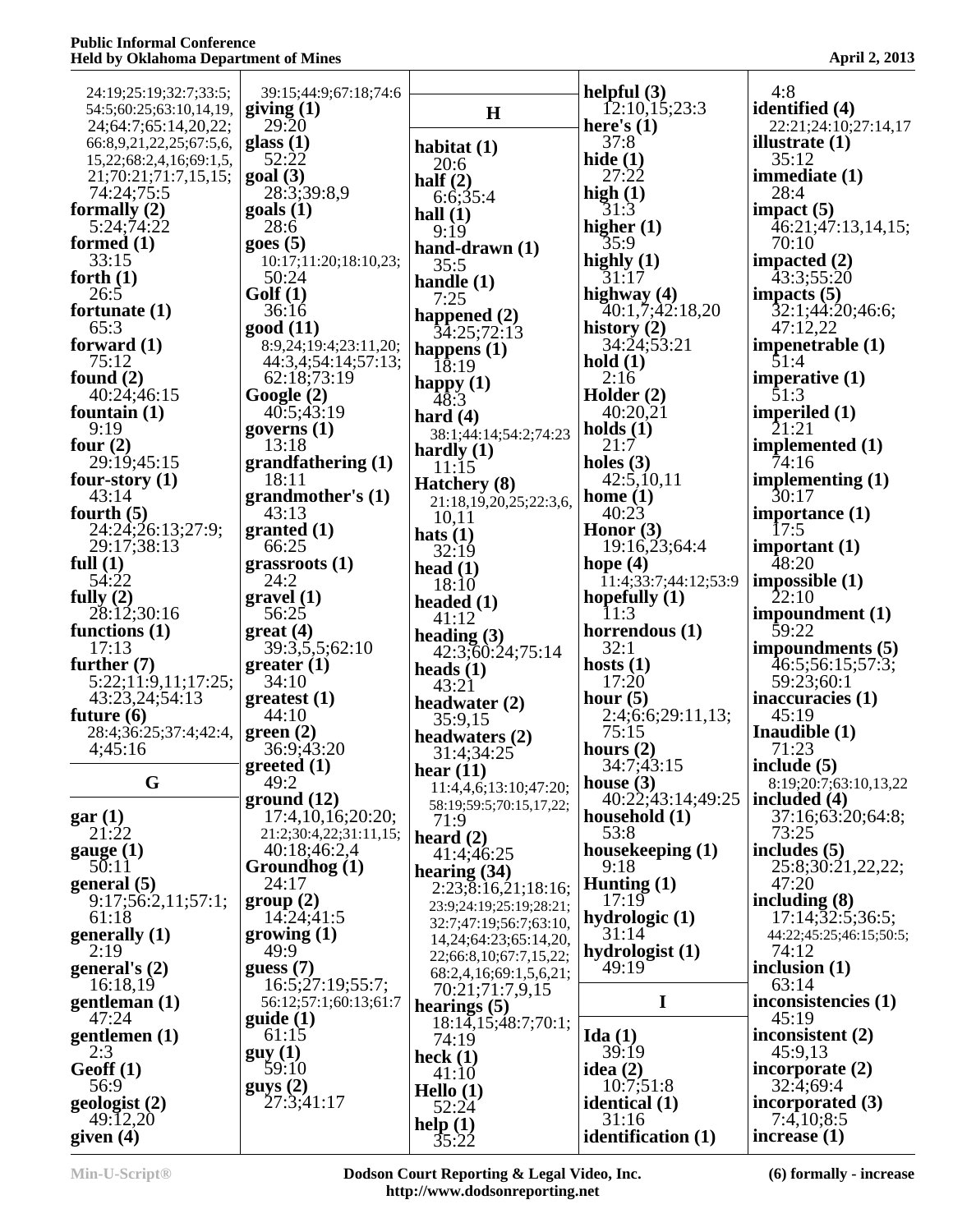| 34:15                                                         | 17:11                                              | 49:6                                | 70:5                          | 65:11                               |
|---------------------------------------------------------------|----------------------------------------------------|-------------------------------------|-------------------------------|-------------------------------------|
| increasing $(1)$                                              | inside $(1)$                                       | June $(1)$                          | LE(1)                         | little $(10)$                       |
| 27:15                                                         | 35:8                                               | 14:8                                | 2:7                           | 2:14;5:1;10:2;11:3;                 |
| incredibly $(1)$                                              | instance $(2)$                                     | junior $(1)$                        | lead $(2)$                    | 15:13;19:6;24:17;40:21;             |
| 21:1                                                          | 7:15;8:5                                           | 49:12                               | 62:6;74:13                    | 69:19;72:18                         |
| increments $(1)$<br>27:15                                     | instead $(3)$<br>9:7,10,12                         | jurisdictional (2)<br>30:18,20      | learned $(2)$<br>49:21;72:21  | live $(4)$<br>40:20;49:7;53:6,15    |
| incurred $(1)$                                                | intended (1)                                       |                                     | least $(10)$                  | lives $(1)$                         |
| 36:20                                                         | 8:18                                               | K                                   | 5:10,21;8:25;9:6;18:5;        | 39:9                                |
| Indeed $(1)$                                                  | intent $(1)$                                       |                                     | 20:9;26:25;28:4,17;62:7       | livestock $(1)$                     |
| 20:4                                                          | 27:23                                              | keep(5)                             | leave $(3)$                   | 53:18                               |
| Indian $(1)$<br>51:7                                          | interest (4)<br>2:13;33:4;37:3;39:18               | 7:21;11:7,20;15:23;<br>19:5         | 47:23,24;74:1<br>leaves $(1)$ | LLC(2)<br>2:6;39:18                 |
| indicated (4)                                                 | interested (5)                                     | keeper $(1)$                        | 43:10                         | local $(1)$                         |
| 4:23;10:18;58:11;                                             | 5:4;28:12;47:20;                                   | 74:24                               | $\text{legal } (6)$           | 67:19                               |
| 60:14                                                         | 50:13,14                                           | Kellog $(2)$                        | 39:1;61:12;65:11,12;          | located $(1)$                       |
| indicates $(4)$                                               | interfere $(1)$                                    | 54:11,13                            | 67:1;70:14                    | 40:19                               |
| 4:9,20;20:24;60:11                                            | 41:1                                               | $\text{kept}(1)$                    | legalistic $(1)$              | location(3)                         |
| indicating $(1)$<br>59:21                                     | Interior $(4)$<br>19:11, 18, 20; 44: 18            | 15:13<br>$keystone (1)$             | 68:23<br>legislative (1)      | 10:19,21;40:25<br>$\text{Lodge}(1)$ |
| indication (2)                                                | internally $(1)$                                   | 17:13                               | 43:9                          | 36:17                               |
| 58:14:60:10                                                   | 45:9                                               | $\operatorname{kind}(7)$            | legislature $(1)$             | long(4)                             |
| indirectly $(1)$                                              | Internet $(1)$                                     | 18:9,12;35:19;47:24;                | 13:24                         | 36:4;51:22;57:8;73:17               |
| 17:22                                                         | 40:10                                              | 53:25;54:1,3                        | less(1)                       | $long-1$                            |
| individual (10)                                               | into $(19)$                                        | knew $(1)$                          | 50:24                         | 46:5                                |
| 3:24;6:8;9:11;14:24;                                          | 6:14;13:20;19:15;                                  | 10:8                                | lettered $(3)$                | longer $(2)$                        |
| 26:6;49:1,4;52:10;                                            | 20:3,23,25;22:22;23:7,                             | knowing $(2)$                       | 49:18,19,19                   | 6:15;15:13                          |
| 53:11;54:21<br>individuals $(1)$                              | 10;28:25;38:20,21;48:8;<br>57:14;58:13;62:8,11,15; | 2:13;8:3<br>knowledge $(2)$         | letting $(1)$<br>54:9         | look $(7)$<br>24:22;42:9;43:18,19;  |
| 38:16                                                         | 70:23                                              | 27:1;41:24                          | level $(1)$                   | 51:11;59:4;75:12                    |
| individual's (1)                                              | investment $(2)$                                   | known $(2)$                         | 27:25                         | looked $(1)$                        |
| 10:15                                                         | 33:2;36:24                                         | 2:7;49:23                           | levels $(4)$                  | 63:4                                |
|                                                               |                                                    |                                     |                               |                                     |
| industry $(1)$                                                | involved $(3)$                                     | Krystina (3)                        | 46:3,13,17,21                 | looking $(4)$                       |
| 41:15                                                         | 5:4;12:1;74:12                                     | $\{8:10;19:2;23:25\}$               | Lewis $(1)$                   | 6:4;15:12;56:10;57:20               |
|                                                               | issue $(7)$                                        |                                     | 32:18                         | looks $(6)$                         |
| 2:5,12,17,19,22,23;                                           | 14:22;24:16;35:12;                                 | L                                   | library $(1)$                 | 6:9;18:11;40:6;41:11;               |
| 3:3,8,10,15;4:19,24;5:5,                                      | 51:25;62:19;69:7,8                                 |                                     | 73:3                          | 54:15;76:10                         |
| 7, 12; 6: 25; 8: 16, 17, 20;                                  | issues $(7)$                                       | lacks $(1)$                         | life $(6)$                    | losses $(1)$                        |
| 13:13, 16:14: 5, 23: 15: 5,                                   | 12:7;26:23;44:25;                                  | 37:22                               | 41:2,3,14,15;42:1;            | 46:7                                |
| 19;18:13;24:18;25:18;                                         | 45:24;65:11,13;66:3                                | Ladies $(1)$<br>2:3                 | 43:3                          | lost(1)<br>36:25                    |
| 31:7;32:6,7;44:9,10;   itemized (1)<br>48:7;54:4;60:10,11,16, | 14:4                                               | land $(3)$                          | light $(1)$<br>73:23          | lot(8)                              |
| 18;61:10;62:9,24,25;                                          | items $(3)$                                        | 27:11;40:4;42:14                    | lights $(1)$                  | 6:14;18:9,21;41:4;                  |
| 64:1;65:17;67:9;68:14;                                        | 13:14;14:4,22                                      | language $(1)$                      | 41:9                          | 49:21;51:1;54:23;65:11              |
| 69:24,25;70:13;73:5;                                          | iterations $(3)$                                   | 59:15                               | likely $(1)$                  | $\text{lots} (1)$                   |
| 74:8, 14, 16, 19; 76:4, 8                                     | 26:15:27:13:29:19                                  | large $(3)$                         | 31:17                         | 4:18                                |
|                                                               | J                                                  | 40:10,13;42:5                       | likewise $(2)$                | lovely $(1)$                        |
| 3:7,20;4:10;6:22;12:6;<br>14:13;38:22;39:16;45:7,             |                                                    | Last $(3)$<br>16:24;34:16;48:25     | 11:4;60:17<br>limestone $(1)$ | 38:23<br>low(2)                     |
| 8, 10, 12, 47: 21, 48: 21,                                    | <b>January</b> (2)                                 | later $(3)$                         | 51:3                          | 31:24;51:1                          |
| 54:22;56:12;59:22;60:5;                                       | 26:21;44:20                                        | 31:22;55:12;65:8                    | limit(1)                      | lower $(2)$                         |
| 73:24;74:10;76:6                                              | $\textbf{Jim}$ (1)                                 | $\textbf{lateral} \left( 1 \right)$ | 6:13                          | 22:23;46:2                          |
| infrastructure $(1)$                                          | 23:13                                              | 55:10                               | limitation (1)                | lowered $(1)$                       |
| 36:19                                                         | $\textbf{Joe} \left( 2 \right)$                    | Laurie (6)                          | 6:13                          | 50:22                               |
| initial $(2)$                                                 | 53:4,5                                             | 6:20,22;39:14,17,20;                | limits $(3)$                  | lowering $(2)$                      |
| 5:11;13:13                                                    | <b>Johnston</b> (6)                                | 64:12                               | 33:21;36:16;48:18             | 46:16,21<br>lunch $(1)$             |
| initially $(3)$<br>9:6;14:19;27:14                            | 34:8,15;41:11,14;<br>42:1;43:24                    | law(3)<br>18:22;25:13;45:22         | line $(2)$<br>64:5;69:19      | 60:24                               |
| initiate $(2)$                                                | join $(1)$                                         | laws(1)                             | list(2)                       |                                     |
| informal $(57)$<br>information $(21)$<br>5:19;12:21           | 23:5                                               | 30:17                               | 48:12;75:5                    | M                                   |
| input $(1)$                                                   | joins $(1)$                                        | lawyer(2)                           | listed $(1)$                  |                                     |
| 72:10<br>inputs $(1)$                                         | 25:1<br>Jr(1)                                      | 2:10;49:18<br>lawyers $(1)$         | 59:24<br>listen $(1)$         | mail(1)<br>38:6                     |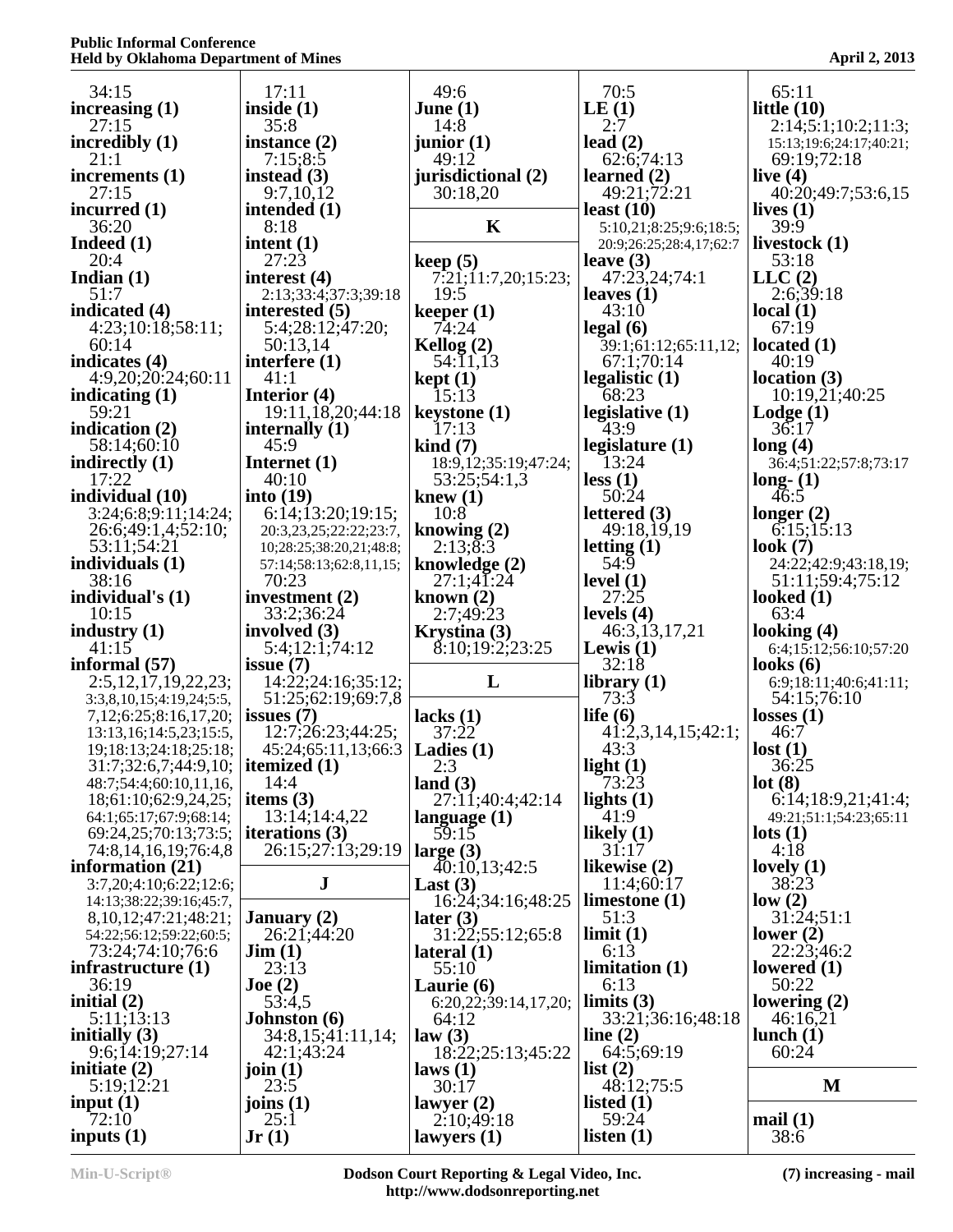| mailed $(2)$                                                                                            | 49:3,6,6,10;52:4,5,8;      | mine $(18)$              | monitoring $(2)$         | 74:11:76:9                        |
|---------------------------------------------------------------------------------------------------------|----------------------------|--------------------------|--------------------------|-----------------------------------|
| 5:2:67:17                                                                                               | 58:2,3,19,23;59:5,8;       | 22:22:31:19:35:18;       | 14:6,8                   | $\boldsymbol{\mathrm{needs}}$ (7) |
|                                                                                                         |                            |                          |                          |                                   |
| maintained (2)                                                                                          | 73:17;75:2,3,10,12         | 36:3;42:24;43:2,13;      | more $(24)$              | 20:21:21:4,5,11,12;               |
| 5:8;7:1                                                                                                 | may $(21)$                 | 44:20;45:8;46:17,19,20,  | 2:18;3:14;6:11;10:16;    | 45:2;72:10                        |
| makes $(4)$                                                                                             | 2:13;4:3;5:9;6:2,11,       |                          |                          | negative $(1)$                    |
|                                                                                                         |                            | 22;47:22;50:20;52:20;    | 11:1;16:9;17:20;28:15;   |                                   |
| 25:23;64:8;65:23;                                                                                       | 12,21;8:13,21;11:16;       | 53:19;55:25              | 29:6;36:8;43:7;44:6;     | 31:25                             |
| 67:15                                                                                                   | 12:17;13:17;55:5,6;        | Mines $(47)$             | 47:24;49:22;50:8;52:14;  | neighbour(1)                      |
|                                                                                                         |                            |                          |                          | 40:20                             |
| making $(3)$                                                                                            | 58:10;60:20;62:14;         | 2:11,21,25;3:11;5:3,8;   | 53:19;55:12;63:1;64:8;   |                                   |
| $5:20$ ; $12:2$ ; $22:10$                                                                               | 69:11;73:25;74:9,10        | 7:1,8;9:9;10:7;13:12,15; | 68:22;69:9;70:15;72:10   | neighbors $(1)$                   |
| man(2)                                                                                                  | maybe $(4)$                | 14:16,22;16:15;17:22;    | morning $(3)$            | 52:21                             |
|                                                                                                         |                            |                          |                          |                                   |
| 27:7;56:8                                                                                               | 11:3;55:6;62:18;75:15      | 18:1;25:8,23,24;26:3;    | 23:20, 44:3, 4           | new(20)                           |
| management (7)                                                                                          | Mayor $(6)$                | 28:9;30:14,15,25;36:1;   | most(9)                  | 17:24;22:15,18,19;                |
| 14:9;17:1;29:23;30:6;                                                                                   | 31:21;32:15,18;37:6;       | 42:6;43:1,2,6;47:18;     | 6:15;10:13,13;12:6;      | 23:22;25:3,12;33:8;               |
|                                                                                                         |                            |                          |                          |                                   |
| 39:10;46:11;54:1                                                                                        | 42:2,2                     | 48:10;51:23,25;52:20;    | 13:8;15:23;25:14;38:12;  | 34:20;40:17;43:2;45:2,            |
| manager $(3)$                                                                                           | mean $(6)$                 | 56:2;57:9;61:14;63:5,    | 50:13                    | 5;62:16;64:9;65:22;               |
| $6:2\overline{3}$ ; 39:17; 49:13                                                                        | 28:19;37:24;50:4;          | 18;65:4;69:14;72:21;     | motion(9)                | 69:1;72:9,9;74:2                  |
|                                                                                                         |                            |                          |                          |                                   |
| manages $(1)$                                                                                           | 58:5;63:16;65:5            | 73:1;74:23;75:4,4        | 8:18,19;9:1;18:18;       | newspaper $(4)$                   |
| 17:18                                                                                                   | meaningfully $(1)$         | Mines's $(4)$            | 24:7,16;25:15;61:23;     | 15:17;62:3;67:19;71:2             |
| manner $(1)$                                                                                            | 28:13                      | 25:17:29:14:30:20;       | 69:4                     | next(12)                          |
| 17:14                                                                                                   | means $(2)$                | 72:8                     | move $(1)$               | 9:25;18:5;23:12;                  |
|                                                                                                         |                            |                          |                          |                                   |
| many(9)                                                                                                 | 7:3;33:10                  | minimum(3)               | 10:21                    | 32:16;38:8;39:13;44:1;            |
| 6:11;26:12;28:15,15;                                                                                    | measures $(1)$             | 50:4,14;51:20            | movement $(3)$           | 52:10,23;53:4,11;72:22            |
| 45:18;47:8;54:23;70:25;                                                                                 | 18:2                       | mining $(23)$            | 31:12,15,15              | <b>NICHOLS</b> (13)               |
|                                                                                                         |                            |                          |                          |                                   |
| 74:6                                                                                                    | meet $(2)$                 | 13:21;14:3;26:24;        | moving $(1)$             | 13:1,7,8;15:9;27:2;               |
| map(5)                                                                                                  | 14:24:27:3                 | 29:15;30:21,22,23,24;    | 48:24                    | 29:23;60:7;62:22;63:9,            |
| 7:18;35:5,8;43:19,19                                                                                    | meeting $(4)$              | 31:18;34:25;35:20;36:7;  | much $(6)$               | 11,15;64:2;75:23                  |
|                                                                                                         |                            |                          |                          |                                   |
| maps $(1)$                                                                                              | 15:4;58:10,18,21           | 40:17,19,25;44:19;       | 4:3;6:12;11:21;49:16;    | night(1)                          |
| 35:11                                                                                                   | meets $(1)$                | 45:16,17,21;46:3,10;     | 51:16;52:16              | 41:9                              |
| March $(3)$                                                                                             | 26:9                       | 56:13,19                 | multi $(2)$              | Noble $(4)$                       |
|                                                                                                         |                            |                          |                          |                                   |
| 5:2;50:6;51:14                                                                                          | mention $(3)$              | minor(1)                 | 31:13,13                 | 44:2,3,5;76:5                     |
| Marietta (7)                                                                                            | 46:24,25;48:5              | 55:8                     | municipal $(1)$          | non-coal $(1)$                    |
| 40:8,14;42:16;58:25;                                                                                    | mentioned (8)              | minute $(2)$             | 31:23                    | 44:19                             |
|                                                                                                         |                            |                          |                          |                                   |
|                                                                                                         |                            |                          |                          |                                   |
| 59:1,6,7                                                                                                | 6:24;22:7,13;33:9;         | 9:7:51:21                | Murray $(3)$             | nonfunctioning (1)                |
|                                                                                                         | 45:3,14;55:9;74:20         | minutes $(14)$           | 24:17:33:19:47:16        | 55:22                             |
| Mark $(1)$                                                                                              |                            |                          |                          |                                   |
| 65:6                                                                                                    | met(1)                     | 6:8,9;8:23;9:10,10,12;   | must(3)                  | $\textbf{noon}(\textbf{1})$       |
|                                                                                                         | 13:7                       | 15:10;27:7;28:15;29:2,   | 8:1;46:10;72:17          | 75:15                             |
| 7:20;15:20;35:9                                                                                         | method $(3)$               | 2,5,7;32:13              | mutually $(1)$           | nor $(1)$                         |
|                                                                                                         | 16:10;71:25;72:14          |                          | 26:18                    | 39:8                              |
|                                                                                                         |                            | misleading $(1)$         |                          |                                   |
| 27:25                                                                                                   | Mickle (2)                 | 27:11                    | myself $(2)$             | nose $(2)$                        |
|                                                                                                         | 32:20;52:13                | Miss(19)                 | 11:14;39:20              | 58:4,8                            |
| marked $(3)$<br>market(1)<br>married $(1)$<br>23:22                                                     | mid(1)                     | 6:19;9:22;23:19;27:2;    |                          | note(9)                           |
|                                                                                                         |                            |                          | N                        |                                   |
| Martin (7)                                                                                              | 51:1                       | 29:1,4,23;32:11;34:22;   |                          | 2:18;11:2,25;16:15;               |
| 40:8,14;42:16;58:25;                                                                                    | middle(1)                  | 39:14;48:20;53:12;       |                          | 25:16:38:15:56:14;                |
| 59:1,6,7                                                                                                | 33:14                      | 61:23,25;63:9,9;72:6,16; | name $(9)$               | 60:13:65:2                        |
|                                                                                                         | might $(7)$                | 75:23                    | 10:16;11:12;13:8;        | noted $(4)$                       |
|                                                                                                         |                            |                          |                          |                                   |
| 55:20                                                                                                   | $\tilde{2}:17;6:14;11:25;$ | missed(1)                | 16:23,24;23:25;39:16;    | 10:5;12:23;23:18;                 |
|                                                                                                         | 67:20:68:6,15:71:4         | 63:11                    | 44:4;53:15               | 32:10                             |
| 33:25                                                                                                   | migratory $(2)$            | missing $(1)$            | names $(1)$              | notes $(1)$                       |
|                                                                                                         | 20:6,11                    | 45:8                     | 16:8                     | 59:24                             |
|                                                                                                         |                            |                          |                          |                                   |
| 67:17:71:1                                                                                              | mile $(2)$                 | mission(1)               | name's $(1)$             | notice $(28)$                     |
| Matt $(2)$                                                                                              | 31:5;35:4                  | 72:20                    | 53:5                     | 3:2;4:8,20,24;5:1,14;             |
| 16:11,23                                                                                                | miles $(1)$                | mistake $(1)$            | <b>National (16)</b>     | 10:18;14:4;15:17,18;              |
|                                                                                                         |                            |                          |                          |                                   |
|                                                                                                         | 17:18                      | 62:10                    | 20:1,2;21:17;33:24;      | 16:1,2,20;60:14,16,17;            |
| 5:10;7:18;8:4                                                                                           | Mill $(12)$                | mistaken(1)              | 36:6;44:5,7,16,17,22,24; | 61:2;62:2;63:3;67:18;             |
|                                                                                                         | 2:8;17:14;31:10;           | 58:13                    | 46:16,18,25;47:2;51:6    | 69:10,12;71:1;72:9;               |
|                                                                                                         |                            |                          |                          |                                   |
| 5:18;76:3,8                                                                                             | 34:25;40:5;51:1;53:1,1,    | Mister $(3)$             | near(2)                  | 73:2,11,14;74:6                   |
|                                                                                                         | 15, 16, 20; 55: 23         | 58:2;66:4;68:21          | 50:12;54:20              | noticed $(1)$                     |
| 16:11,13,22,23                                                                                          | million $(2)$              | mitigated $(1)$          | necessarily $(1)$        | 9:18                              |
|                                                                                                         | 31:13:36:21                | 46:22                    | 31:16                    | notified $(1)$                    |
| $M$ -a-u-c-k $(1)$                                                                                      |                            |                          |                          |                                   |
| material $(1)$<br>materially $(1)$<br>matrix (2)<br>matter $(3)$<br>matters $(3)$<br>Mauck (4)<br>16:24 | million-plus $(1)$         | moment $(1)$             | need(15)                 | 10:24                             |
|                                                                                                         | 47:6                       | 57:18                    | 4:2;6:13;7:11,19;9:15;   | November $(1)$                    |
| maximum(2)<br>50:4;56:19                                                                                | mind(2)                    | monitored $(1)$          | 16:5;22:2;27:23;29:12;   | 14:10                             |
| <b>Maxwell</b> (18)                                                                                     | 17:7;66:1                  | 35:1                     | 37:18;54:22;62:5;72:14;  | number $(10)$                     |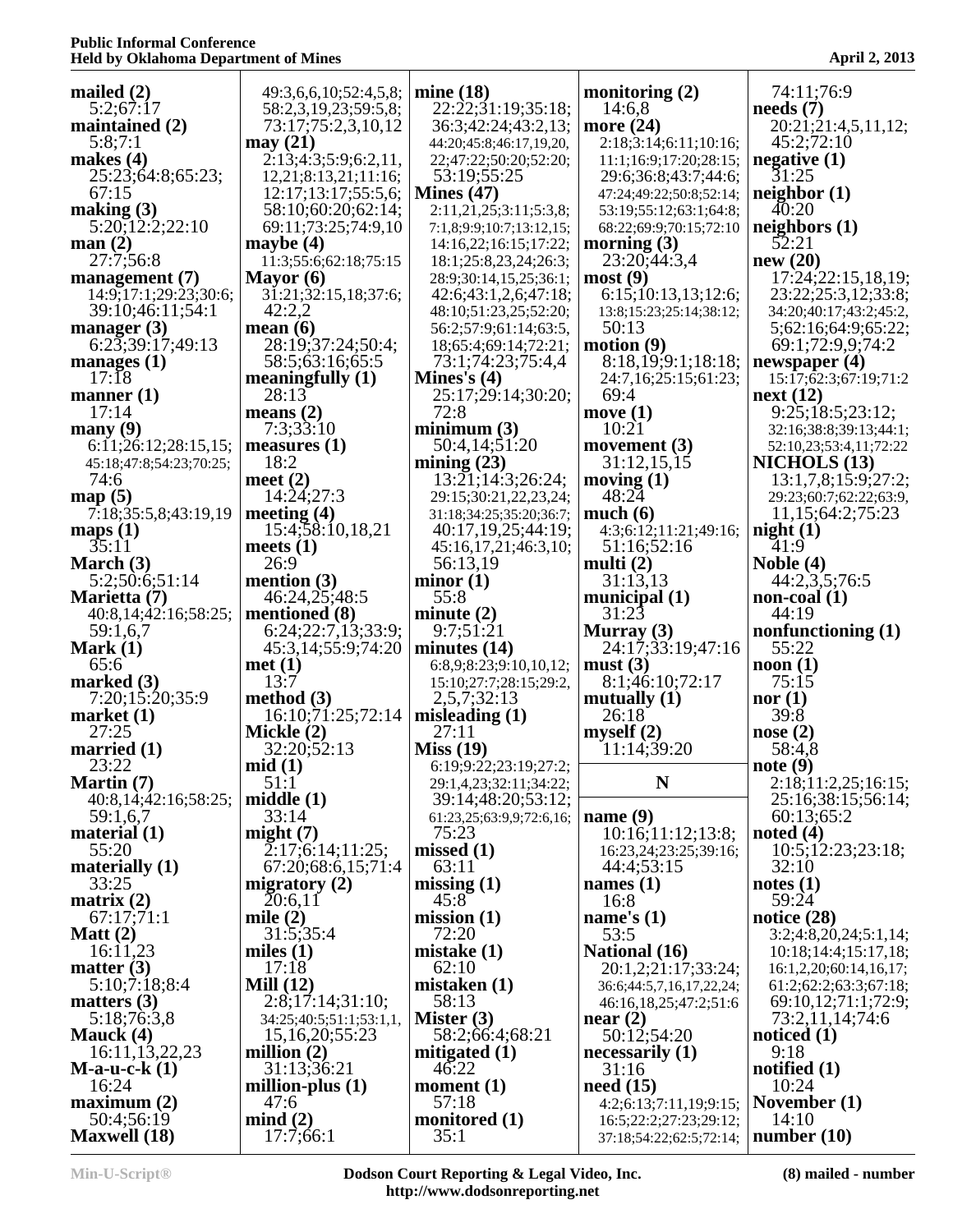| 2:6;6:5;15:4;23:6;                   | $OKG-95(1)$                                      | 38:13;39:8;55:2;61:2;                          | OWRB (3)                                        | 20:12                                                   |
|--------------------------------------|--------------------------------------------------|------------------------------------------------|-------------------------------------------------|---------------------------------------------------------|
| 38:16;45:6,24;50:11;                 | 56:12                                            | 70:17:74:5                                     | 13:18,22;14:1                                   | PDF(1)                                                  |
| 74:5;75:8                            | Oklahoma (24)                                    | option $(1)$                                   |                                                 | 23:1                                                    |
| numbered $(2)$<br>7:14;24:9          | 2:10,11,15,20,25;<br>13:12, 15, 18; 14: 16, 22;  | 27:20<br>$\bf{oral}$ $(1)$                     | ${\bf P}$                                       | peak(1)<br>34:6                                         |
| numbers $(1)$                        | 16:25;17:3,22;19:24;                             | 37:14                                          | paddlefish (1)                                  | Penalty (1)                                             |
| 9:5                                  | 21:9;40:5;42:9,22,25;                            | order $(4)$                                    | 21:21                                           | 18:7                                                    |
| numerous $(3)$                       | 43:1;45:11;47:10;50:12;                          | 15:18;16:3;19:7,7                              | page (1)                                        | pending(3)                                              |
| 17:12;23:9;64:6                      | 71:10                                            | organization (1)<br>24:2                       | $\overline{5:1}$                                | 21:8;30:2;70:19                                         |
| $\mathbf 0$                          | <b>Oklahomaranchcom</b> (3)<br>6:23;39:18,25     | organize $(2)$                                 | PAN(1)<br>2:7                                   | Pennington (47)<br>17:14;20:3,23;21:6,                  |
|                                      | old $(2)$                                        | 3:5;11:8                                       | paper $(5)$                                     | 15, 19; 22: 4, 6, 9; 31: 1, 3, 4,                       |
| object $(4)$                         | 58:7:59:14                                       | organized (2)                                  | 7:18;37:8;38:5;73:12,                           | 9, 20, 23; 32: 21, 22, 25;                              |
| 4:22;25:17;64:2;74:5                 | once $(2)$                                       | 3:16,18                                        | 14                                              | 34:3,5,13,19;35:10,15;                                  |
| objected $(3)$<br>4:15:60:15:69:12   | 45:17;67:16<br>one (31)                          | organizer $(1)$<br>19:14                       | paramount(1)<br>39:2                            | 36:4,9,17,17;37:1;43:17,<br>20;49:7,8,24;50:1,5,10,     |
| objection (8)                        | 3:14;6:4;16:7;17:25;                             | original (4)                                   | $\mathbf{p}$ ardon $(1)$                        | 11, 12, 15, 16, 25; 51: 10, 16,                         |
| 3:1;4:17,20;9:11;                    | 22:13;23:5;25:4;30:19;                           | 22:17;24:7;65:14;66:6                          | 58:6                                            | 20;52:25;55:19                                          |
| 62:23:63:7,13,15                     | 32:19;34:21;35:25;                               | originally $(1)$                               | parents $(1)$                                   | Pennsylvania (1)                                        |
| objections (5)                       | 37:21;40:21;42:15;45:7;                          | 47:2<br>origins $(1)$                          | 49:7<br>park (14)                               | 51:3<br>people $(16)$                                   |
| 15:24;32:5;62:12,23;<br>63:7         | 52:17,18;53:19;55:11;<br>57:3,4;65:14;66:6,7,18; | 17:12                                          | 19:19:32:21:34:5;                               | 6:15;10:16,23;11:1;                                     |
| objector $(1)$                       | 67:3;71:22;75:5,19,22;                           | others $(4)$                                   | 36:18:44:5,17:46:20;                            | 41:5;42:23,25;49:20,23;                                 |
| 16:17                                | 76:5                                             | 45:3,14;46:24;48:5                             | 47:2,7,13;49:13;51:6,6;                         | 50:13;65:10;66:17;67:9;                                 |
| objectors (4)                        | one-acre $(1)$<br>32:23                          | otherwise (5)                                  | 64:6                                            | 74:2,5,6                                                |
| 3:2;4:15;5:3;61:1<br>objects $(2)$   | one-half $(1)$                                   | 9:15;20:15;25:11;<br>46:19;55:2                | Parkhill (15)<br>31:21;32:15,17,18;             | per(1)<br>51:21                                         |
| 26:10;27:9                           | 31:5                                             | ours $(1)$                                     | 37:7,12,16,21;38:4;42:2;                        | percent(2)                                              |
| obligated $(1)$                      | ones $(1)$                                       | 40:20                                          | 52:11,12,12;75:19,22                            | 34:16;51:11                                             |
| $3\overline{1:1}$                    | 20:10                                            | out (31)                                       | part $(11)$                                     | Perfect $(1)$                                           |
| obligations (1)<br>30:15             | One's $(1)$<br>33:9                              | 2:20;6:24;9:19;10:3,<br>18;16:8;19:6;26:21,23; | 7:8;8:7;18:14;20:11;<br>59:19;60:1;63:25;64:18; | 24:12<br>perfectly $(1)$                                |
| observations (2)                     | only $(12)$                                      | 27:4;28:4;38:19;40:7;                          | 65:21,22;67:6                                   | 71:25                                                   |
| 9:3;54:23                            | 14:21;21:25;24:3;                                | 42:9;43:14,16;50:21,21,                        | participate (7)                                 | perhaps $(14)$                                          |
| obtain $(2)$                         | 25:6,6,24;35:12,17;                              | 25;51:24;53:24;54:25;                          | 28:11,13;67:2,4;68:1,                           | 6:16;9:4,6,10;11:2;                                     |
| 30:10,11<br>obvious $(1)$            | 42:12;50:21;67:6;70:17<br>onto $(1)$             | 57:10,11;58:12;62:2;<br>66:13;67:1,17;69:20;   | 1,14<br>participated (5)                        | 12:8;15:11,22;16:16;<br>33:10;34:22;54:20;69:2;         |
| 53:23                                | 40:10                                            | 72:20                                          | 38:16;66:25;67:3,5;                             | 75:19                                                   |
| obviously $(2)$                      | open $(2)$                                       | outdated (1)                                   | 71:5                                            | permannent(1)                                           |
| 57:8;65:10                           | 12:18;74:1                                       | 30:7                                           | particular (3)                                  | 55:12                                                   |
| occur(1)<br>63:6                     | opening $(2)$<br>5:21;12:20                      | outline (3)<br>14:6,7;39:7                     | 4:24;7:18;36:8<br>particularly (1)              | permission (1)<br>34:22                                 |
| occurred(1)                          | operate $(1)$                                    | outside (2)                                    | 2:16                                            | Permit (42)                                             |
| 24:23                                | 22:10                                            | 14:24;34:13                                    | parties (4)                                     | 2:7;14:3;17:24;21:9;                                    |
| ODM(1)                               | operates $(1)$                                   | over $(23)$                                    | 24:14;27:3;28:12;                               | 22:3;24:20,21,24,25;                                    |
| 14:2<br>off $(5)$                    | 19:24<br>operation (8)                           | 5:1;6:6;9:9;10:11;<br>12:1,14,14;13:19;17:18;  | 47:21<br>parts(1)                               | 25:12;26:13,15;27:10,<br>13, 16; 29: 15, 17, 19; 30: 3; |
| 4:23;24:24;42:23;                    | 13:21;26:24;28:3;                                | 18:10;19:12;38:16;39:6;                        | 37:9                                            | 35:7;36:2,11;37:5;                                      |
| 49:21;60:19                          | 30:11;31:18;40:17,19;                            | 42:7,20;44:7;51:6,6;                           | party(1)                                        | 44:19;52:1;53:2,10,22;                                  |
| offer $(1)$                          | 42:12                                            | 54:6;58:10;62:17;63:4;                         | 11:17                                           | 54:6;55:16;56:2,11;                                     |
| 27:2<br>office $(2)$                 | operational (1)<br>27:24                         | 72:1<br>overall (1)                            | pass(1)<br>38:22                                | 57:12,14;60:8;62:13,14,<br>17;64:25;65:24;70:19,        |
| 16:18,19                             | operations $(6)$                                 | 46:11                                          | passage $(1)$                                   | 24                                                      |
| officer $(10)$                       | 15:1;30:5;35:20;39:4;                            | overlaps $(1)$                                 | 13:17                                           | permits (6)                                             |
| 2:17;3:9,10;28:21;                   | 41:1;55:12                                       | 36:11                                          | passed $(1)$                                    | 26:20;29:21,25;35:21;                                   |
| 56:7;60:19;61:11;62:9;<br>64:23;73:5 | operator $(2)$<br>67:23;71:20                    | overview $(1)$<br>36:3                         | 35:25<br>past (2)                               | 45:12;57:13<br>permitting $(1)$                         |
| official $(2)$                       | opinion $(1)$                                    | own(3)                                         | 35:21;38:17                                     | 21:13                                                   |
| 7:7:74:24                            | 65:19                                            | 35:5;40:10;52:25                               | paths (1)                                       | person(2)                                               |
| officially $(1)$                     | opportunities (1)                                | owned $(1)$                                    | 46:4                                            | 12:9;49:17                                              |
| 5:24<br>$OK-95(1)$                   | 34:4<br>opportunity (10)                         | 32:23<br>owns(1)                               | patience (3)<br>6:15;52:3,6                     | personal (1)<br>33:2                                    |
| 56:2                                 | 4:5;6:2;9:2;32:18;                               | 39:25                                          | pattern(1)                                      | persons(4)                                              |

**Min-U-Script® Dodson Court Reporting & Legal Video, Inc. http://www.dodsonreporting.net**

**(9) numbered - persons**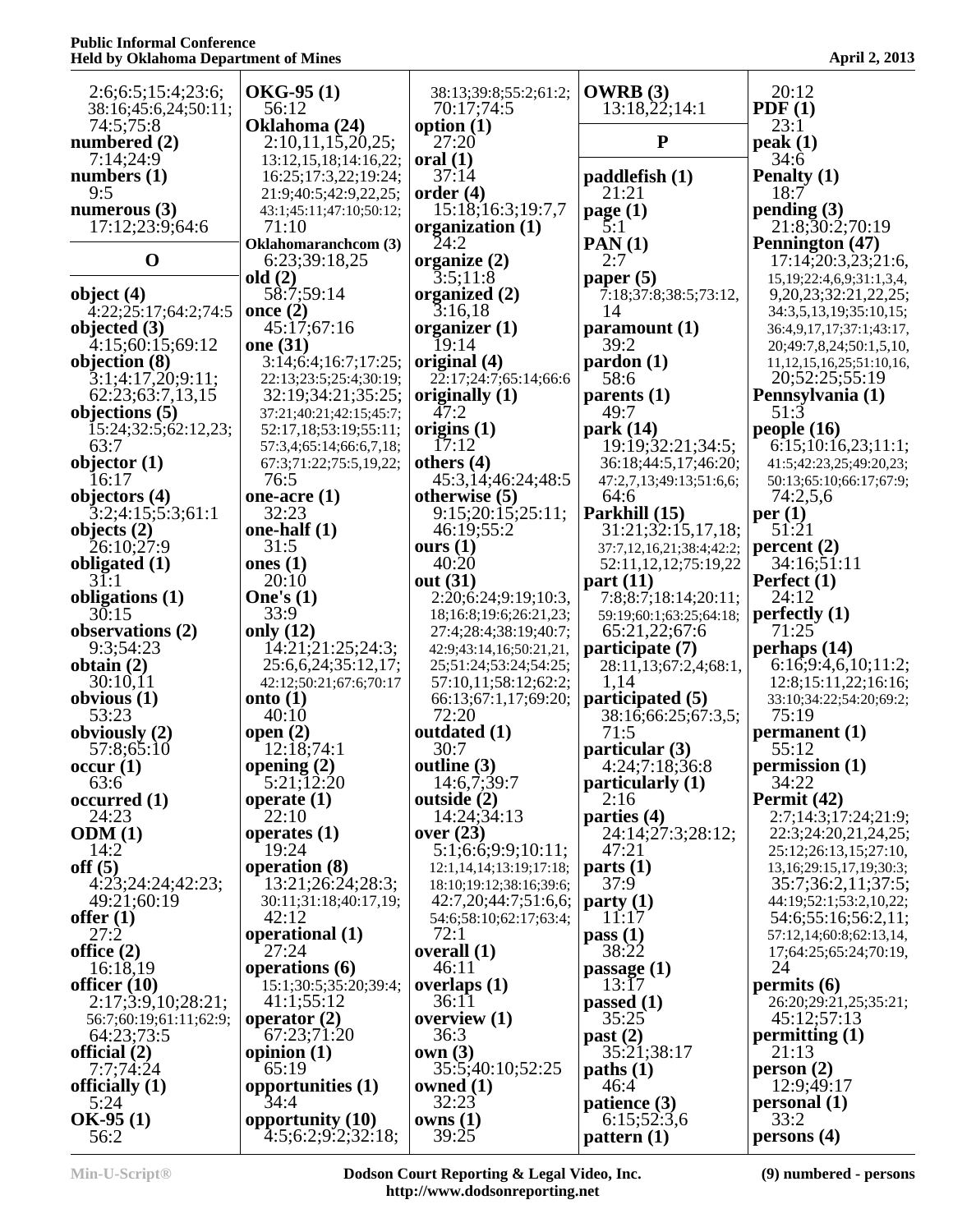| 4:21;5:2,4,16                    | 33:20;54:2,19,25;56:18;              | 62:21                              | 28:14;61:17;63:19;                | 62:4                                                 |
|----------------------------------|--------------------------------------|------------------------------------|-----------------------------------|------------------------------------------------------|
| Peter $(1)$                      | 60:6;62:2;68:22;69:8;                | presentations (9)                  | 65:12;69:3,4,12                   | protests $(2)$                                       |
| 48:13                            | 72:19,20                             | 4:15;5:13,17,20;9:6,               | Proceedings (18)                  | 32:5;65:17                                           |
| phases $(1)$                     | pointing $(1)$                       | 16;12:2;13:6;60:17                 | 2:1;5:6;7:1,4,5;8:6;              | prove(1)                                             |
| 27:19                            | 40:7                                 | presented $(13)$                   | 12:1,18;15:21;25:11;              | 26:2                                                 |
| PhD(1)                           | pollution $(1)$                      | 6:2;7:19,24;11:6;12:7;             | 26:6;41:23;61:17;64:16;           | $\boldsymbol{provided}\ (10)$                        |
| 49:10                            | 55:8                                 | 42:18;56:13;61:13,21;              | 68:25;73:6;74:14;76:13            | 3:1;15:2;36:22;37:8;                                 |
| PHILLIPS (21)                    | $\text{pond}(1)$                     | 75:18,20;76:1,8                    | process(9)                        | 38:4;43:11;44:10;47:21;                              |
| 8:10,11;19:3;23:19,              | 42:10                                | presenting $(6)$                   | 2:24;3:13,14;11:20;               | 48:21;55:3                                           |
| 20, 25; 24: 12; 27: 7; 28: 18,   | $\text{ponds}(1)$                    | 3:7,25;5:9;16:11;                  | 26:11;30:9;38:17;57:9;            | provided $(5)$                                       |
| 23;29:8,12;61:24,25;             | 40:10                                | 32:19;33:8                         | 75:8                              | 4:12;40:22;57:15;                                    |
| 62:1;63:9,12,21;73:21,           | Pool $(5)$                           | $p$ presents (1)                   | produces(1)                       | 75:11,24                                             |
| 22,22                            | 20:4, 14, 22, 23; 21:1               | 3:20                               | 36:13                             | provides $(3)$                                       |
| Phillips's $(1)$                 | pop-in $(2)$                         | preservations(1)                   | product(1)                        | 22:2:34:3:60:18                                      |
| 34:22                            | 71:25;72:14                          | 39:1                               | 43:9                              | providing $(3)$                                      |
| phone(1)                         | popping $(1)$                        | preserving (1)                     | profit(1)                         | 20:6;41:16;43:6                                      |
| 15:3                             | 72:1                                 | 24:3                               | 34:12                             | proximity $(2)$                                      |
| Phyllis $(1)$                    | popular $(1)$                        | president(1)                       | program (1)                       | 35:3,12                                              |
| 54:16                            | 17:20                                | 38:10                              | 14:6                              | public (6)                                           |
| pick $(3)$                       | population $(3)$                     | pressure(1)                        | progress <sub>1</sub> )           | 5:25;17:19;47:10,19;                                 |
| 13:5;64:13;73:11                 | 34:11,14,15                          | 50:24                              | $4\bar{5}:17$                     | 66:16;72:10                                          |
| picture (1)                      | populations $(1)$                    | pretty(3)                          | progresses $(2)$                  | publication $(2)$                                    |
| 40:3                             | 21:23                                | 16:12;34:6;58:9                    | 9:14,14                           | 16:2;63:4                                            |
| piece $(1)$                      | portable $(3)$                       | prevent(1)                         | project(2)                        | published (4)                                        |
| 7:18                             | 55:9,19,23                           | 43:10                              | 36:21:46:9                        | 3:2;15:17;16:1;62:3                                  |
| piggyback (1)                    | position $(1)$                       | prevention (1)                     | promised $(1)$                    | pulling $(1)$                                        |
| 18:11                            | 21:10                                | 55:8                               | 24:6                              | 43:15                                                |
| piping $(1)$                     | positions $(1)$                      | previous $(27)$                    | prompted $(2)$                    | pump(2)                                              |
| 20:9                             | 22:13                                | 5:5;6:7,10,25;8:14,20;             | 13:16;14:5                        | 20:20:21:2                                           |
| pit (7)                          | positive $(1)$                       | 25:9,10;26:14;27:12;               | prod(1)                           | pumped $(1)$                                         |
| 13:19:30:4:46:1,12,              | 11:2                                 | 31:7;32:6;35:20;38:14;             | 16:1                              | 50.21                                                |
| 20;58:11;60:1                    | possible $(2)$                       | 39:25;42:19;45:4;48:6;             | proper $(2)$                      | purpose (8)                                          |
| place $(6)$                      | 37:20;74:1                           | 61:9,17;62:7,11;64:16;             | 7:23:15:23                        | 20:5,18;21:25;22:1,1;                                |
| 10:2,4;20:16;26:11;              | possibly $(1)$                       | 67:9;69:5,23;73:14                 | properly $(3)$                    | 70:12,13,13                                          |
| 33:7;55:25                       | 18:16                                | previously $(9)$                   | 3:17,17,18                        | $p$ urposely $(1)$                                   |
| places $(3)$                     | poster $(1)$                         | 29:18:39:15:40:3:                  | property $(3)$                    | 27:10                                                |
| 13:19;25:19;74:21                | 33:10                                | 41:25;45:24;46:25;48:6;            | 32:23, 33: 1, 52: 25              | purposes $(11)$                                      |
| plain(1)                         | $post\text{-}\text{mine}$ (1)        | 62:5;63:8                          | proposal $(2)$                    | $9\overline{.}4;11\overline{.}5;12\overline{.}6,12;$ |
| 59:14                            | 46:5                                 | primarily $(3)$                    | 48:7;56:18                        | 15:14, 15:24:8:56:24;                                |
| plan(8)<br>14:1,8,10;29:23;30:6; | potential $(3)$<br>35:22;74:13;75:14 | 5:11;50:13,14                      | proposals $(1)$<br>$4\bar{6}$ :23 | 62:19;65:5;67:8                                      |
| 54:1,2;55:9                      | potentially $(1)$                    | printed $(1)$<br>23:23             | propose(1)                        | pursuant (1)<br>31:1                                 |
| plane(1)                         | 53:1                                 | printouts (1)                      | 42:17                             | put $(5)$                                            |
| 42:8                             | potentiometric (1)                   | 50:2                               | proposed (15)                     | 40:3;58:4,8;65:5;                                    |
| plans $(2)$                      | 46:2                                 | prior(7)                           | 14:6,7;15:1;26:24;                | 69:15                                                |
| 28:2;39:7                        | practive(1)                          | 18:13,20;22:5;33:5;                | 31:6,18;35:17;36:3;               |                                                      |
| plant(1)                         | 6:7                                  | 49:9;62:23;73:25                   | 42:15;44:20;45:1;47:22;           | Q                                                    |
| 40:12                            | precluded (1)                        | probable(2)                        | 56:20;57:8,24                     |                                                      |
| Platt $(1)$                      | 68:9                                 | 31:17;73:24                        | prospectively $(1)$               | quality $(12)$                                       |
| 47:2                             | preexisting $(2)$                    | probably $(6)$                     | 43:8                              | 31:2,3;36:23;41:3,14;                                |
| pleadings $(5)$                  | 17:24,25                             | 8:2;49:16,22;55:21;<br>57:25:58:23 | $\text{protect } (4)$             | 42:1;43:3,23;45:11;                                  |
| 41:19;42:19,22;63:23;            | prefer(1)                            | problem $(3)$                      | 17:6;18:2;31:1;47:15              | 55:24;57:11,16                                       |
| 65:19                            | 13:2                                 |                                    | $\mathbf{protect\,} (1)$          | quantity $(2)$                                       |
| please(1)                        | Prepare (1)                          | 10:17,23;53:24                     | 24:3                              | 32:24;36:23                                          |
| 11:12                            | 72:25                                | problems $(1)$                     | Protection (5)                    | quarries $(2)$                                       |
| $\mathbf{plenty}\left(1\right)$  | prepared $(1)$                       | 27:4                               | 8:11;17:2;24:1;30:23;             | 56:3,25                                              |
| 74:21                            | 14:15                                | $\boldsymbol{p}$ rocedural (2)     | 38:10                             | Quarry (4)                                           |
| plotted(1)                       | present(6)                           | 6:17;63:17                         | protest(4)                        | 2:8;17:8;56:19;60:1                                  |
| 28:4                             | 4:9;5:22;12:3;25:21;                 | procedures (5)                     | 26:19;33:5;52:17;                 | Quick $(1)$                                          |
| plover(1)                        | 34:20;60:5                           | 25:18;26:5,5;72:8;                 | 63:25                             | 73:23                                                |
| 20:9                             | presentation (9)                     | 74:8                               | protestants $(2)$                 | quickly $(1)$                                        |
| point $(16)$                     | 4:6;7:17;12:19,20;                   | proceeding (11)                    | 25:20;26:7                        | 10:3                                                 |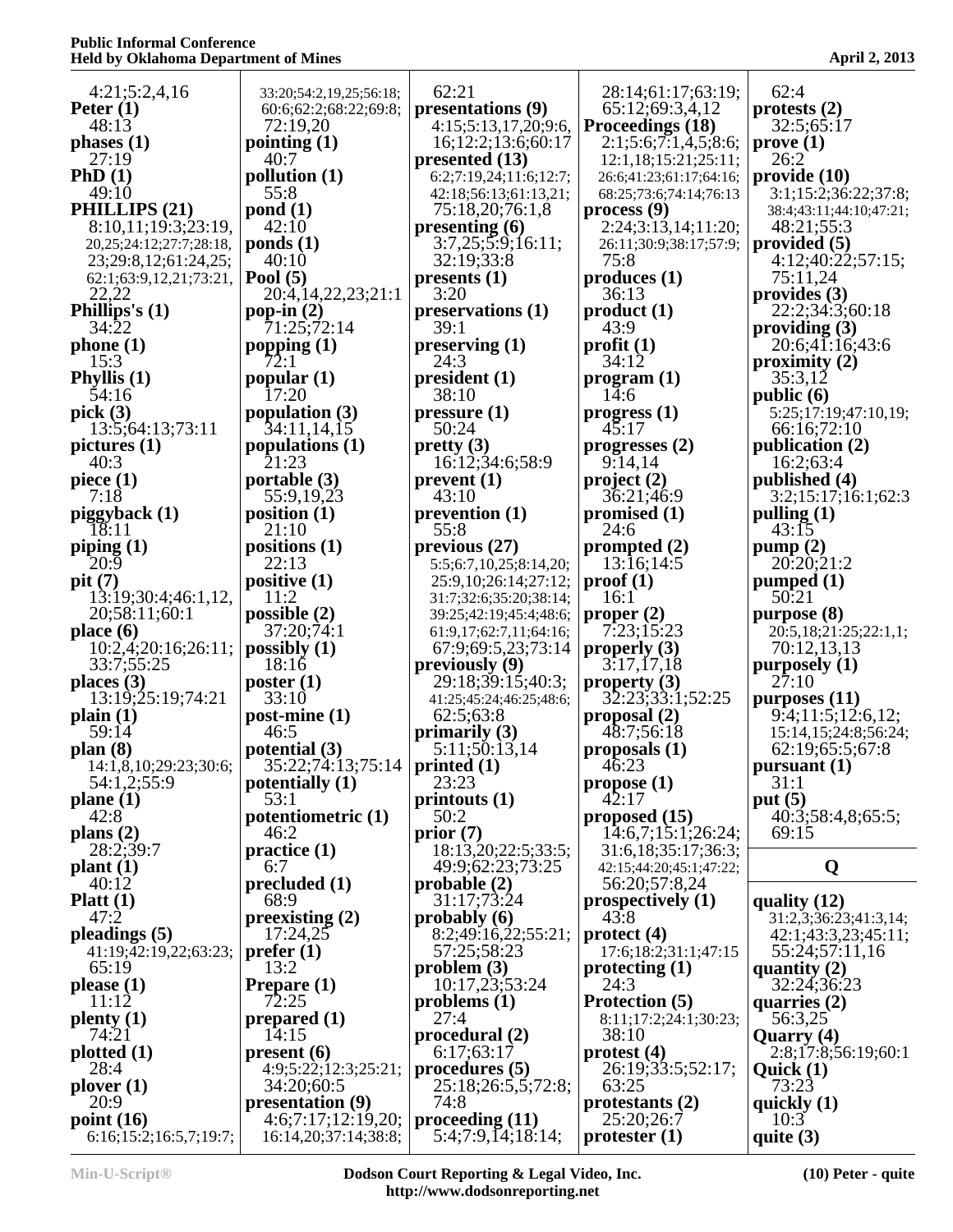| 35:16;36:13;64:14           | record $(33)$                 | 52:23,24                              | reproduce $(1)$                            | revised $(8)$                      |
|-----------------------------|-------------------------------|---------------------------------------|--------------------------------------------|------------------------------------|
| quote $(2)$                 | 2:7;3:19;4:6,10,23;           | region $(2)$                          | 23:8                                       | 14:11;15:16,18;24:24;              |
| 24:20;67:21                 | 7:9,21;8:8,21;11:5;12:7,      | 47:10,16                              | request $(15)$                             | 26:13;27:10;29:17;73:3             |
|                             | 13;15:14;25:11;38:21;         | regulation $(1)$                      | $\overline{3:3;7:11;17:8;25:2};$           | revision $(2)$                     |
| $\mathbf R$                 | 55:3;58:24;59:19;60:6,        | $\overline{30:21}$                    | 26:1;39:23;47:17,19;                       | 61:20;72:8                         |
|                             | 20, 22; 61: 4, 9, 13; 64: 23, | reiterate $(1)$                       | 61:8;65:1;67:22;68:3,                      | revisions $(1)$                    |
| rail $(1)$                  | 24;65:21;73:7;74:1,3;         | 38:25                                 | 16;71:6,8                                  | 24:23                              |
| 41:9                        | 75:16;76:4,10                 | reject $(2)$                          | requested $(5)$                            | revolve $(1)$                      |
| raise $(1)$                 | recorders $(1)$               | 28:9;36:1                             | $\overline{4:18;27:16;36:12};$             | 26:15                              |
| 21:20                       | 13:4                          | related $(6)$                         | 64:17;69:1                                 | revolving $(1)$                    |
| raised $(5)$                | recording $(1)$               | 24:19;28:8;30:23;                     | requesting $(1)$                           | 26:23                              |
| 44:25;45:24;60:9;           | 3:21                          | 34:18;47:11;55:21                     | 53:3                                       | Richard $(1)$                      |
| 65:12,13                    | recordings $(2)$<br>4:14;7:15 | relates $(1)$<br>26:24                | require $(3)$<br>18:1;28:10;29:14          | 9:8<br>ridiculous $(1)$            |
| ran $(1)$<br>42:23          | recordkeeping (1)             | relating $(1)$                        | required $(5)$                             | 42:14                              |
| ranch $(3)$                 | 24:9                          | 2:5                                   | 3:21;7:22;26:19;                           | Right $(15)$                       |
| 40:1,2;49:8                 | records $(7)$                 | relationship $(3)$                    | 45:12,22                                   | $\overline{1}0:20;21:8;22:5;$      |
| rancher $(1)$               | 5:7;7:7,7;8:15,20;            | 7:3;33:1;35:15                        | requirements $(1)$                         | 40:13,15;41:13;42:7;               |
| 18:9                        | 25:9;61:19                    | relatively $(1)$                      | 26:9                                       | 43:21;49:25;54:7;66:1;             |
| rather $(3)$                | <b>Recreation</b> (5)         | 34:14                                 | reserve $(1)$                              | 67:22;70:5;71:6,24                 |
| 17:24,24;25:4               | 44:16,24;46:16,18;            | reliable $(1)$                        | 66:1                                       | River $(8)$                        |
| reach $(1)$                 | 47:1                          | 17:12                                 | reserved $(1)$                             | 17:15, 19, 19; 21: 22, 24;         |
| 26:17                       | recreational (2)              | reliant $(4)$                         | 10:12                                      | 51:1;53:6,7                        |
| reached $(2)$               | 34:4;44:7                     | 17:11;33:11,14,17                     | resident $(2)$                             | road $(4)$                         |
| 26:21;39:4                  | recreationally (1)            | relied $(1)$                          | 32:20;52:13                                | 42:16,17,23,24                     |
| read $(2)$                  | 34:1                          | 29:20                                 | <b>Residential (1)</b>                     | <b>Robbins</b> (3)                 |
| 35:8;44:12                  | Red(1)                        | relies $(1)$                          | 33:13                                      | 52:23,24,25                        |
| Reagan $(1)$                | 21:24                         | 31:22                                 | resolution $(3)$                           | rock $(4)$                         |
| 50:12                       | redline (4)                   | rely(1)                               | 26:18,18;35:25                             | 43:14,15;56:2,25                   |
| real $(1)$                  | 14:17,20;15:16,25             | 44:21                                 | <b>Resources</b> (12)                      | Rodriguez (2)                      |
| 50:18                       | reduce $(1)$                  | relying $(1)$                         | 2:11,14,15;13:19;                          | 23:13,14                           |
| realize $(2)$               | 46:14                         | 21:10                                 | 17:6,23;21:9;29:21;                        | room $(4)$                         |
| 54:17:55:19                 | reduced $(1)$                 | remaining $(1)$                       | 31:2,13;47:14;50:23                        | 9:25;10:8,9;53:23                  |
| really $(6)$                | 46:9                          | 27:18                                 | respects $(1)$                             | rooms $(1)$                        |
| 4:2;18:25;22:21;            | reductions (2)                | remark $(1)$                          | 25:13                                      | 9:18                               |
| 25:19;26:14;48:21           | 17:16;46:13                   | 5:21                                  | respond $(1)$                              | $\text{Ross} (1)$                  |
| reason $(2)$                | reference $(5)$               | remarks $(1)$                         | 54:25                                      | 49:10                              |
| 25:1,6                      | 7:4,11;12:8;34:21;            | 5:11                                  | responded $(1)$                            | rubbed $(1)$                       |
| reasons $(3)$               | 38:14                         | reminding $(1)$                       | 26:25                                      | 49:21                              |
| 22:24;38:18;45:7            | referenced (4)                | 30:13                                 | responsibilities (1)                       | rule $(1)$<br>61:23                |
| reassert $(1)$<br>32:4      | 29:23;33:23;34:5;<br>37:14    | removed $(1)$<br>45:7                 | 30:14                                      |                                    |
| recall $(5)$                | references $(1)$              | repeat $(1)$                          | responsibility (4)<br>30:19,21;41:20;72:19 | rules $(13)$<br>2:20,25;3:22;6:25; |
| 58:3,5,9,16,20              | 29:25                         | 33:4                                  | responsible $(2)$                          | 13:22;29:14;30:8,18;               |
| receive $(2)$               | referring $(7)$               | repeated $(1)$                        | 17:1;30:17                                 | 54:8;74:7,16,19,24                 |
| 61:1;71:1                   | 8:6;15:18;16:3;55:15;         | 12:8                                  | rest $(2)$                                 | ruling $(2)$                       |
| received $(2)$              | 56:1,3;72:7                   | report $(2)$                          | 9:18;19:2                                  | 18:15,20                           |
| 41:24;55:16                 | refers $(1)$                  | 51:9,13                               | restore $(1)$                              | run $(2)$                          |
| recent $(1)$                | 66:7                          | reporter $(3)$                        | 21:23                                      | 67:19;71:1                         |
| 44:18                       | reflect $(1)$                 | 4:12;6:21;39:16                       | result $(2)$                               | running $(1)$                      |
| recently $(2)$              | 34:17                         | represent $(3)$                       | 46:5;72:24                                 | 10:3                               |
| 2:9;36:20                   | Refuge $(14)$                 | 16:24;19:18;23:25                     | retired $(2)$                              | runoff $(1)$                       |
| reclamation (4)             | 20:1,2,5,11,18,18,20;         | representative (17)                   | 2:9;49:14                                  | 50:15                              |
| 30:22,24;45:16,21           | 21:4,7,12,16;22:7;33:24;      | 3:25;6:7;9:7;15:12;                   | revealed $(1)$                             | runs $(1)$                         |
| recommend $(1)$             | 36:6                          | 16:6,8,16,16;18:6;23:12;              | 28:7                                       | 40:8                               |
| 51:25                       | regard $(1)$                  | 39:13;44:1;48:12,25;                  | revenues $(1)$                             | rural $(1)$                        |
| recommendation (10)         | 64:6                          | 54:21;55:7;56:10                      | 34:17                                      | 53:9                               |
| 3:11;7:23,25;48:9;          | regarding $(5)$               | representatives (1)                   | review $(12)$                              | RV(1)                              |
| 55:4;69:13;73:1,4,8,9       | 8:14;15:1;47:22;              | 12:22                                 | 4:14;5:16,25;7:22;                         | 34:5                               |
| recommendations $(2)$       | 56:22;58:21                   | represented $(1)$                     | 38:1;55:6;57:11;61:12;                     | S                                  |
| 30:7;75:6                   | regards $(1)$<br>27:11        | 16:17                                 | 64:16,23;65:18;70:23                       |                                    |
| reconsideration (1)<br>37:3 | <b>Reginald</b> (2)           | representing $(3)$<br>9:24;11:13;44:5 | reviewed $(1)$<br>75:1                     | sake $(1)$                         |
|                             |                               |                                       |                                            |                                    |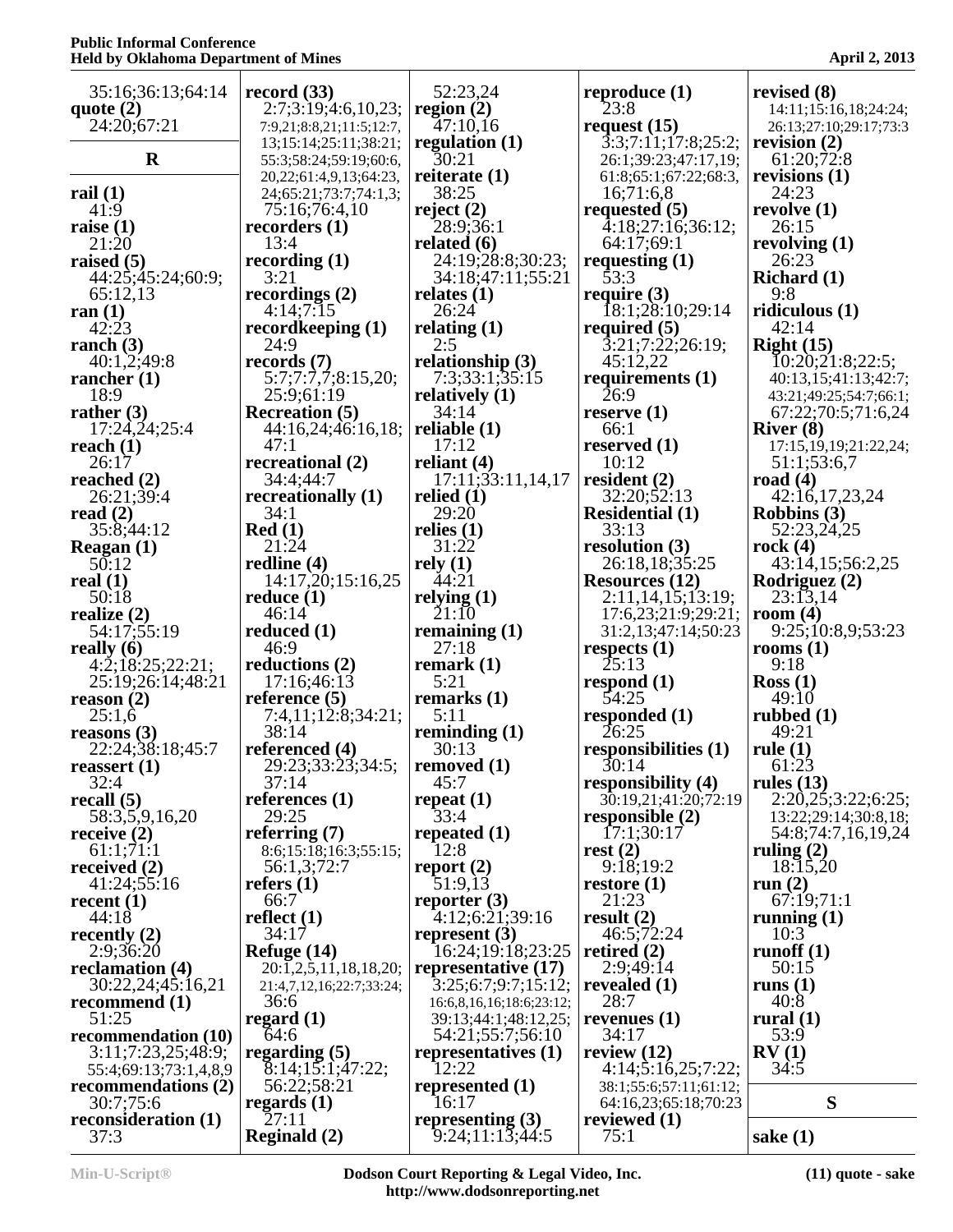| 71:14                                                   | served $(1)$                                         | sign-in $(1)$                        | source $(3)$                                  | 43:20                            |
|---------------------------------------------------------|------------------------------------------------------|--------------------------------------|-----------------------------------------------|----------------------------------|
| sales $(2)$                                             | 49:12                                                | 12:23                                | 22:21;30:3;45:13                              | state $(9)$                      |
| 34:10,16                                                | serves $(1)$                                         | signing $(4)$                        | sources $(1)$                                 | 2:10;22:1;30:15;33:6,            |
| same $(9)$<br>12:13;24:20,23;25:7;                      | 21:25<br>service $(7)$                               | 23:15;48:15;54:18,18                 | 45:13<br>South $(2)$                          | 20;43:10;45:22;49:15;<br>74:24   |
| 38:13;48:7;59:10;62:12,                                 | 19:19, 19, 22, 23; 44: 6,                            | sign-up (3)<br>$23:12;32:16;48:12$   | 32:20;52:12                                   | stated $(3)$                     |
| 13                                                      | 17;64:6                                              | simple $(2)$                         | Southwest (1)                                 | 5:14;39:1;62:4                   |
| sand $(2)$                                              | Service's (1)                                        | 25:1;50:18                           | 42:7                                          | statehood (1)                    |
| 40:11:56:25<br>Sandy $(1)$                              | 25:2<br>session $(1)$                                | simply $(6)$<br>3:5;8:19;20:15;28:2; | speak $(11)$<br>4:22; 6:5; 23:15,16;          | 33:16<br>statement $(6)$         |
| 21:8                                                    | 43:9                                                 | 41:7;65:7                            | 38:3;48:15;52:9;54:10;                        | 7:2;12:9,14;15:7;                |
| sanitarian $(1)$                                        | set $(2)$                                            | $s$ it $(1)$                         | 60:17,21;71:20                                | 44:12;47:23                      |
| 56:6                                                    | 2:20;15:4                                            | 26:16                                | speaker $(9)$                                 | statements $(2)$                 |
| sanitary $(2)$<br>55:17:56:6                            | sets $(1)$<br>26:5                                   | $s$ it-down $(1)$<br>26:22           | 15:12;18:6;23:13;<br>39:13;44:2;48:25;49:4;   | 12:8;13:5<br>States $(2)$        |
| satisfy $(2)$                                           | setting $(3)$                                        | site $(4)$                           | 52:11;53:12                                   | 19:18;41:16                      |
| 20:21:21:11                                             | $6:2\overline{4}$ ; 15:19; 48:18                     | 31:6;39:7;74:22,25                   | speakers $(16)$                               | static $(1)$                     |
| saw $(1)$                                               | several $(3)$                                        | sites $(1)$                          | 3:23,24,25;4:5;6:7,8;                         | 34:15                            |
| 54:11<br>saying $(2)$                                   | 13:14;41:23;47:8<br><b>Shannon</b> (4)               | 57:21<br>site-specific $(4)$         | 9:8,12;16:6,6,8;39:25;<br>48:12;49:2;54:21,24 | status $(2)$<br>7:5:61:12        |
| 43:1;72:2                                               | 9:23;48:21;53:12,15                                  | 14:9;29:22;30:6;54:1                 | speaking $(5)$                                | statute $(1)$                    |
| scheduling $(2)$                                        | share $(1)$                                          | sits(1)                              | $3:6;19:\overline{2}1;32:15;56:8;$            | 67:21                            |
| 2:12;3:22                                               | 31:21                                                | 20:2                                 | 66:17                                         | statutes $(1)$                   |
| scratch $(1)$<br>23:24                                  | sheet $(3)$<br>12:23:23:12:32:16                     | sitting $(1)$<br>42:6                | special $(1)$<br>53:13                        | 2:25<br>statutorily (1)          |
| <b>SEACREST (24)</b>                                    | shiners $(1)$                                        | situation $(7)$                      | specially $(1)$                               | 30:25                            |
| 10:6,11,21;65:6,9;                                      | 21:22                                                | 2:14;6:14;11:19;40:6;                | 7:12                                          | statutory $(1)$                  |
| 66:5, 11, 14, 19, 22; 67: 8,                            | <b>SHIRLEY (25)</b>                                  | 42:22;47:6;52:19                     | species $(2)$                                 | 30:14                            |
| 13;68:3,6,10,13;70:2,7,<br>9, 12, 22; 71: 12, 19; 72: 4 | 9:21, 22, 23, 24; 10:10,<br>20;27:6;28:16,22;29:1,6, | six(2)<br>17:18;37:13                | 20:8;21:21<br>Specific $(1)$                  | stay $(3)$<br>13:3:34:6:42:15    |
| seat $(1)$                                              | 10;32:12;48:17,22;                                   | slash $(1)$                          | 44:25                                         | step $(1)$                       |
| 34:8                                                    | 53:12,14,15;58:25;59:3,                              | 40:8                                 | specifically $(4)$                            | 72:22                            |
| second $(4)$                                            | 10;66:16,20;71:11;                                   | slope $(1)$                          | 44:6;61:23;62:4;63:22                         | steps $(1)$                      |
| 13:16;35:3;36:2;45:5<br>secretary $(1)$                 | 72:15<br>Shirley's $(2)$                             | 40:22<br>smart $(1)$                 | specified $(3)$<br>3:21;73:2,14               | $\overline{3:}14$<br>still $(5)$ |
| 74:23                                                   | 29:4;32:11                                           | 49:20                                | spelled $(1)$                                 | 6:13;41:22;42:1;                 |
| Section (2)                                             | SHORE(3)                                             | snapping $(1)$                       | 16:24                                         | 61:19:68:3                       |
| 56:16;59:22                                             | 24:11;28:20;29:2                                     | 21:22                                | spend $(1)$                                   | stonecutting $(1)$               |
| seeks $(1)$<br>31:19                                    | short $(1)$<br>53:14                                 | snub $(1)$<br>54:3                   | 39:9<br>spent $(1)$                           | 57:1<br>stop $(1)$               |
| seems $(2)$                                             | show $(9)$                                           | sole $(1)$                           | 39:5                                          | 20:16                            |
| 18:18;22:14                                             | 6:5;10:16;11:1;26:7,8;                               | 73:4                                 | spoke $(1)$                                   | storm $(2)$                      |
| self(1)<br>9:24                                         | 36:8;41:18;45:15,21                                  | solely $(1)$<br>31:23                | 8:19                                          | 55:8,15                          |
| Senate (3)                                              | showed $(2)$<br>5:3;42:14                            | sole-source $(1)$                    | spot $(1)$<br>65:5                            | straight $(1)$<br>7:21           |
| 13:17,23;25:14                                          | showing $(1)$                                        | 33:11                                | spread $(1)$                                  | stream $(6)$                     |
| send $(1)$                                              | 36:3                                                 | solicitor $(2)$                      | 58:12                                         | 18:3;32:25;34:19;                |
| 75:4<br>sensitive $(1)$                                 | shown $(1)$<br>42:21                                 | 19:10,17<br>somebody $(1)$           | spring $(2)$<br>18:2;50:16                    | 35:2,23;36:14<br>streams $(6)$   |
| 13:5                                                    | shows $(1)$                                          | 67:25                                | springs $(16)$                                | 17:9,13;24:5;39:2;               |
| sent $(2)$                                              | 50:3                                                 | someone $(1)$                        | 17:9;24:5;39:2;43:18,                         | 44:21;46:23                      |
| 13:23;50:7                                              | side $(2)$                                           | 68:15                                | 20;44:21;46:4,14,22;                          | street $(1)$                     |
| separate (7)<br>7:20;15:20;59:23;                       | 42:7,16<br>sign $(3)$                                | soon $(3)$<br>37:19;38:19;58:9       | 47:3,4;50:17,20,25;51:5,<br>5                 | 40:14<br>strongly $(1)$          |
| 61:2;69:1,4,7                                           | 16:13;49:4;69:11                                     | sorry $(4)$                          | stand $(1)$                                   | 28:9                             |
| separately (1)                                          | signed $(13)$                                        | 23:4;63:11,12;68:20                  | 13:2                                          | struggles $(1)$                  |
| 19:21                                                   | 4:1,1;6:5;16:9;18:5;                                 | sort $(4)$                           | start $(3)$                                   | 39:3                             |
| septic $(2)$<br>55:10,22                                | 19:7;37:8,8,17,23,23;<br>44:2;48:25                  | 26:18:30:11:31:25;<br>59:14          | 51:9;54:6;62:17<br>started $(1)$              | study $(1)$<br>31:14             |
| series $(1)$                                            | significance $(1)$                                   | sound $(2)$                          | 49:14                                         | stuff $(2)$                      |
| 35:24                                                   | 44:23                                                | 8:25;41:9                            | starting $(2)$                                | 18:9;66:17                       |
| serve $(1)$                                             | significantly $(1)$                                  | sounds $(1)$                         | 51:14;64:17                                   | sub(1)                           |
| 44:6                                                    | 2:22                                                 | 72:23                                | starts $(1)$                                  | 46:17                            |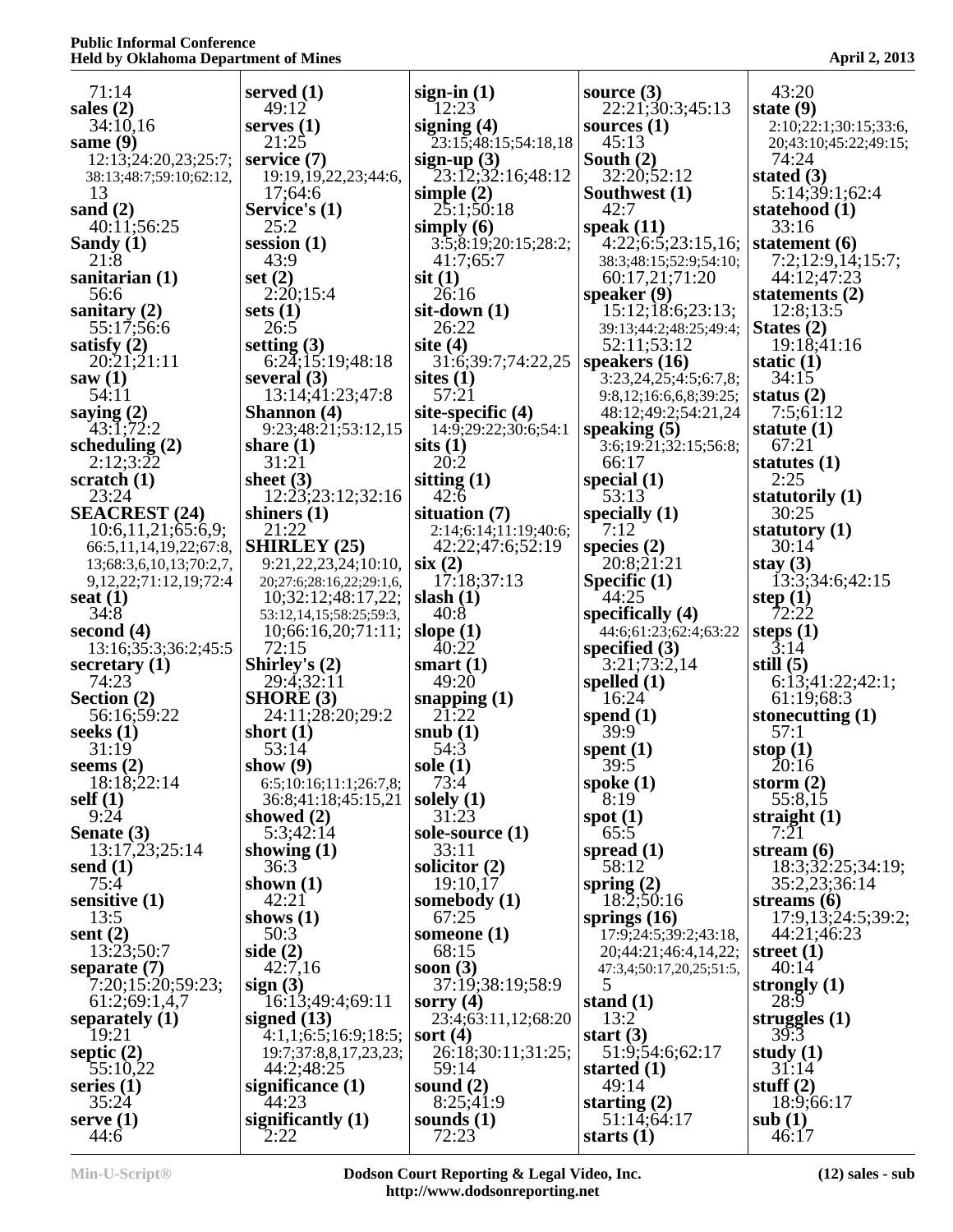| subject $(3)$                  | 35:18;47:10,16            | 45:23;54:4;62:9;63:25      | 42:5;43:7             | uncertainty $(1)$       |
|--------------------------------|---------------------------|----------------------------|-----------------------|-------------------------|
| 12:4;41:22;65:25               | survey $(1)$              | though $(7)$               | toward $(2)$          | 8:14                    |
| submit $(3)$                   | 20:24                     | 4:22;6:10;12:5;61:14,      | 60:24;75:15           | uncle $(1)$             |
| 4:16;62:6;74:2                 | sustainability $(1)$      | 21;66:20;69:10             | towards $(2)$         | 49:10                   |
| submittals (1)                 | 17:5                      | thought $(2)$              | 46:20,20              | unconstitutional (1)    |
| 45:4                           | sustained $(2)$           | 54.18;64:14                | town(1)               | 26:10                   |
| submitted $(17)$               | 17:10;37:1                | threatened $(1)$           | 51:17                 | under $(5)$             |
| 14:8, 10, 17; 16:2; 23:6;      | Sutton $(1)$              | 21:20                      | tractor $(1)$         | 15:13;42:19;44:15;      |
| 29:24;32:6;52:15;60:8;         | 39:19                     | threatens $(1)$            | 43:15                 | 45:22;59:22             |
| 62:5,16;63:4,8;64:5,6;         | switched (1)              | 20:17                      | transcripts $(1)$     | underground $(1)$       |
| 69:6;73:25                     | 10:2                      | three $(9)$                | 7:15                  | 57:4                    |
| submitting $(1)$               | system $(3)$              | 6:9:9:12:12:22,23;         | transmission $(1)$    | understands $(1)$       |
| 13:25                          | 53:9;55:9;56:6            | 15:9;27:7;45:12;59:24;     | 37:13                 | 27:23                   |
| subsequent $(1)$               | systems $(2)$             | 68:14                      | trapped $(1)$         | undoubtedly (1)         |
| 14:19                          | 17:15;55:22               | throughout $(1)$           | 50:19                 | 65:13                   |
| substance $(1)$                |                           | 64:13                      | treat $(1)$           | undue $(1)$             |
| 25:15                          | T                         | thus $(1)$                 | 62:13                 | 25:20                   |
| substantial $(2)$              |                           | 30:11                      | treated $(6)$         | unfeasible $(1)$        |
| 25:4;47:21                     | table(1)                  | timekeeper (8)             | 8:4;22:18;25:3,12,13; | 42:12                   |
| substantially $(3)$            | 40:24                     | 9:9;11:20;19:5,13;         | 64:9                  | United (2)              |
| 22:23;24:25;45:3               | tale(1)                   | 28:24;32:10;44:14;         | treatment $(1)$       | 19:18;41:16             |
| substantive $(1)$              | 58:3                      | 53:13                      | 22:19                 | universe $(1)$          |
| 24:23                          | talk $(2)$                | times $(2)$                | tremendous $(1)$      | 39:12                   |
| substrata $(1)$                | 40:16:65:11               | 20:10:61:8                 | 36:24                 | unless $(3)$            |
| 35:20                          | talking $(4)$             | timing $(3)$               | tried $(2)$           | 16:9;64:23;71:24        |
| subsurface $(2)$               | 59:16;66:2;70:6,17        | 4:4;11:19;12:5             | 26:16,17              | unnecessary $(1)$       |
| 17:12:57:4                     | $\text{tape} (1)$         | timing-wise $(2)$          | trigger $(1)$         | 6:12                    |
| successful $(2)$               | $-4:14$                   | 4:3,12:24                  | 74:10                 | up(38)                  |
| 27:5;28:5                      | taped $(1)$               | Tishomingo $(25)$          | triggered $(1)$       | 4:1,1;6:5;8:22;11:1,7,  |
| successor $(1)$                | 4:11                      | 5:15;20:1,2;21:17;         | 4:24                  | 21;13:5;15:4;16:9,13;   |
| 39:18                          | $\tan(2)$                 | 31:22,22;32:2,19,21;       | trucks $(3)$          | 18:5;19:5,7;23:15,23;   |
| sufficient $(1)$               | 34:10,16                  | 33:9,13,19,23;36:5,5,14,   | 41:8;43:11,13         | 27:15;28:20,20;29:10;   |
| 18:2                           | taxed $(1)$               | 16,16,19,22,25;37:4;       | try(8)                | 35:16,21;36:9;40:11;    |
| suggestion $(2)$               | 43:10                     | 43:21;51:18;52:13          | 10:24;11:7;21:2;23:8; | 44:2;48:15;49:1,4,9,13; |
| 12:5,12                        | TBA(1)                    | Tishomingo's (3)           | 26:22;27:4,22;37:22   | 50:5;51:4,11,23;54:18;  |
| Sulphur $(6)$                  | 27:19                     | 33:3,16,34:14              | trying $(4)$          | 72:23;73:11;74:5        |
| 42:21;44:8;51:7;               | technical $(3)$           | today $(34)$               | 12:13:18:16:26:2;     | updated $(2)$           |
| 58:10,18,21                    | 30:7;55:2;56:9            | 3:9,20,25;4:3,9;5:18;      | 69:20                 | 14:7,12                 |
| summarily $(1)$                | technically (1)           | 6:12;7:16,19,20;8:3,18;    | Tulsa $(1)$           | uphill $(1)$            |
| 36:2                           | 60:12                     | 10:12;15:19;16:20;         | 42:22                 | 26:2                    |
| superintendent $(1)$<br>$44:6$ |                           | 19:11, 19: 26: 11; 39: 19; | turtles $(1)$         | upon $(8)$              |
|                                | temporary (2)<br>55:11,17 | 40:6;47:4;60:17,20,25;     | 21:22                 | 17:11;29:20;30:7,8;     |
| supply $(5)$                   | tent $(2)$                | 61:13,22;67:10;68:1;       | twice $(1)$           | 31:11,12,20;32:1        |
| 31:24;33:13,18,21;             | 58:4,8                    | 69:11;73:6;74:6;75:18;     | 27:5                  | upper $(1)$             |
| 36:23                          | term $(2)$                | 76:1,8                     | two(20)               | 50:22                   |
| support $(2)$                  | 18:10;46:6                | today's $(5)$              | 4:2;5:5,7;6:25;8:15,  | $\text{urge} (2)$       |
| 33:17;51:24                    | terms <sub>(1)</sub>      | 7:13;16:3;23:9;61:17;      | 20;18:13,15,20;19:24; | 17:21,25                |
| supporting $(1)$               | 5:9                       | 69:12                      | 29:21,25;30:2;32:19;  | $\arges(1)$             |
| 13:22                          | tern $(1)$                | toilet $(1)$               | 34:23;45:8;47:4;50:8; | 28:9                    |
| supposed $(1)$                 | 20:9                      | 55:9                       | 65:18;67:3            | use $(3)$               |
| 54:8                           | testimony $(1)$           | toilets $(2)$              | two-step $(2)$        | 29:21;30:5;53:17        |
| Supreme $(1)$                  | 69:5                      | 55:19,23                   | 2:24;3:13             | used $(2)$              |
| I3:14                          | Texas (6)                 | took $(1)$                 | type(3)               | 40:20;53:18             |
| sure $(17)$                    | 41:6,17,23;43:12;         | 28:24                      | 28:3,13;31:18         | USGS(3)                 |
| 3:16,18,19;4:5;11:6            | 49:11,15                  | top(1)                     | typically $(3)$       | 20:23;50:3;51:12        |
| 19;16:18;31:21;38:4;           | that'd $(1)$              | 51:2                       | 15:21;55:18;57:9      | using $(1)$             |
| 50:13;55:14;56:21;             | 56:19                     | topic $(2)$                |                       | 55:18                   |
| 57:19;73:6;74:7;75:24,         | Therefore $(1)$           | 12:3;48:20                 | U                     |                         |
| 25                             | 47:17                     | total $(1)$                |                       | $\mathbf{V}$            |
| Surface (9)                    | thinking $(1)$            | 7:9                        | unacceptable $(1)$    |                         |
| 17:4;21:7;29:21;30:2,          | 68:22                     | totally $(2)$              | 27:22                 | valid $(3)$             |
| 10;31:11,15;40:24;46:2         | third $(7)$               | 33:17;36:25                | Unadulterated (1)     | 18:16,17,24             |
| surrounding $(3)$              | 8:17;24:18;32:7;          | tourism $(2)$              | 40:23                 | value $(2)$             |